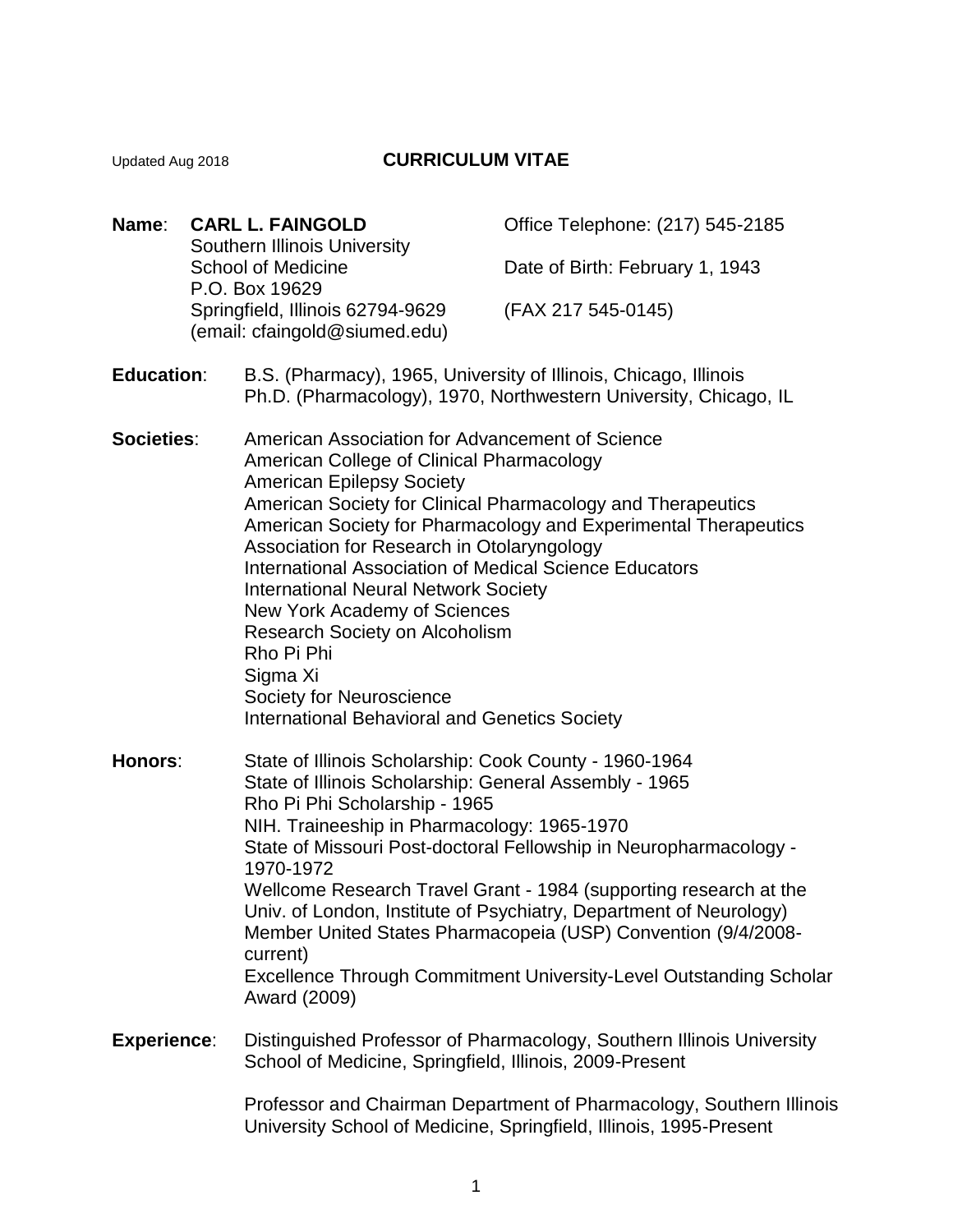|                                | Professor of Pharmacology, Southern Illinois University School of<br>Medicine, Springfield, Illinois, 1987-2009                                                                                                                                                                                                                                                                                                                                                                                                                                                                                                                                                                                                                                                                                                                               |
|--------------------------------|-----------------------------------------------------------------------------------------------------------------------------------------------------------------------------------------------------------------------------------------------------------------------------------------------------------------------------------------------------------------------------------------------------------------------------------------------------------------------------------------------------------------------------------------------------------------------------------------------------------------------------------------------------------------------------------------------------------------------------------------------------------------------------------------------------------------------------------------------|
|                                | Professor of Neurology, Southern Illinois University School of Medicine,<br>Springfield, Illinois, 1993-Present                                                                                                                                                                                                                                                                                                                                                                                                                                                                                                                                                                                                                                                                                                                               |
|                                | Acting Associate Dean for Research, Southern Illinois University,<br>School of Medicine, Springfield, Illinois, 1992                                                                                                                                                                                                                                                                                                                                                                                                                                                                                                                                                                                                                                                                                                                          |
|                                | Associate Professor of Pharmacology, Southern Illinois University<br>School of Medicine, Springfield, Illinois, 1976-1987                                                                                                                                                                                                                                                                                                                                                                                                                                                                                                                                                                                                                                                                                                                     |
|                                | Visiting Scientist (Academic Visitor), Department of Neurology,<br>Institute of Psychiatry, University of London, London, England, 1984                                                                                                                                                                                                                                                                                                                                                                                                                                                                                                                                                                                                                                                                                                       |
|                                | Acting Chairman, Department of Pharmacology, Southern Illinois<br>University Medical School, Springfield, Illinois, 1981-1983                                                                                                                                                                                                                                                                                                                                                                                                                                                                                                                                                                                                                                                                                                                 |
|                                | Associate Professor of Physiology, Southern Illinois University,<br>1975-<br>1979                                                                                                                                                                                                                                                                                                                                                                                                                                                                                                                                                                                                                                                                                                                                                             |
|                                | Assistant Professor of Pharmacology, Southern Illinois University<br>Medical School, Springfield, Illinois, 1972-1976                                                                                                                                                                                                                                                                                                                                                                                                                                                                                                                                                                                                                                                                                                                         |
|                                | Post-doctoral Fellow in Neuropharmacology, University of Missouri<br>Institute of Psychiatry (with Dr. A.S. Marrazzi), 1970-1972                                                                                                                                                                                                                                                                                                                                                                                                                                                                                                                                                                                                                                                                                                              |
| Teaching<br><b>Experience:</b> | Medical Pharmacology, 1973-present (Coordinator, 1980, 1992)<br>Medical Neuroscience, 1973-1985<br>Pharmacology 550- Advanced Pharmacology (1986-)<br>Pharmacology 551- Techniques in Pharmacology (1986-)<br>Pharmacology 574- Advanced Neuropharmacology (1986-)<br>Pharmacology 555- Advanced Cardiovascular Pharmacology (1986)<br>Pharmacology 565- Toxicology (1998)<br>Physiology 420A - Principles of Pharmacology (Coordinator-1977)<br>Physiology 550A and B - Advanced Pharmacology (1983)<br>Physiology 551 - Techniques in Pharmacology (1983)<br>Physiology 560 - Techniques in Physiology<br>Physiology 570 - Advanced Topics in Pharmacology (1975)<br>Physiology 574 - Neuropharmacology (Co-Coordinator, 1983, 1985)<br>Physiology 590-1 - Reading Course (1985)<br>Dental Hygienist Pharmacology, 1967-1970 (Northwestern) |
| Manuscript                     | Anatomy and Embryology                                                                                                                                                                                                                                                                                                                                                                                                                                                                                                                                                                                                                                                                                                                                                                                                                        |

**Review:** Auditory Neuroscience Behavioral and Neural Biology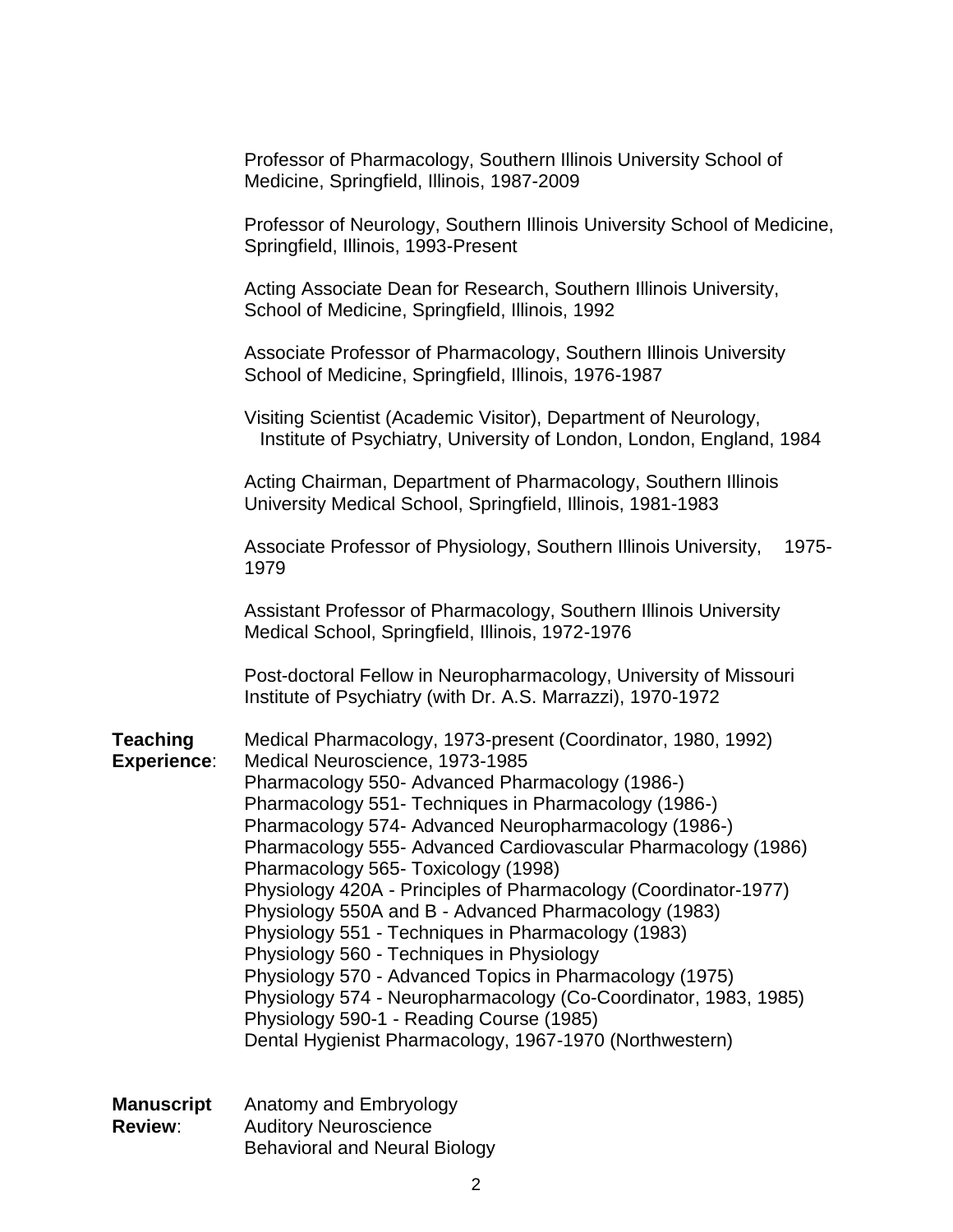|                                | <b>Brain Research</b><br>Canadian Journal of Physiology and Pharmacology<br>Electroencephalography and Clinical Neurophysiology                                                       |
|--------------------------------|---------------------------------------------------------------------------------------------------------------------------------------------------------------------------------------|
|                                | Epilepsia<br><b>Epilepsy and Behavior</b><br><b>Epilepsy Research</b>                                                                                                                 |
|                                | <b>Experimental Neurology</b><br><b>Hearing Research</b>                                                                                                                              |
|                                | International Journal of Developmental Neuroscience<br>Journal of Neurological Sciences<br>Journal of Neurophysiology<br>Journal of Neuroscience                                      |
|                                | Journal of Pharmacology and Experimental Therapeutics<br><b>Life Sciences</b><br>Neuropharmacology                                                                                    |
|                                | <b>Neuroscience Letters</b><br>Proceedings of the National Academy of Science<br>Teaching and Learning in Medicine                                                                    |
| <b>Grant</b><br><b>Review:</b> | National Institutes of Health (Ad hoc NLS-2-1992, 1994)<br>NEUB-1, 1994                                                                                                               |
|                                | <b>National Science Foundation</b><br>American Heart Association, Illinois Affiliate                                                                                                  |
| <b>Committees:</b>             | Springfield Committee for Research in Human Subjects (1973-1976),                                                                                                                     |
|                                |                                                                                                                                                                                       |
|                                | <b>Founding Member</b><br>School of Medicine Central Research Committee (1976-1978), (1980-<br>1981)                                                                                  |
|                                | Founding Member and Chairman (1980-1981)                                                                                                                                              |
|                                | School of Medicine Grievance Committee (1975-1980)                                                                                                                                    |
|                                | Founding Member (1986-1989, elected Chairman)<br>Search Committee for Chairman of Department of Medical Sciences<br>$(1977-1978)$                                                     |
|                                | School of Medicine Faculty Council (elected, 1978-1982), Founding<br>Member (1980-Secretary), 1993-1995                                                                               |
|                                | Lincolnland Epilepsy Association (Board Member, 1979-1982)<br>School of Medicine, Dept. of Pediatrics Review Committee (1981)<br>School of Medicine Student Progress Committee (1981) |
|                                | School of Medicine Academic Executive Committee (1981-1983)                                                                                                                           |
|                                | School of Medicine Executive Committee (1981-1983)<br>School of Medicine Research Policy Advisory Committee (1985-1995),<br>Chair, 1991-1995                                          |
|                                | School of Medicine Tenure and Promotion Committee (1987-1992)<br>Department of Pharmacology Graduate Program Committee (1986,<br>Chairman)                                            |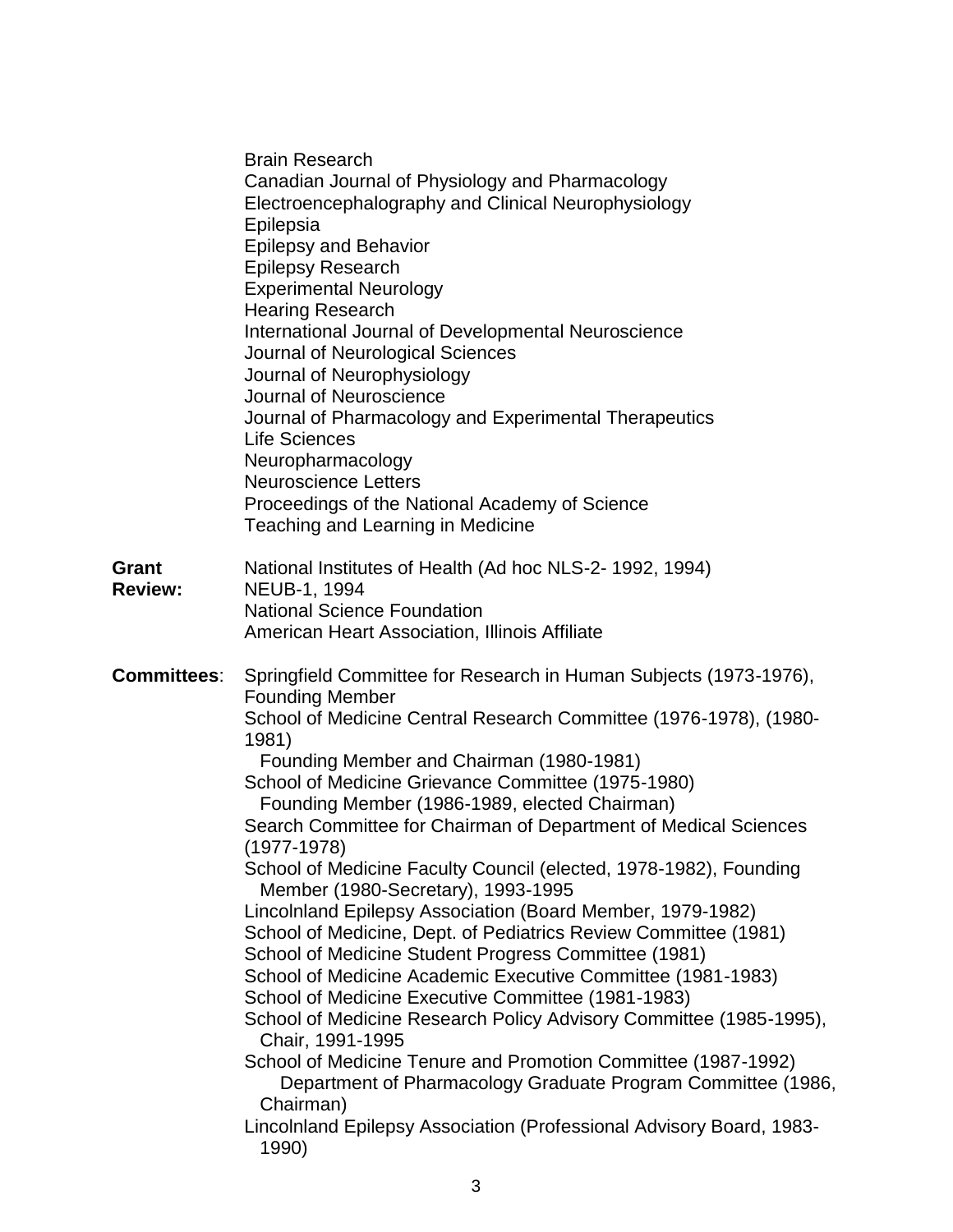School of Medicine Sophomore Curriculum Committee (1991-1992) School of Medicine Dean Search Committee (1992-1993) School of Medicine Committee on Governance (1992-1994) School of Medicine Executive Committee (1994-present)

**Research**

**Graduate** James D. Stittsworth, Jr. (Master's Thesis, "The Neurophysiological **Student** / and Behavioral Effects of Phenytoin: Administration in the Cat," 1979)

**Mentor:** Mark A. Travis (Master's Thesis, "Comparison of Response Properties of the Inferior Colliculus Neurons in Genetically Epilepsy Prone and Normal Sprague-Dawley Rats," 1983)

> Greta Gehlbach (Master's Thesis, "Audiogenic Seizures and Effects of GABA and Benzodiazepines on Inferior Colliculus Neurons in the Genetically Epilepsy Prone Rat," 1984)

Awais Riaz (Doctoral Dissertation, "Role of Alterations in Amino Acid Neurotransmission and Neuronal Response Patterns in Audiogenic Seizures During Ethanol Withdrawal", 1994)

Dareea Patrick Paiva (Master's Thesis, "The Role of Anticonvulsant Drugs and Norepinephrine Depletion on the Audiogenic Seizures of Neonatally Hypothyroid Rats", 1994)

Dipanjan Chakravarty (Doctoral Dissertation, "Role of External Nucleus of the Inferior Colliculus in the Audiogenic Seizure Network", 1995)

Yang Li (Doctoral Dissertation, "In Vitro Electrophysiological Properties of Inferior Colliculus Cortex Neurons in Genetically Epilepsy Rats and Rats Undergoing Ethanol Withdrawal", 1997)

Hua-Jun Feng (Doctoral Dissertation, "Repetitive Epileptogenic Challenge: Neurophysiology and Neuropharmacology in the Amygdala", 2001)

Manish Raisinghani (Doctoral Dissertation, "Defining the Neuronal Network for Clonic Seizures: Changes in Network sites and Mechanisms Induced by Audiogenic Seizure Repetition", 2003)

Srinivasan Tupal (Doctoral Dissertation, "Molecular Substrates and Neuronal Network Subserving Audiogenic Kindling in Genetically Epilepsy-Prone Rats") 2009

Vijaya Samineni (Doctoral Dissertation, "The role of periaqueductal gray in modulation of acute and chronic pain: Actions of drugs with analgesic properties on periaqueductal gray neuronal network" (2012)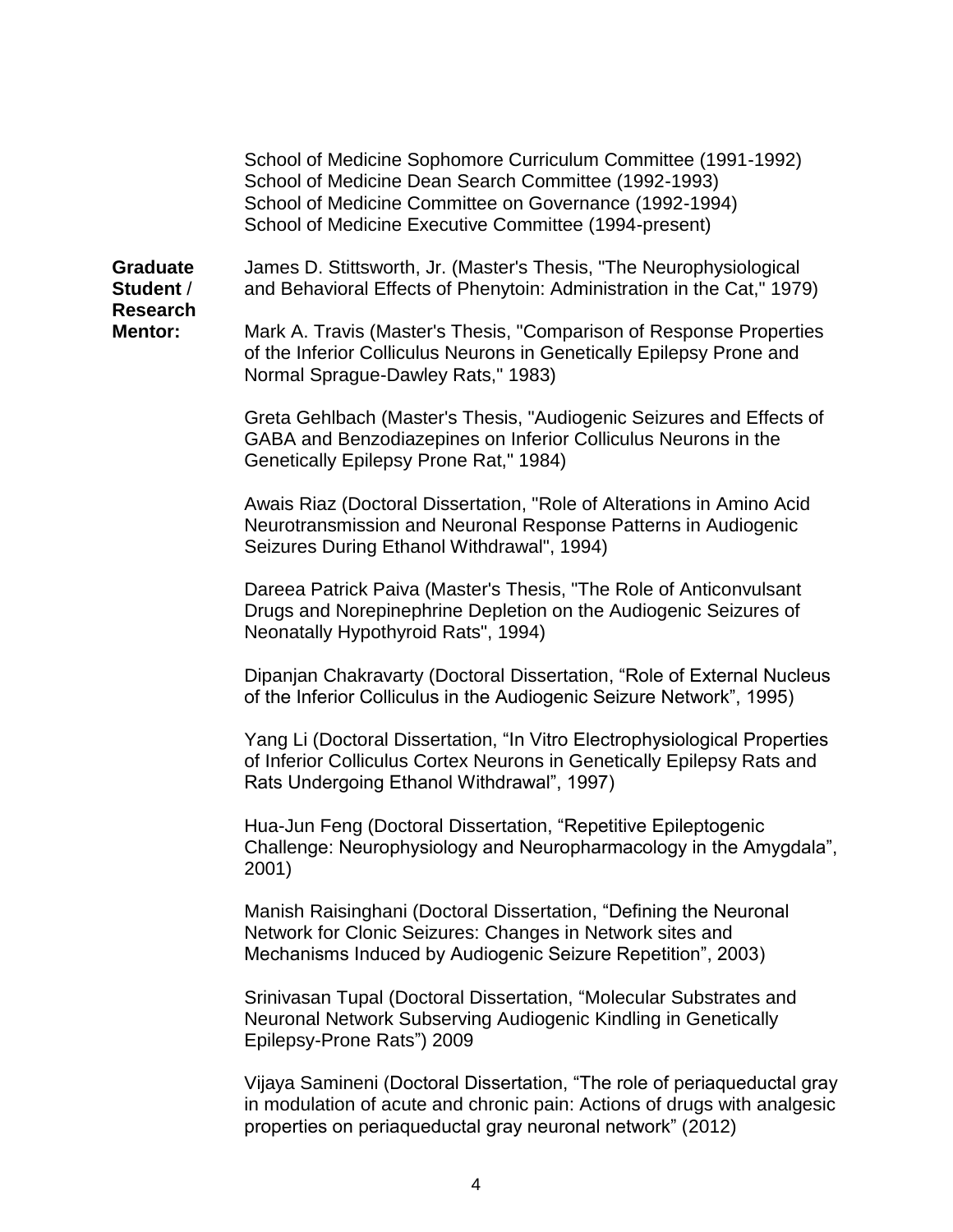Srinivasa Kommajosyula- Neuroactive agents-mediated changes in neuronal network activity controls susceptibility to sudden unexpected death in epilepsy (SUDEP) (2017)

Prosper N'Gouemo (Postdoctoral Fellow) 1993-1997 Cheng Long (Postdoctoral Fellow) 1999-2002 Li Yang (Postdoctoral Fellow) 1998-2004 Srinivasan Tupal (Postdoctoral Fellow) current 2017-

- **Research** Neuronal Networks and Behavior **Interests**: Therapeutics of Brain Disorders Convulsive Seizure Mechanisms Ethanol Dependence and Withdrawal Anticonvulsant Pharmacology Reticular Formation Physiology and Pharmacology Auditory Physiology and Pharmacology
- **Dissertation**: A Power Spectral Density Evaluation of the Effects of the Antihistaminics and Pentylenetetrazol on the EEG of the Cat

#### **PUBLICATIONS:**

- 1. Faingold, C.L. and C.A. Berry: Effects of antihistaminic agents upon the electrographic activity of the cat brain: A power spectral density study. Neuropharmacology, 11:491-498, 1972. PMID 5047940
- 2. Faingold, C.L. and C.A. Berry: A Comparison of the EEG Effects of the Potent Antihistaminic (dl-Chlorpheniramine) with a Less Potent Isomer (P-Chlorpheniramine). Archiv. int. Pharmacodyn., 199:213-218, 1972. PMID: 4403616
- 3. Faingold, C.L. and C.A. Berry: Anticonvulsant Modification of Tripelennamine Effects on the Electrographic Activity of the Cat Brain. Neuropharmacology, 12:383- 390, 1973. PMID: 4703879
- 4. Faingold, C.L. and C.A. Berry: Quantitative Evaluation of the Pentylenetetrazol Anticonvulsant Interaction on the EEG of the Cat. Europ. J. Pharmacology, 24:381- 386, 1973. PMID: 476699
- 5. Faingold, C.L.: Convulsant-induced Enhancement of Sensory Evoked Responses in Non-Primary Reticular Pathways. Neuropharmacology, 16:73-81, 1977. PMID: 840374
- 6. Faingold, C.L. and D.M. Caspary: Changes in Reticular Formation Unit Response Patterns Associated with Pentylenetetrazol-Induced Enhancement of Sensory Evoked Responses. Neuropharmacology, 16:143-147, 1977. PMID: 840372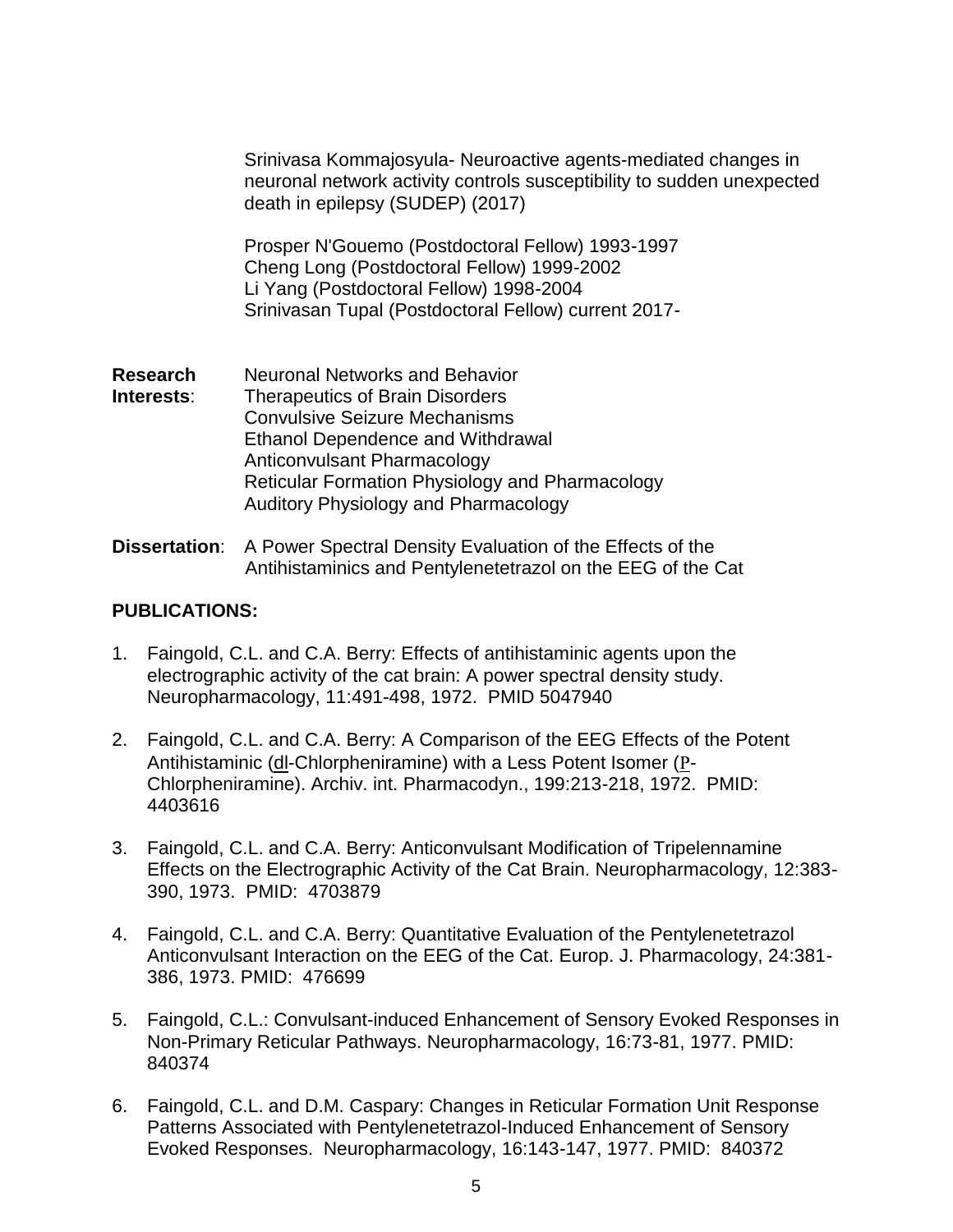- 7. Faingold, C.L.: Pentylenetetrazol-induced Enhancement of Responses of Mesencephalic Reticular Neurons to Visual Stimuli. Brain Research, 150:418-423, 1978. PMID: 678980
- 8. Faingold, C.L.: Brainstem Reticular Formation Mechanisms Subserving Generalized Seizures: Effects of Convulsants and Anticonvulsants on Sensory-Evoked Responses. Prog. Neuro-Psychopharmacol., 2:401-422, 1978.
- 9. Faingold, C.L. and D.M. Caspary: Frequency Following Responses in Primary Auditory and Reticular Formation Structures. Electroenceph. clin. Neurophysiol., 47:12-20, 1979. PMID: 88357
- 10. Caspary, D.M., D.C. Havey and C.L. Faingold: Effects of Microiontophoretically Applied Glycine and GABA on Neuronal Response Patterns in the Cochlear Nuclei. Brain Research, 172:179-185, 1979. PMID: 466463
- 11. Faingold, C.L.: Enhancement of Mesencephalic Reticular Neuronal Responses to Sensory Stimuli with Pentylenetetrazol. Neuropharmacology, 19:53-62, 1980. PMID: 7360332
- 12. Faingold, C.L. and J.D. Stittsworth, Jr.: Comparative Effects of Pentylenetetrazol on the Sensory Responsiveness of Lateral Geniculate and Reticular Formation Neurons. Electroenceph. clin. Neurophysiol., 49:168-172, 1980. PMID: 6159159
- 13. Faingold, C.L.: Strychnine Effects on the Sensory Response Patterns of Reticular Formation Neurons. Electroenceph. clin. Neurophysiol., 50:102-111, 1980. PMID: 6159177
- 14. Faingold, C.L. and J.D. Stittsworth, Jr.: Phenytoin: Plasma Levels and Behavioral Changes Associated with Suppression of Auditory Evoked Potentials in the Cat. Neuropharmacology, 20:445-449, 1981. PMID: 7195477
- 15. Caspary, D.M., D.C. Havey and C.L. Faingold: Glutamate and Aspartate: Alteration of Thresholds and Response Patterns of Auditory Neurons. Hearing Research, 4:325-333, 1981. PMID: 6267001
- 16. Faingold, C.L., W.E. Hoffmann and J.D. Stittsworth: Pentylenetetrazol-Induced Enhancement of Reticular Formation Auditory Evoked Potentials and Acoustic Startle Responses in the Cat. Neuropharmacology, 20:787-789, 1981. PMID: 7279148
- 17. Faingold, C.L. and W.E. Hoffmann: Effects of Bemegride on the Sensory Responses of Neurons in the Hippocampus and Brainstem Reticular Formation. Electroenceph. clin. Neurophysiol., 52:316-327, 1981. PMID: 6169508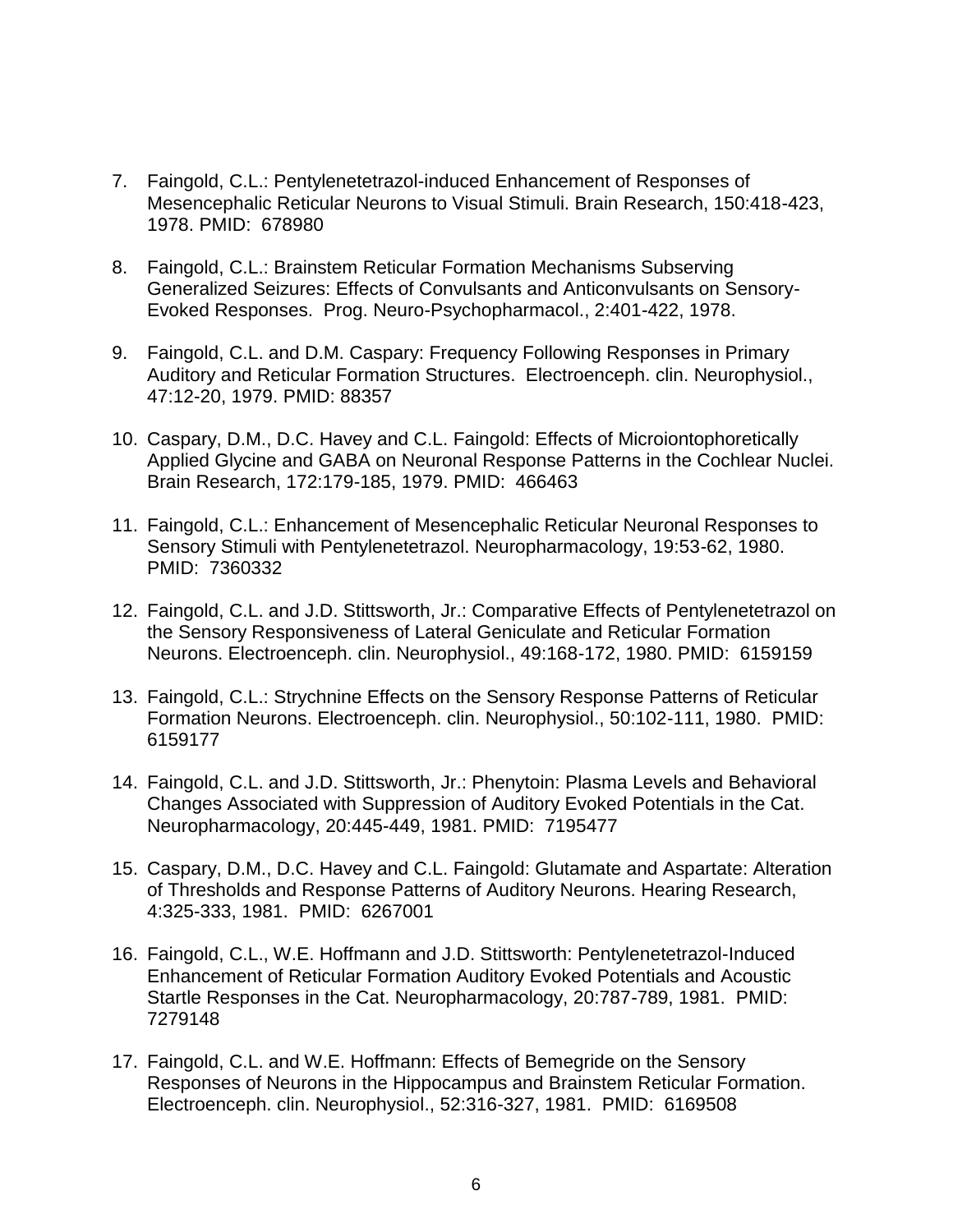- 18. Faingold, C.L., W.E. Hoffmann and D.M. Caspary: Bicuculline-Induced Enhancement of Sensory Responses and Cross-Correlations Between Reticular Formation and Pericruciate Cortex Neurons. Electroenceph. clin. Neurophysiol., 55:301-313, 1983. PMID: 6186462
- 19. Faingold, C.L., W.E. Hoffmann and D.M. Caspary: On the Site of Pentylenetetrazol-Induced Enhancement of Auditory Responses of the Reticular Formation: Localized Cooling and Electrical Stimulation Studies. Neuropharmacology, 22:961-970, 1983. PMID 6621826
- 20. Caspary, D.M., D.C. Havey and C.L. Faingold: Effects of Acetylcholine on Tone-Evoked Responses in the Dorsal Cochlear Nucleus. Exp. Neurol., 82:491-498, 1983. PMID 6628633
- 21. Faingold, C.L., W.E. Hoffmann and D.M. Caspary: Effects of Iontophoretic Application of Convulsants on the Sensory Responses of Neurons in the Brain-Stem Reticular Formation. Electroenceph. clin. Neurophysiol., 58:55-64, 1984. PMID: 6203703
- 22. Caspary, D.M., L. Rybak and C.L. Faingold: Baclofen Reduces Tone-Evoked and Spontaneous Activity of Cochlear Nucleus Neurons. Hearing Research 13:113-122, 1984. PMID: 6325378
- 23. Faingold, C.L., W.E. Hoffmann and D.M. Caspary: Mechanisms of Sensory Seizures: Brain-Stem Neuronal Response Changes and Convulsant Drugs. Fed. Proc., 44:2436- 2441, 1985. PMID: 3886431
- 24. Faingold, C.L.: Epilepsy: Brain-Stem Seizure Mechanisms and Drug Action: An Overview. Fed. Proc., 44:2412-2413, 1985. PMID: 3987917
- 25. Faingold, C.L., W.E. Hoffmann and D.M. Caspary: Comparative Effects of Convulsant Drugs on the Sensory Responses of Neurons in the Amygdala and Reticular Formation. Neuropharmacology, 12:1221-1230, 1985. PMID: 4094658
- 26. Faingold, C.L., M.A. Travis, G. Gehlbach, W.E. Hoffmann, P.C. Jobe, H.E. Laird II, and D.M. Caspary: Neuronal response abnormalities in the inferior colliculus of the genetically epilepsy-prone rat. Electroenceph. clin. Neurophysiol., 63:296-305, 1986. PMID: 2419087
- 27. Millan, M.H., B.S. Meldrum and C.L. Faingold: Induction of audiogenic seizure susceptibility by focal infusion of excitant amino acid or bicuculline into the inferior colliculus of normal rats. Exp. Neurol., 91:634-639, 1986. PMID: 3512285
- 28. Chapman, A.G., C.L. Faingold, G.P. Hart, Bowker, H.M. and B.S. Meldrum: Brain regional amino acid levels in seizure susceptible rats: changes related to soundinduced seizures. Neurochem. International, 8:273-279, 1986.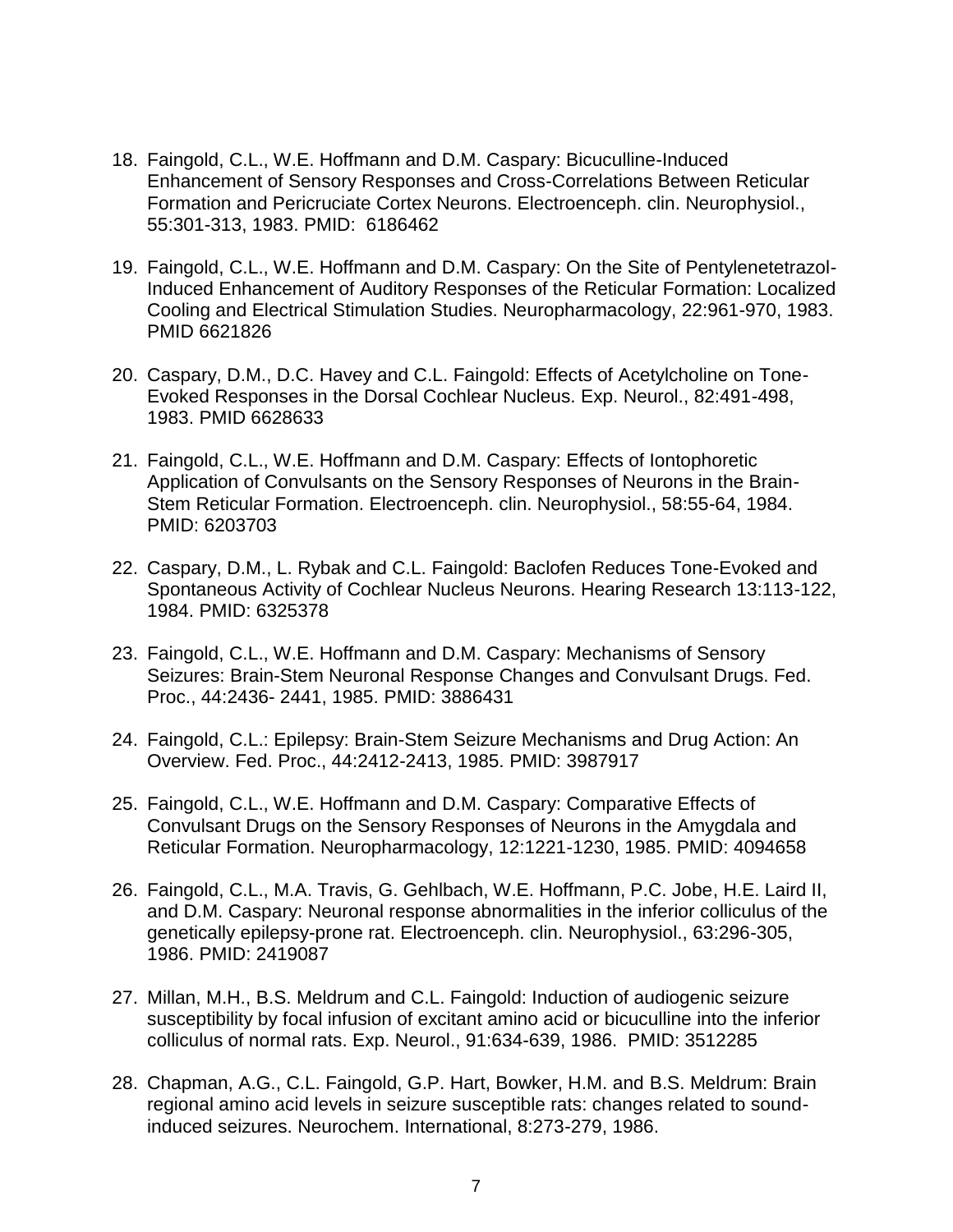- 29. Faingold, C.L., G. Gehlbach and D.M. Caspary: Decreased effectiveness of GABAmediated inhibition in the inferior colliculus of the genetically epilepsy-prone rat. Exp. Neurol., 93:145-159, 1986. PMID: 3732456
- 30. Faingold, C.L., G. Gehlbach, M.A. Travis and D.M. Caspary: Inferior colliculus neuronal response abnormalities in genetically epilepsy-prone rats: Evidence for a deficit of inhibition. Life Sci., 39:869-878, 1986. PMID: 3747711
- 31. Faingold, C.L. and R.A. Browning: Mechanisms of anticonvulsant drug action. I. Drugs primarily used for generalized tonic-clonic and partial epilepsies. Europ. J. Pediat., 146:2-7, 1987. PMID: 3107992
- 32. Faingold, C.L. and R.A. Browning: Mechanisms of anticonvulsant drug action. II. Drugs primarily used for absence epilepsy. Europ. J. Pediat., 146:8-14, 1987. PMID 3107994
- 33. Faingold, C.L.: The role of the brain stem in generalized epileptic seizures. Metabolic Brain Disease, 2:81-112, 1987. PMID 3333172
- 34. Caspary, D.M., K.E. Pazara, M. Kossl and C.L. Faingold: Strychnine alters the fusiform cell output from the dorsal cochlear nucleus. Brain Research, 417:273-282, 1987. PMID: 3651816
- 35. Faingold, C.L., M.H. Millan, C.A. Boersma and B.S. Meldrum: Excitant amino acids and audiogenic seizures in the genetically epilepsy-prone rat: I. Afferent seizure initiation pathway. Exp. Neurol., 99:678-686, 1988. PMID: 33342850
- 36. Millan, M.H., B.S. Meldrum, C.A. Boersma and C.L. Faingold: Excitant amino acids and audiogenic seizures in the genetically epilepsy prone rat: II. Efferent seizure propagating pathway. Exp. Neurol., 99:687-698, 1988. PMID: 3342851
- 37. Faingold, C.L.: The genetically epilepsy-prone rat. Gen. Pharmacol., 19:331-338, 1988. PMID: 2901380
- 38. Faingold, C.L., M.H. Millan, C.A. Boersma Anderson and B.S. Meldrum: Induction of audiogenic seizures in normal and genetically epilepsy-prone rats following focal microinjection of an excitant amino acid into reticular formation and auditory nuclei. Epilepsy Res., 3:199-205, 1989. PMID: 2659321
- 39. Caspary, D.M. and C.L. Faingold: Non-N-methyl-D-aspartate receptors may mediate ipsilateral excitation at lateral superior olivary synapses. Brain Research, 503:83-90, 1989. PMID: 2558777
- 40. Browning, R.A., M.L. Lanker and C.L. Faingold: Injections of noradrenergic and GABAergic agonists into the inferior colliculus: effects of on audiogenic seizures in genetically epilepsy-prone rats. Epilepsy Research, 4:119-125, 1989. PMID: 2792066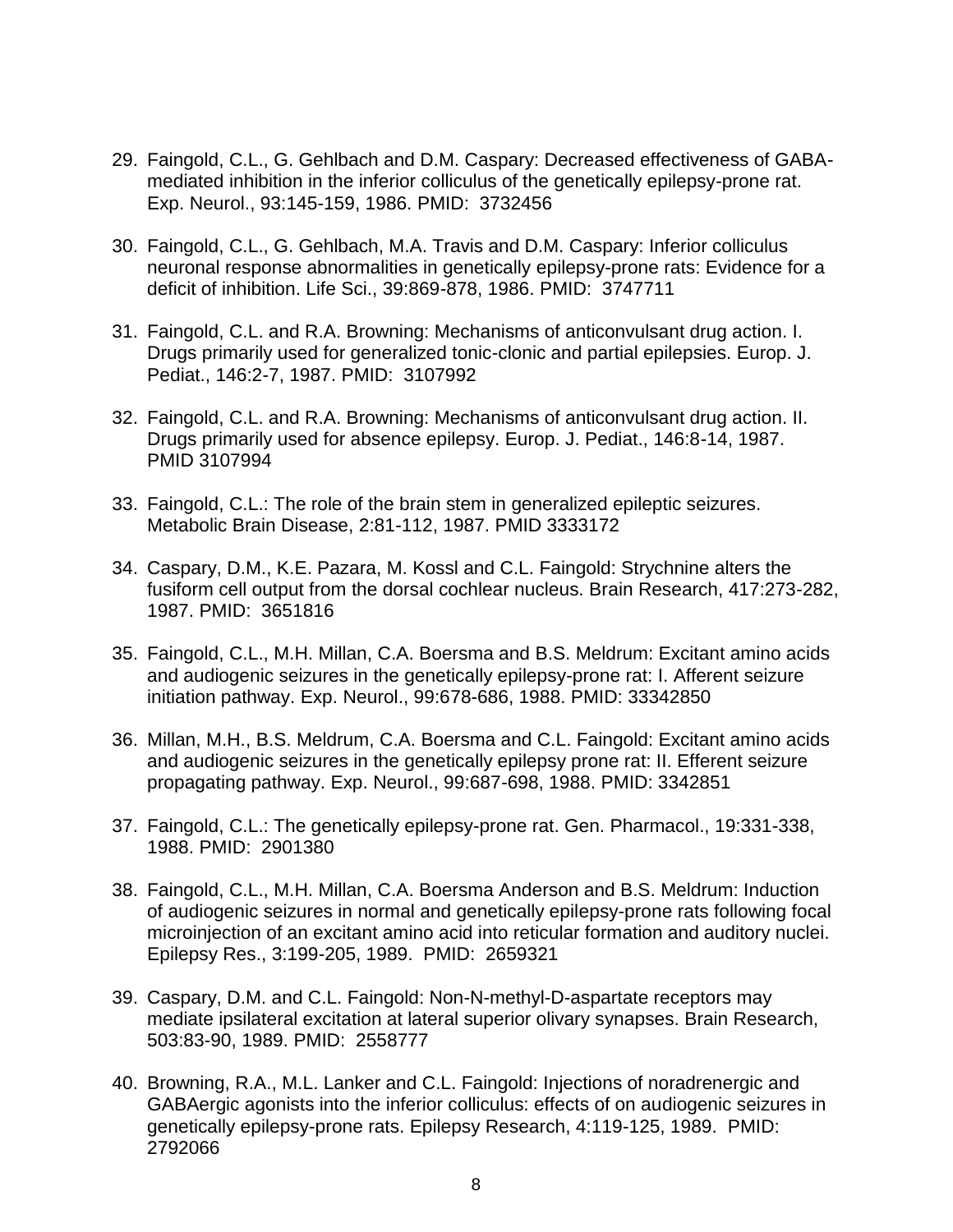- 41. Faingold, C.L., G. Gehlbach and D.M. Caspary: On the role of GABA as an inhibitory neurotransmitter in inferior colliculus neurons: Iontophoretic studies. Brain Research, 500:302-312, 1989. PMID: 2605499
- 42. Faingold, C.L., W.E. Hoffmann, D.M. Caspary: Effects of excitant amino acids on acoustic responses of inferior colliculus neurons. Hearing Research 40:127-136, 1989. PMID: 2570054
- 43. Faingold, C.L., E.J. Walsh, J.K. Maxwell and M.E. Randall: Audiogenic seizure severity and hearing deficits in the genetically epilepsy-prone rat. Exp. Neurol.., 108:55-60, 1990. PMID: 2318288
- 44. Faingold, C.A. Boersma Anderson and D.M. Caspary: Involvement of GABA in acoustically-evoked inhibition in inferior colliculus neurons. Hearing Research, 52: 201-216, 1991. PMID: 2061208
- 45. Browning, R.A., Wang, C. and Faingold, C.L.: Effect of norepinephrine depletion on audiogenic-like seizures elicited by microinfusion of an excitant amino acid into the inferior colliculus of normal rats. Exp. Neurol. 112: 200-205, 1991. PMID: 1903710
- 46. Faingold C.L. and C.A. Boersma Anderson. Loss of intensity-induced inhibition in inferior colliculus neurons leads to audiogenic seizure susceptibility in behaving genetically epilepsy-prone rats. Exp. Neurol., 113: 354-363, 1991. PMID: 1915725
- 47. Naritoku D.K., Mecozzi, L.B., Aiello, M.T., and Faingold, C.L., Repetition of audiogenic seizures in genetically epilepsy-prone rats induces cortical epileptiform activity and additional seizure behaviors Exp. Neurol. 115:317-324, 1992. PMID: 1537391
- 48. Faingold, C.L., Naritoku, D.K., Copley, C.A., Randall, M.E., Riaz, A., Boersma Anderson, C.A. and Arneric, S.P., Glutamate in the inferior colliculus plays a critical role in audiogenic seizure initiation Epilepsy Res. 13:95-105, 1992. PMID: 1361165
- 49. Faingold, C.L., Randall, M.E., Naritoku, D.K. and Boersma Anderson, C.A., Noncompetitive and competitive NMDA antagonists exert anticonvulsant effects by actions on different sites within the neuronal network for audiogenic seizures Exp. Neurol. 119:198-204, 1993. PMID: 8432360
- 50. Faingold, C.L., Boersma Anderson, C.A and Randall, M.E., Stimulation or blockade of the dorsal nucleus of the lateral lemniscus alters binaural and tonic inhibition in contralateral inferior colliculus neurons, Hearing Res., 69:98-106, 1993. PMID: 8226354
- 51. Reigel, C.E. and C.L. Faingold. Innately hearing impaired Sprague-Dawley rats exhibit audiogenic seizure susceptibility following monoamine depletion. Proc. West. Pharmacol. Soc. 36:267-271, 1993. PMID: 8378388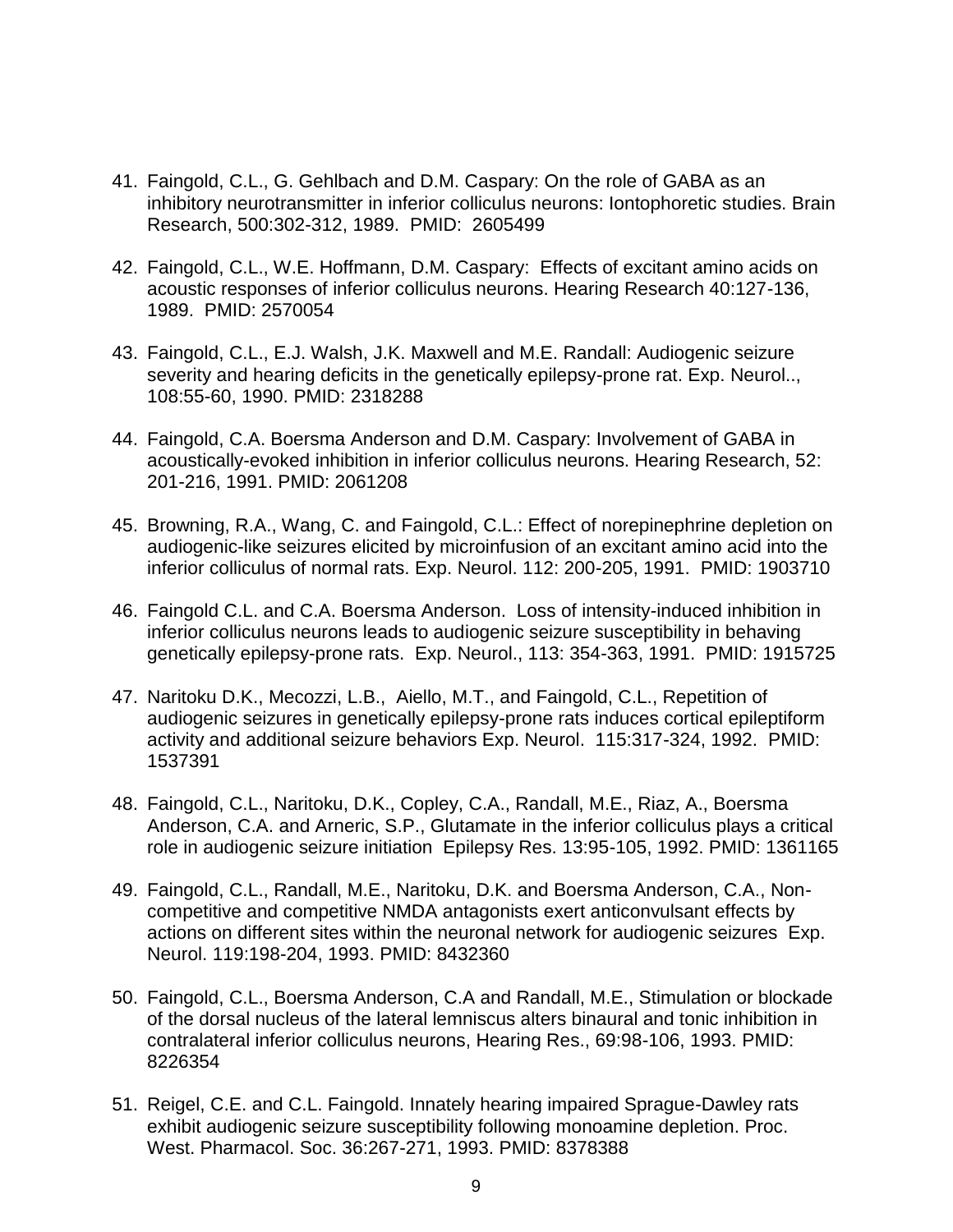- 52. Faingold, C.L., Marcinczyk, M.J., Casebeer, D.J., Randall, M.E., Arneric, S.P. and Browning, R.A., GABA in the Inferior Colliculus Plays a Critical Role in Control of Audiogenic Seizures, Brain Research 640:40-47, 1994. PMID: 8004465
- 53. Faingold, C.L., Randall, M.E. and Boersma Anderson, C.A. Blockade of GABA Uptake with Tiagabine Inhibits Audiogenic Seizures and Reduces Neuronal Firing in the Inferior Colliculus of the Genetically Epilepsy-Prone Rat, Exp. Neurol. 126:225- 232, 1994. PMID: 7925822
- 54. Riaz, A. and Faingold, C.L., Seizures during ethanol withdrawal are blocked by focal microinjection of excitant amino acid antagonists into the inferior colliculus and pontine reticular formation, Alcoholism: Clinical and Experimental Research 18:1456-1462, 1994. PMID: 7695044
- 55. Evans, M.S., Viola-McCabe, K.E., Caspary, D.M. and Faingold, C.L., Loss of synaptic inhibition during repetitive stimulation in genetically epilepsy-prone rats (GEPR), Epilepsy Research, 18:97-105, 1994. PMID: 7957041
- 56. Faingold, C.L., and Riaz, A., Increased responsiveness of pontine reticular formation neurons associated with audiogenic seizure susceptibility during ethanol withdrawal, Brain Research 663:69-76, 1994. PMID: 7850471
- 57. Li, Y., Evans, M.S. and Faingold, C.L., Inferior colliculus neuronal membrane and synaptic properties in genetically epilepsy-prone rats, Brain Research 660:232-240, 1994. PMID: 7820692
- 58. Faingold, C.L., and Riaz, A., Ethanol withdrawal induces increased firing in inferior colliculus neurons associated with audiogenic seizure susceptibility, Exp. Neurol. 132:91-98, 1995. PMID: 7720830
- 59. Faingold, C.L. and Randall, M.E, Pontine reticular formation neurons exhibit a premature and precipitous increase in acoustic responses prior to audiogenic seizures in genetically epilepsy-prone rats, Brain Research 704:218-226, 1995. PMID: 8788917
- 60. N'Gouemo, P. and Faingold, C.L., Repetitive audiogenic seizures cause an increased acoustic response in inferior colliculus neurons and additional convulsive behaviors in the genetically-epilepsy prone rat, Brain Research, 710:92-96, 1996. PMID: 8963682
- 61. Chakravarty, D.N. and Faingold, C.L. Increased responsiveness and failure of habituation in neurons of the external nucleus of inferior colliculus associated with audiogenic seizures in the genetically epilepsy-prone rat, Experimental Neurology, 141:280-286,1996. PMID: 8812161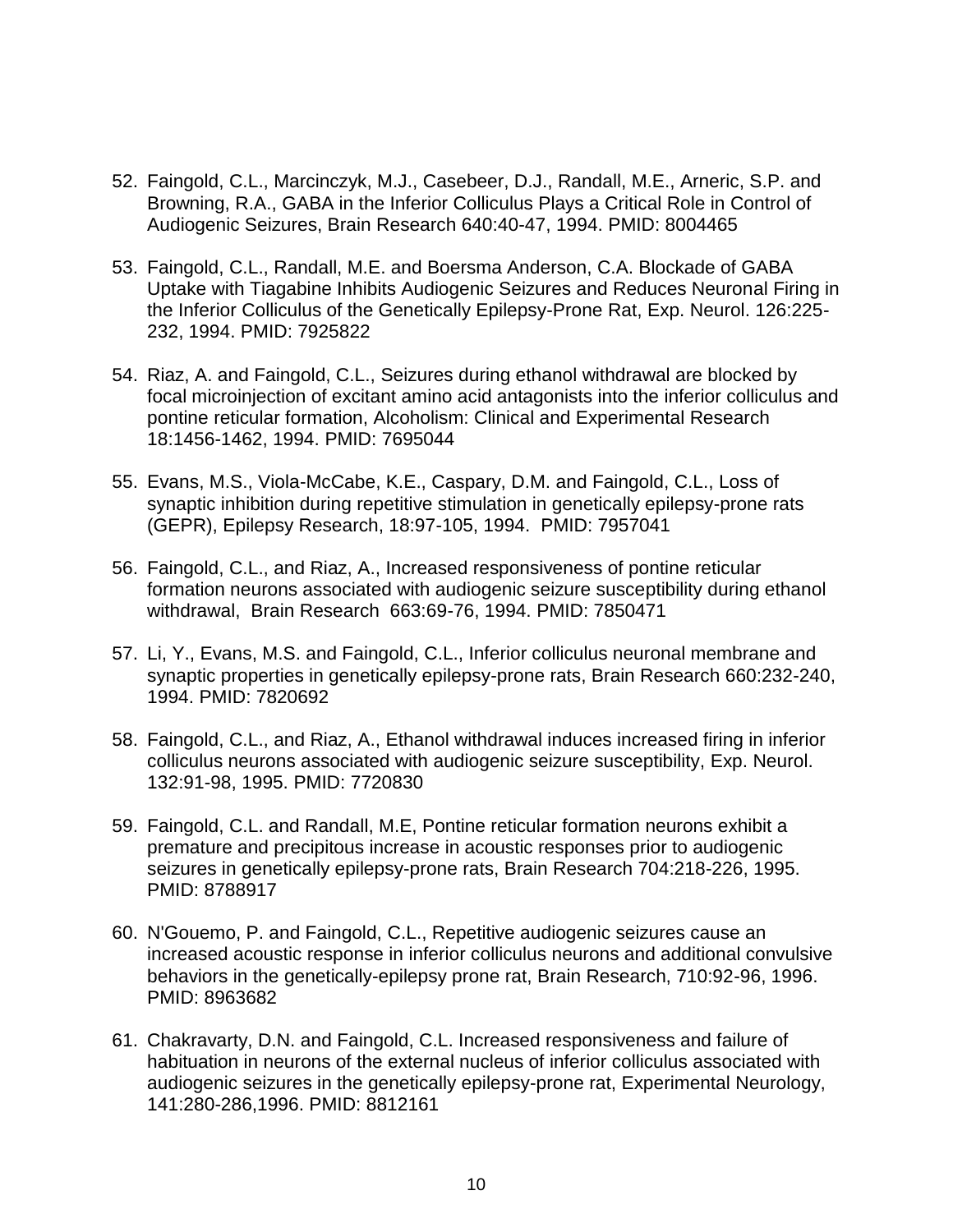- 62. N'Gouemo, P., Caspary, D.M. and Faingold, C.L., Decreased GABA effectiveness in inferior colliculus neurons during ethanol withdrawal in rats susceptible to audiogenic seizures, Brain Research 724: 200-204, 1996. PMID: 8828569
- 63. N'Gouemo, P. and Faingold, C.L., Periaqueductal gray neurons exhibit increased responsiveness associated with audiogenic seizures in the genetically epilepsyprone rat. Neuroscience 84:619-625, 1998. PMID: 9539230
- 64. Chakravarty, D.N. and Faingold, C.L., Aberrant neuronal responsiveness in the genetically epilepsy-prone rat: Acoustic responses and interactions between the central and external nuclei of the inferior colliculus. Brain Research 761:263-270, 1997. PMID: 9252025
- 65. N'Gouemo. P. and Faingold, C.L., Audiogenic kindling increases neuronal responses to acoustic stimuli in neurons of the medial geniculate body of the genetically epilepsy-prone rat, Brain Research 761:217-224, 1997. PMID: 9252019
- 66. Chakravarty, D.N. and Faingold, C.L., Comparison of neuronal response patterns in the external and central nuclei of inferior colliculus during ethanol administration and ethanol withdrawal, Brain Research 783:102-108, 1998. PMID: 9479057
- 67. Li, Y., Evans, M.S. and Faingold, C.L., In vitro electrophysiology of neurons in subnuclei of rat inferior colliculus Hearing Research, 121:1-10, 1998. PMID: 9682803
- 68. Faingold, C.L., Locomotor behaviors in generalized convulsions are hierarchically driven from specific brain-stem nuclei in the network subserving audiogenic seizure, Ann. New York Acad. Sci. 860:566-569,1998. PMID: 9928365
- 69. Faingold, C.L. and Casebeer, D.J. Modulation of the audiogenic seizure network by noradrenergic and glutamatergic receptors in the deep layers superior colliculus, Brain Research, 821:392-399, 1999.
- 70. Chakravarty, D.N. and Faingold, C.L. [Differential roles in the neuronal network for](http://www.ncbi.nlm.nih.gov/pubmed/10222116?ordinalpos=32&itool=EntrezSystem2.PEntrez.Pubmed.Pubmed_ResultsPanel.Pubmed_DefaultReportPanel.Pubmed_RVDocSum)  [audiogenic seizures are observed among the inferior colliculus subnuclei and the](http://www.ncbi.nlm.nih.gov/pubmed/10222116?ordinalpos=32&itool=EntrezSystem2.PEntrez.Pubmed.Pubmed_ResultsPanel.Pubmed_DefaultReportPanel.Pubmed_RVDocSum)  [amygdala.](http://www.ncbi.nlm.nih.gov/pubmed/10222116?ordinalpos=32&itool=EntrezSystem2.PEntrez.Pubmed.Pubmed_ResultsPanel.Pubmed_DefaultReportPanel.Pubmed_RVDocSum) Experimental Neurology 157:135-141,1999. PMID: 10222116
- 71. N'Gouemo, P and Faingold, C.L. The periaqueductal gray is a critical site in the neuronal network for audiogenic seizures: modulation by GABAA, NMDA and opioid receptors, Epilepsy Research, 1999 35:39-46, 1999. PMID: 10232793
- 72. Faingold, C.L. and Randall, M.E. Neurons in the deep layers of superior colliculus play a critical role in the neuronal network for audiogenic seizures: mechanisms for production of wild running behavior, Brain Research, 815:250-258, 1999. PMID: 9878768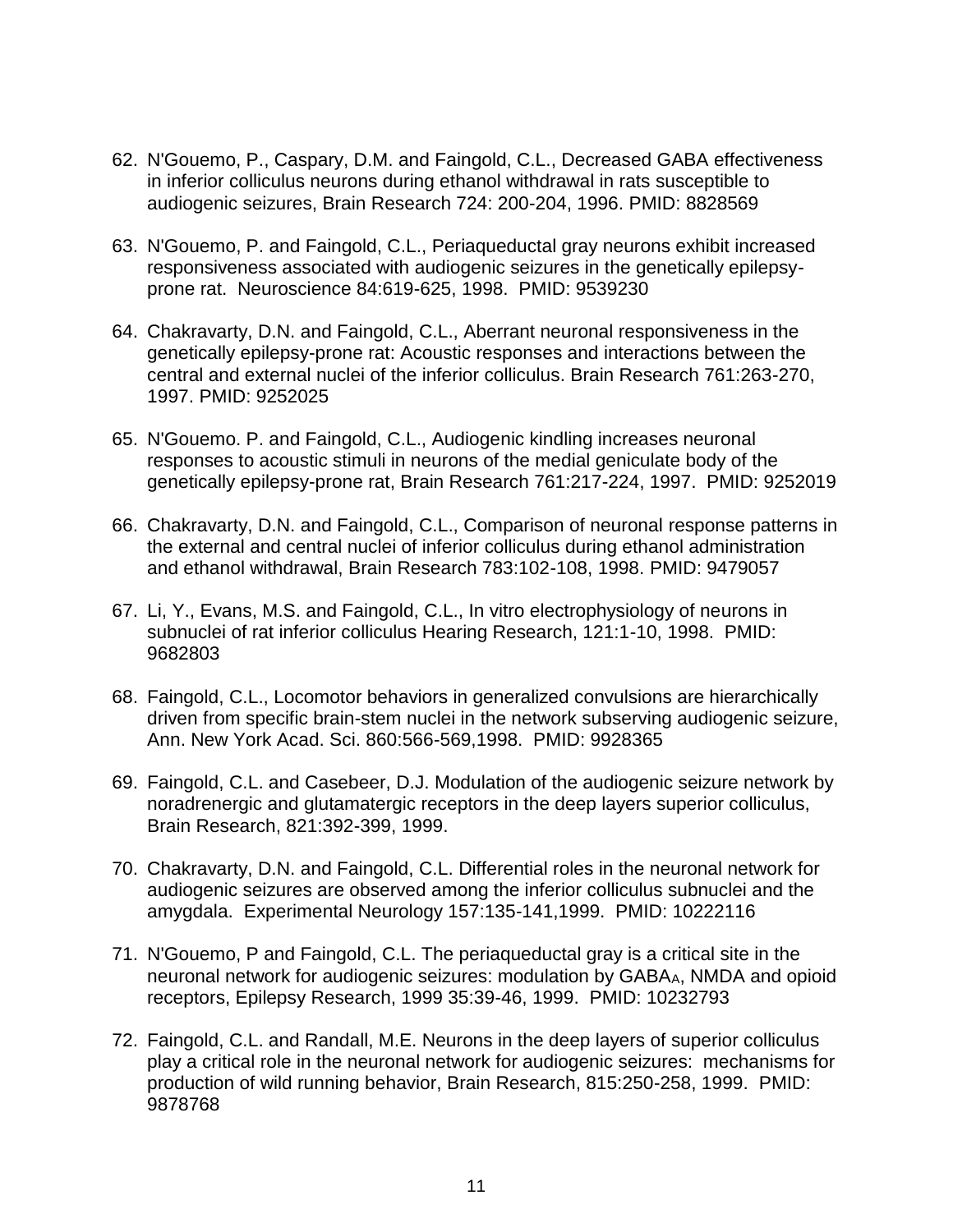- 73. Li, Y. Evans, M.S. and Faingold, C.L. Synaptic response patterns of neurons in the cortex of rat inferior colliculus, Hearing Research, 137:15-28,1999. PMID: 10545630
- 74. N'Gouemo, P. and Faingold, C.L. Phenytoin administration reveals a differential role of pontine reticular formation and periaqueductal gray neurons in generation of the convulsive behaviors of audiogenic seizures, Brain Research 859:311-317, 2000. PMID: 10719079
- 75. Feng, H-J. and Faingold, C.L. Modulation of audiogenic seizures by histamine and adenosine receptors in the inferior colliculus, Experimental Neurology 163:264-270, 2000. PMID: 11716572
- 76. Faingold, C.L., Li, Y. and Evans, M.S. Decreased GABA and increased glutamate receptor-mediated activity on inferior colliculus neurons *in vitro* are associated with susceptibility to ethanol withdrawal seizures, Brain Research 868:287-95, 2000.
- 77. Evans, M.S., Li, Y. and Faingold, C.L. Inferior colliculus intracellular response abnormalities *in vitro* associated with susceptibility to ethanol withdrawal seizures, Alcoholism: Clinical and Experimental Research 24:1180-1186, 2000.
- 78. Li Yang, Cheng Long and C.L. Faingold, Audiogenic seizure susceptibility is induced by termination of continuous infusion of GABA or an NMDA antagonist into the inferior colliculus, Experimental Neurology, 171:147-152, 2001. PMID: 11520129
- 79. Dunaway G.A, Faingold C.L., Development and implementation of a multidisciplinary sophomore medical curriculum: integration of pharmacology with basic and clinical science. Pharmacologist 43:83-90, 2001.
- 80. Li Yang, Cheng Long and Carl L. Faingold, Neurons in the deep layers of superior colliculus are a requisite component of the neuronal network for seizures during ethanol withdrawal, Brain Research, 920:134-141, 2001. PMID: 11716819
- 81. Feng H-J., Naritoku D.K., Randall, M.E., Faingold, C.L. Modulation of audiogenically kindled seizures by GABA-related mechanisms in the amygdala, Experimental Neurology, 172:477-481, 2001. PMID: 11716572
- 82. Feng, Hua-Jun and C.L. Faingold, Repeated generalized audiogenic seizures induce plastic changes on acoustically evoked neuronal firing in the amygdala, Brain Research, 932:61-69, 2002. PMID: 11911862
- 83. Feng, Hua-Jun and C.L. Faingold, Synaptic plasticity in the pathway from the medial geniculate body to the lateral amygdala is induced by seizure repetition, Brain Research, 946:198-205, 2002. PMID: 12137922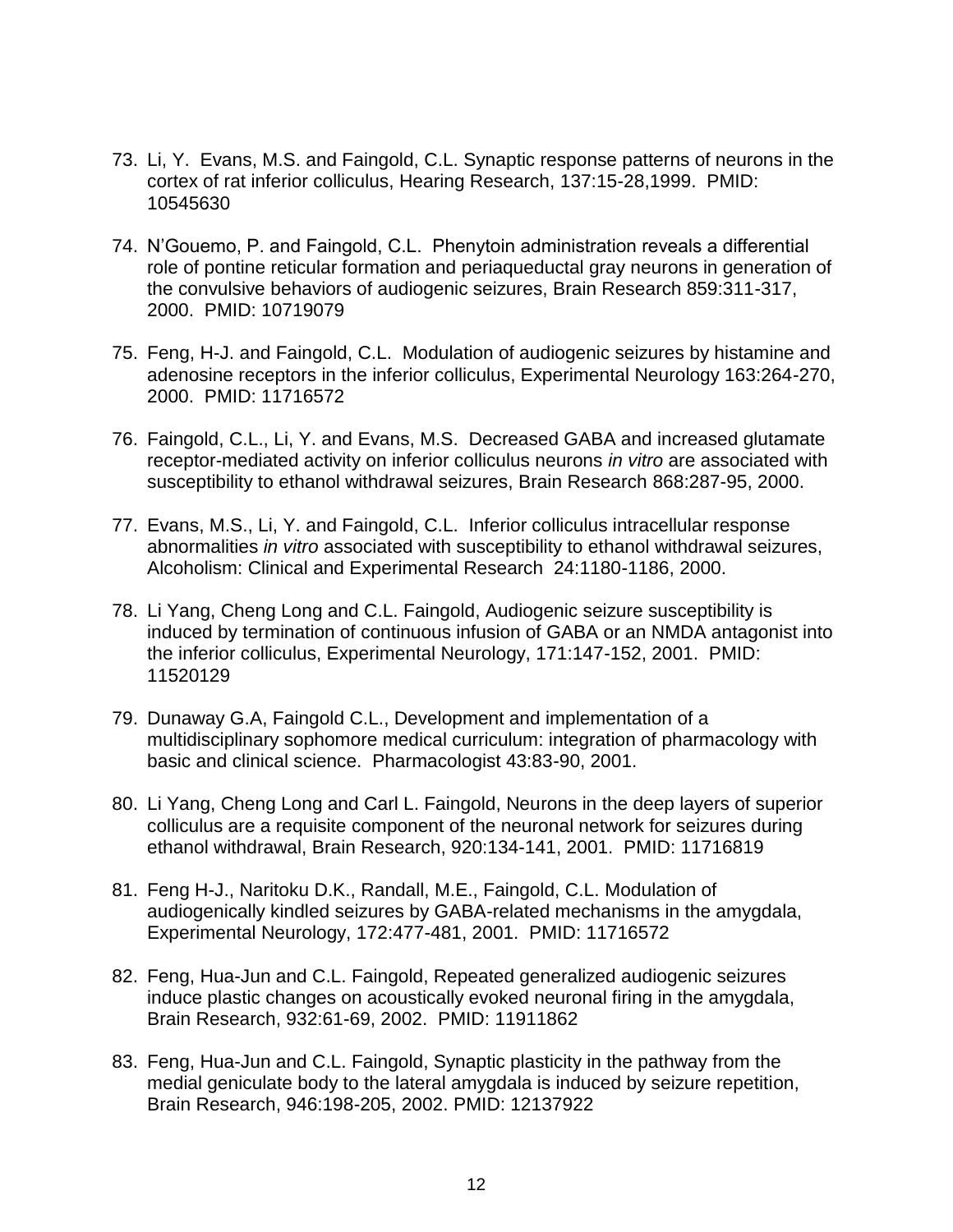- 84. Faingold, Carl L. and George A. Dunaway, Teaching pharmacology within a multidisciplinary organ system-based medical curriculum, N.S. Archives of Pharmacology 366:18-25, 2002. PMID: 12107628
- 85. Yang, L. C. Long, M. S. Evans and C.L. Faingold, Ethanol withdrawal results in aberrant membrane properties and synaptic responses in periaqueductal gray neurons associated with seizure susceptibility, Brain Research, 957: 99-108, 2002.
- 86. Yang, L., C. Long, M. E. Randall and C.L. Faingold, Neurons in the periaqueductal gray are critically involved in the neuronal network for audiogenic seizures during ethanol withdrawal, Neuropharmacology, 44:275-281, 2003. PMID: 12623226
- 87. Raisinghani, M. and C.L. Faingold. Identification of the requisite brain sites in the neuronal network subserving generalized clonic audiogenic seizures. Brain Res. 967:113-122, 2003. PMID: 12650972
- 88. Raisinghani, M., Feng, H.J. and C.L. Faingold. Glutamatergic activation of the amygdala differentially mimics the effects of audiogenic seizure kindling in two substrains of genetically epilepsy-prone rats, Exp. Neurol. 183:516-522, 2003. PMID: 14552892
- 89. Raisinghani, M. and Faingold, C.L. Neurons in the amygdala play an important role in the neuronal network mediating a clonic form of audiogenic seizures both before and after audiogenic kindling. Brain Res. 1032:131-140, 2005. PMID: 15680951
- 90. Spier, A.W., Toth, L.A., Faingold, C.L. Clinical patent ductus arteriosus in adult genetically epilepsy-prone rats. Comp Med. 55 (1):85-91, 2005. PMID: 15766215
- 91. Raisinghani, M. and Faingold, C.L. Evidence for the perirhinal cortex as a requisite component in the seizure network following seizure repetition in an inherited form of generalized clonic seizures. Brain Res. 1048(1-2):193-201, 2005. PMID: 15919063
- 92. Raisinghani, M. and Faingold, C.L. Pontine reticular formation neurons are implicated in the neuronal network for generalized clonic seizures which is intensified by audiogenic kindling, Brain Res. 1064 (1-2), 90-99, 2005. PMID: 16336948
- 93. Tupal, S. and C. L. Faingold, Evidence supporting a role of serotonin in modulation of sudden death induced by seizures in DBA/2 mice, Epilepsia 47 (1) 21-26, 2006. PMID: 16417527
- 94. Toth, L.A., Wang, J., Bosgraaf, C., Reichensberger, J., Hughes, L.F. and Faingold, C.L. Sleep, Temperature, Activity, and Prolactin Phenotypes of Genetically Epilepsy-Prone Rats, Comp. Med., 56:413-426, 2006. PMID: 17069025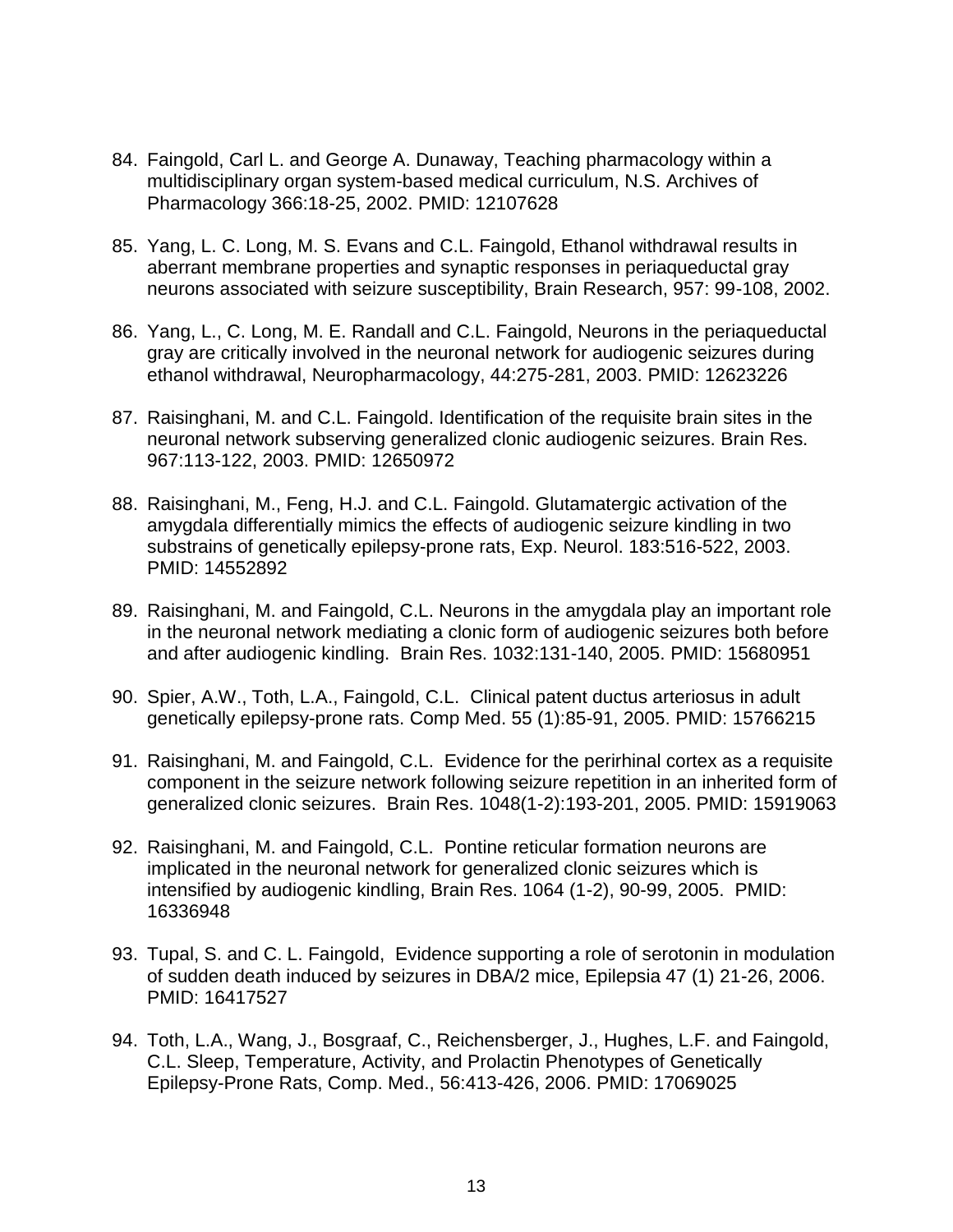- 95. Long, C, Yang, L., Faingold, C.L and Evans, M.S., Excitatory amino acid receptormediated responses in periaqueductal gray neurons are increased during ethanol withdrawal, Neuropharmacology, 52:802-811, 2007. PMID: 17123553
- 96. Feng, H.-J., L. Yang and C. L. Faingold, Role of the amygdala in ethanol withdrawal seizures, Brain Res. 1141:65-73, 2007. PMID: 17289000
- 97. Feng HJ, Faingold, C.L. The effects of chronic ethanol administration on amygdala neuronal firing and ethanol withdrawal seizures. Neuropharmacology 55: 648-653, 2008. PMID: 18614185
- 98. Naritoku DK, Faingold CL, Development of a therapeutics curriculum to enhance knowledge of fourth year medical students about clinical uses and adverse effects of drugs. Teaching, Learning in Medicine 21(2):148-152, 2009. PMID: 19330694
- 99. N'Gouemo P, Faingold CL, Morad M, Calcium channel dysfunction inferior colliculus neurons of the genetically epilepsy-prone rat. Neuropharmacology 56(3):665-675, 2009. PMID: 19084544
- 100. N'Gouemo P, Yasuda RP, Faingold CL, Protein expression of small conductance calcium-activated potassium channels is altered in inferior colliculus neurons of the genetically epilepsy-prone rat. Brain Res 1270:107-111, 2009. PMID: 19254702
- 101. Tupal S, Faingold CL, Precipitous induction of audiogenic kindling by activation of adenylyl cyclase in the amygdala. Epilepsia 51(3):354-61, 2010 ID: 19674044
- 102. Uteshev, V.V., S. Tupal, Y. Mhaskar, and C. L. Faingold. Abnormal serotonin receptor expression in DBA/2 mice associated with susceptibility to sudden death due to respiratory arrest. *Epilepsy Res.* 88, pp. 183-188, 2010
- 103. N'Gouemo, R. Yasuda, and C. L. Faingold. Seizure susceptibility is associated with altered protein expression of voltage-gated calcium channel subunits in inferior colliculus neurons of the genetically epilepsy-prone rat. *Brain Res.* 1308:153-157, 2010.
- 104. Faingold, C.L., M. Randall, and S. Tupal. DBA/1 mice exhibit susceptibility to audiogenic seizures followed by sudden death associated with respiratory arrest. *Epilepsy Behav.* 17:436-440, 2010.
- 105. Tupal, S. and Faingold, C.L. Inhibition of adenylyl cyclase in amygdala blocks the effect of audiogenic seizure kindling in genetically epilepsy-prone rats. *Neuropharmacology*, 59:107-111, 2010.
- 106. Faingold, C.L. Brainstem networks: reticulocortical synchronization , Epilepsia 51 (S. 5) 26, 2010.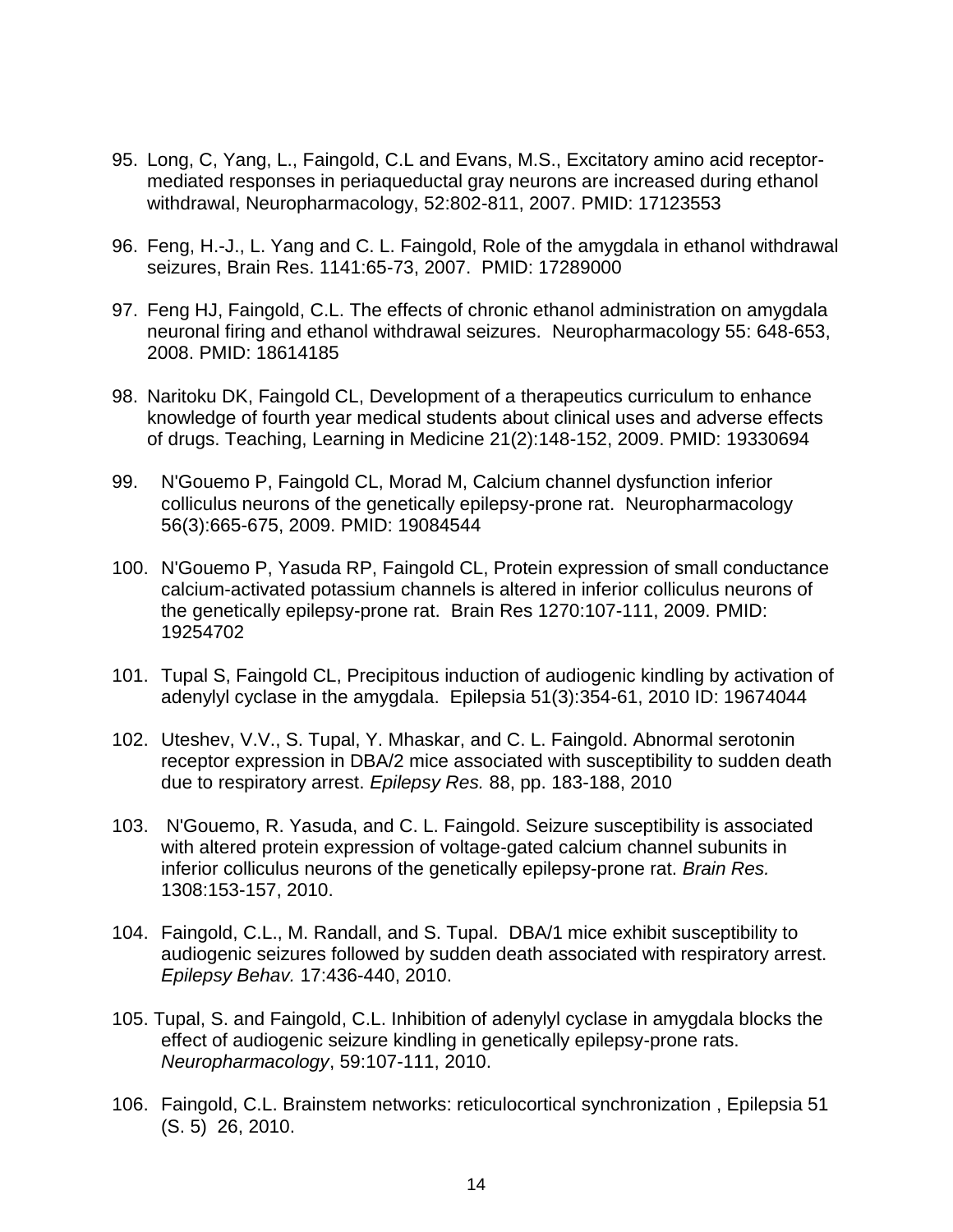- 107. Tupal, S. and Faingold, C.L. Audiogenic kindling induces plastic changes in the neuronal firing patterns in periaqueductal gray, Brain Res. 1377: 60-66, 2011.
- 108. Samineni, V., Premkumar, L.S., and Faingold, C.L. Post-ictal analgesia in genetically epilepsy-prone rats is induced by audiogenic seizures and involves cannabinoid receptors in the periaqueductal gray, Brain Res. 1389:177-183, 2011.
- 109. Faingold, C.L., Tupal, S. and Randall, M. Prevention of seizure-induced sudden death in a chronic SUDEP model by semichronic administration of a selective serotonin reuptake inhibitor. *Epilepsy Behav.*, 22:186-190, 2011.
- 110. Faingold, C.L., Randall, M. Mhaskar, Y. and Uteshev, V. V. Differences in serotonin receptor expression in the brainstem may explain the differential ability of a serotonin agonist to block seizure-induced sudden death in DBA/2 vs. DBA/1 mice. *Brain Res.* 1418:104-110, 2011.
- 111. Tupal, S. and Faingold, C.L. The amygdala to periaqueductal gray pathway: Plastic changes induced by audiogenic kindling and reversal by gabapentin. *Brain Res.* 1475:71-79, 2012.
- 112. Faingold, C.L. and Randall, M. Effects of age, sex and sertraline administration on seizure-induced respiratory arrest in the DBA/1 mouse model of sudden unexpected death in epilepsy (SUDEP). *Epilepsy Behav*. 28:78-82, 2013.
- 113. Faingold, C.L. Kommajosyula, S.P., Long, X., Plath, K., Randall, M. Serotonin and sudden death: Differential effects of serotonergic drugs on seizure-induced respiratory arrest in DBA/1 mice. *Epilepsy Behav*. 37:198-203, 2014.
- 114. Zeng, C., Long, X., Cotten, J.F., Forman, S.A., Solt, K., Faingold, C.L., and Feng, H.J. Fluoxetine prevents respiratory arrest without enhancing ventilation in DBA/1 mice. *Epilepsy Behav*. 45:1-7, 2015.
- 115. Kommajosyula, SP, Randall, ME, Faingold, CL. Inhibition of adenosine metabolism induces changes in post-ictal depression, respiration, and mortality in genetically epilepsy prone rats. Epilepsy Res. 119:13-19, 2016.
- 116. Faingold. C.L., Randall, M., and Kommajosyula, S.P. Susceptibility to Seizure-Induced Sudden Death in DBA/2 Mice is Altered by Adenosine. Epilepsy Res. 124: 49–54, 2016.
- 117. Kommajosyula, S.P., Randall, M.E., Tupal, S., and Faingold, C.L., Alcohol withdrawal in epileptic rats — Effects on postictal depression, respiration, and death, Epilepsy & Behavior 64 (2016) 9–14.
- 118. Faingold CL, Randall M, Zeng C, Peng S, Long X, Feng HJ, Serotonergic agents act on 5-HT3 receptors in the brain to block seizure-induced respiratory arrest in the DBA/1 mouse model of SUDEP. Epilepsy Behav. 64(Pt A):166-170, 2016.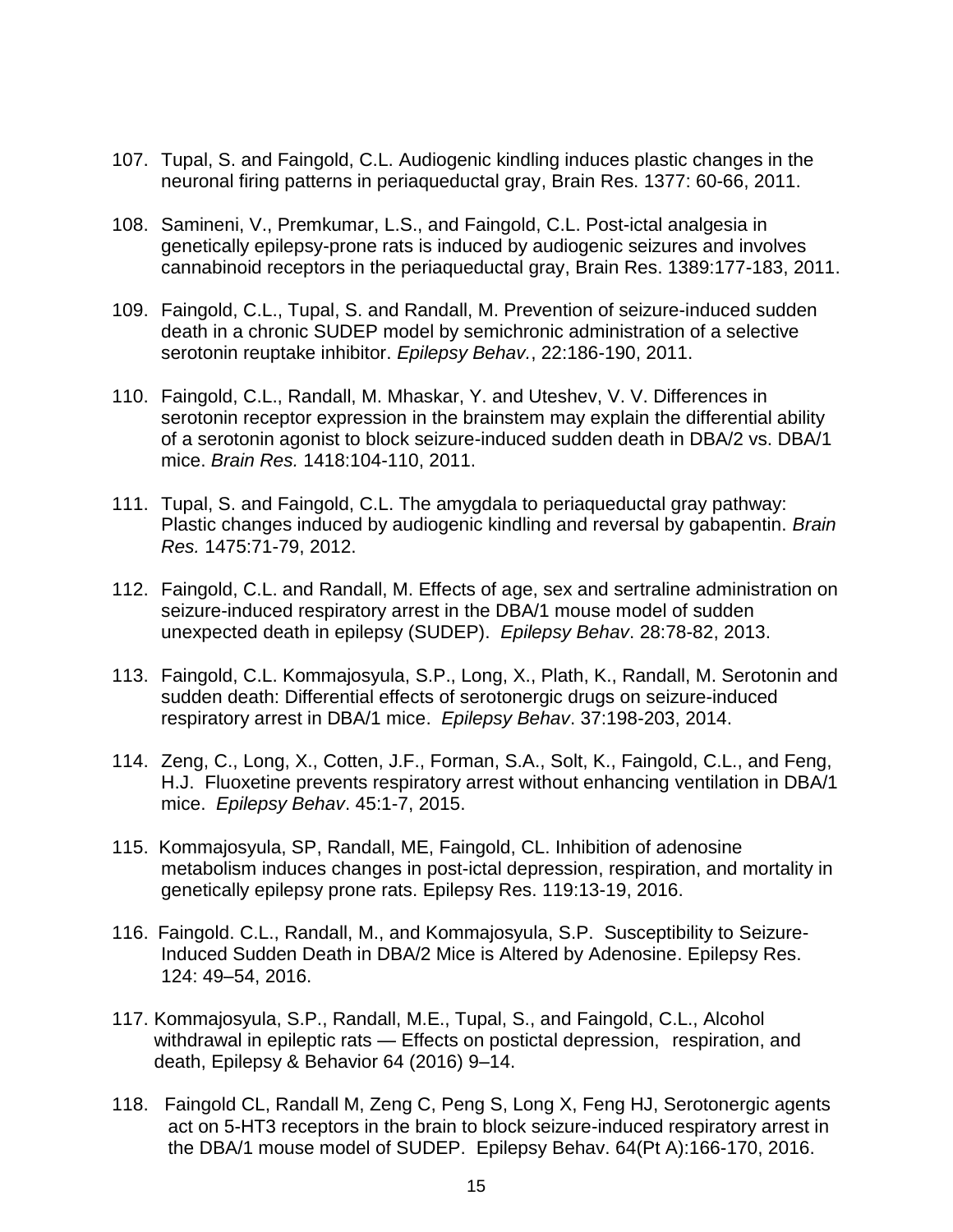- 119. Samineni, V.K, Premkumar, L.S., Faingold, C.L., Neuropathic pain induced enhancement of spontaneous and pain evoked neuronal activity in the periaqueductal gray that is attenuated by gabapentin, Pain. 158(7):1241-1253, 2017.
- 120. Kommajosyula, S.P., Randall, M.E., Brozoski, T.J., Odintsov, B.M. and Faingold, C.L., Specific subcortical structures are activated during seizure-induced death in a model of sudden unexpected death in epilepsy (SUDEP): A manganeseenhanced magnetic resonance imaging study. Epilepsy Res 135:87-94. 2017.
- 121. Zhang H, Zhao H, Zeng C, Van Dort C, Faingold CL, Taylor NE, Solt K, Feng HJ., Optogenetic activation of 5-HT neurons in the dorsal raphe suppresses seizureinduced respiratory arrest and produces anticonvulsant effect in the DBA/1 mouse SUDEP model. Neurobiol Dis. 110:47-58, 2018.
- 122. Murugesan, et al., Faingold, C.L., Devinsky, O, Lisa M. Bateman, L.M., Richerson, G, and Lhatoo, S.D., Serum serotonin levels in patients with epileptic seizures, Epilepsia, 59, (6) e91-e97, 2018
- 123. Smith, M.R., Faingold, C. Mellinger, J.D., Possible Drug-nutraceutical Interaction leading to Unexpected Sequelae after Inguinal Hernia Repair, American Journal of Case Reports Am J Case Rep. 2018 Jul 17;19:836-838.

# **BOOK CHAPTERS AND REVIEWS:**

- 1. Faingold, C.L.: Antihistaminics as Central Nervous System Depressants. Hanbuch der Experimentellen Pharmacologie, Vol. XVIII, Pt. 2 (Rocha e Silva, M. Ed), pp. 561-573, 1978.
- 2. Caspary, D.M., L.P. Rybak, C.L. Faingold: The Effects of Inhibitory and Excitatory Amino Acid Neurotransmitters on the Response Properties of Brainstem Auditory Neurons. In: Auditory Biochemistry, D. Drescher (ed.), Charles C. Thomas Publishers, Springfield, Illinois, pp. 198-226, 1985.
- 3. Faingold, C.L. and D.M. Caspary: Effect of Convulsant Drugs on the Brain-Stem. In: Epilepsy and the Reticular Formation: The Role of the Reticular Core in Convulsive Seizures, G.H. Fromm, C.L. Faingold, R.A. Browning and W.M. Burnham (eds.), A.R. Liss, New York, pp. 39-80, 1987.
- 4. Faingold, C.L.: Seizures Induced by Convulsant Drugs. In: Neurotransmitters and Epilepsy, P.C. Jobe and H.E. Laird, II (eds.), Humana Press, Clifton, New Jersey, pp. 215-276, 1987.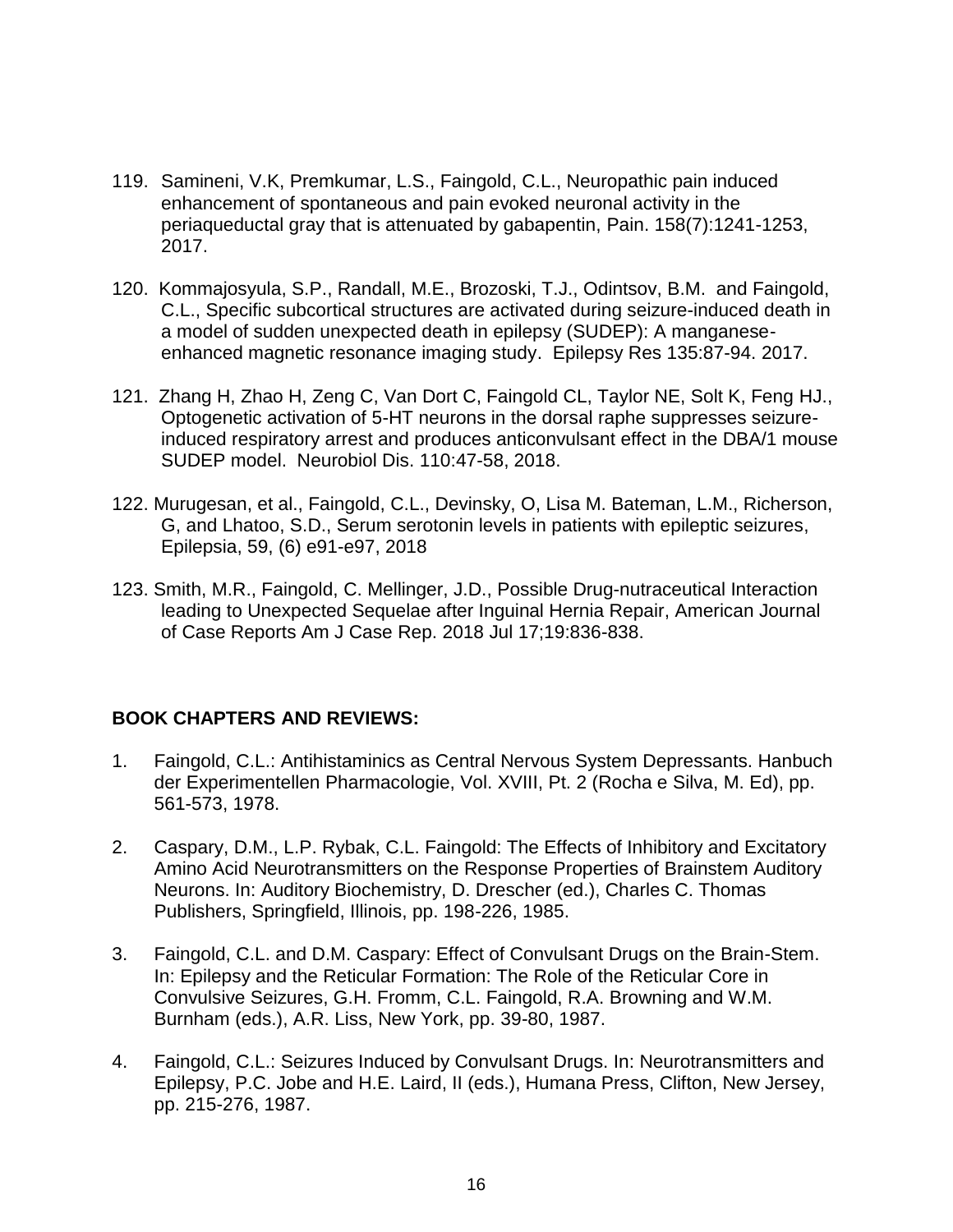- 5. Millan, M.H., C.L. Faingold and B.S. Meldrum: Intranigral 2,Amino-7- Phosphonoheptanoic Acid Protection against Audiogenic Seizures in Genetically-Epilepsy-Prone Rats. In: Advances in Epileptology, Vol. XVI, Epilepsy International Symposium, P. Wolf, M. Dam, D. Janz, F.E. Dreifuss (eds.) (Hamburg), pps. 111- 114, 1987, Raven Press, N.Y.
- 6. Faingold, C.L., and B.S. Meldrum: Excitant Amino Acids in Epilepsy. In: Generalized Epilepsy: Neurobiological Approaches, M. Avoli, P. Gloor, G. Kostopoulos and R. Naquet (Eds.), pps. 102-117, 1990, Birkhauser, Boston.
- 7. Faingold, C.L., M.E. Randall and C.A. Copley, Blockade of audiogenic seizures by a GABA-uptake inhibitor, NO-328, in the genetically epilepsy-prone rat. In: Amino Acids: Chemistry, Biology and Medicine (G. Lubec and G.A. Rosenthal Eds.) pps. 263-268, 1990, ESCOM Science Publishers B.V.
- 8. Faingold, C.L., G. Gehlbach and D.M. Caspary: Functional Pharmacology of Inferior Colliculus Neurons. In: Neurobiology of Hearing, Vol. 2, R.A. Altschuler, R.P. Bobbin, B.M. Clopton and D.W. Hoffman (Eds.), pp. 223-251, 1991, Raven Press, N.Y.
- 9. Faingold, C.L. and A. Riaz,: Neuronal Networks in Convulsant Drug-Induced Seizures In: Drugs for Control of Epilepsy: Actions on Neuronal Networks Involved in Seizure Disorders. (C.L. Faingold and G.H. Fromm Eds.), pp. 213-251, 1992, CRC Press, Boca Raton, Florida.
- 10. Faingold, C.L. and Naritoku, D.K., The Genetically Epilepsy-Prone Rat: Neuronal Networks and Actions of Amino Acid Neurotransmitters, In: Drugs for Control of Epilepsy: Actions on Neuronal Networks Involved in Seizure Disorders. (C.L. Faingold and G.H. Fromm (Eds.), pp. 277-308, 1992, CRC Press, Boca Raton, Florida.
- 11. Faingold, C.L. Neuronal Networks, Epilepsy and the Action of Antiepileptic Drugs, in Drugs for Control of Epilepsy: Actions on Neuronal Networks Involved in Seizure Disorders. (C.L. Faingold and G.H. Fromm (Eds.), pp. 1-21, 1992, CRC Press, Boca Raton, Florida.
- 12. Faingold, C.L. Overview of Ion Channels, Antiepileptic Drugs, and Seizures, in Drugs for Control of Epilepsy: Actions on Neuronal Networks Involved in Seizure Disorders. (C.L. Faingold and G.H. Fromm (Eds.), pp. 57-68, 1992, CRC Press, Boca Raton, Florida.
- 13. Browning, R.A. and Faingold, C.L. Antiepileptic actions of the hydantoins in Drugs for Control of Epilepsy: Actions on Neuronal Networks Involved in Seizure Disorders. (C.L. Faingold and G.H. Fromm (Eds.), pp. 413-423, 1992, CRC Press, Boca Raton, Florida.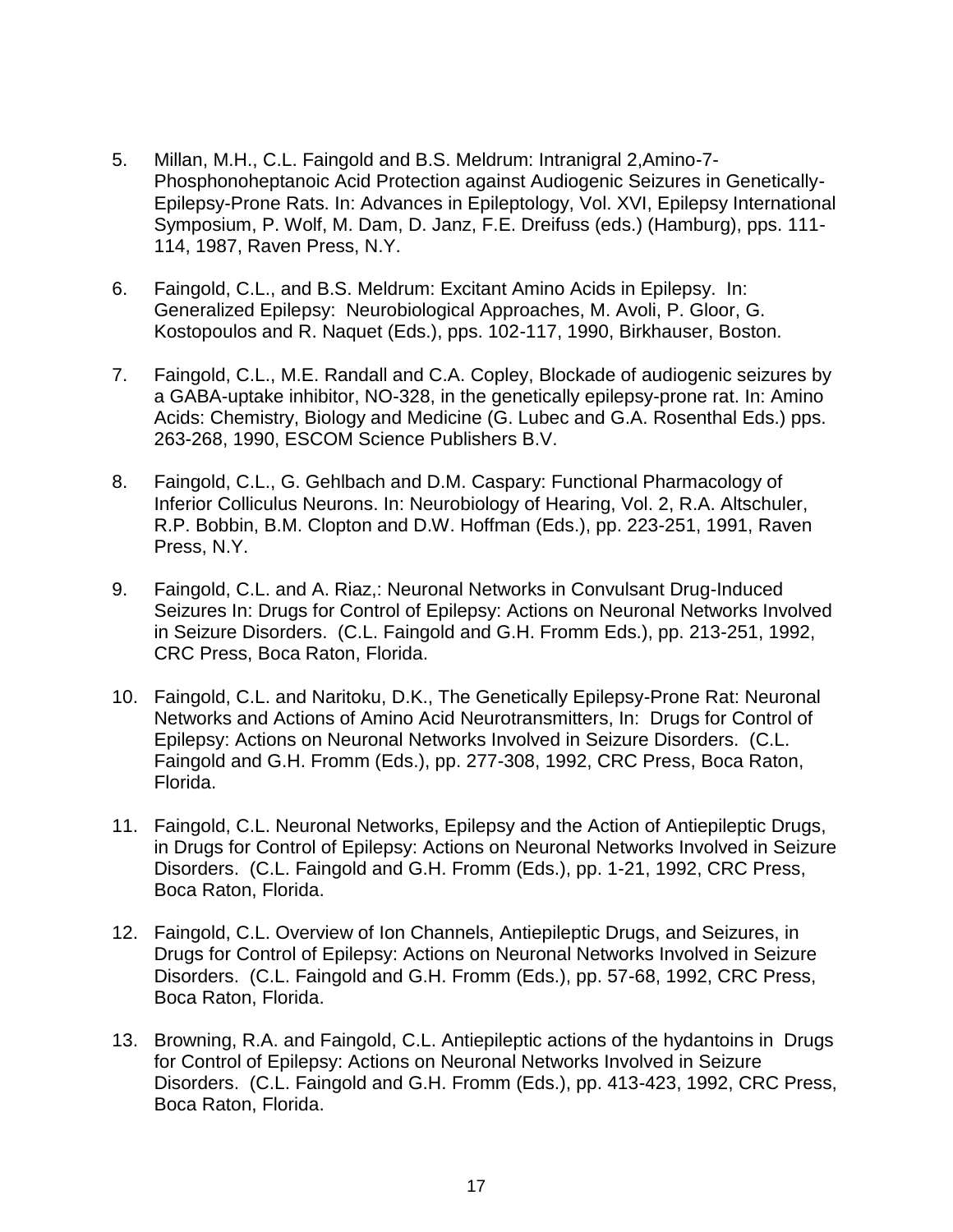- 14. Faingold, C.L. Neuronal networks in the genetically epilepsy-prone rat in Jasper's Basic Mechanisms of the Epilepsies, (Advances in Neurology v. 79) Delgado-Escueta, Olsen, Wilson (Eds), pp. 311-321, 1999 Lippincott-Williams and Wilkins, Philadelphia. PMID: 10514823
- 15. Faingold, C.L. N'Gouemo, P. and Riaz, A. , Ethanol and neurotransmitter interactions - from molecular to integrative effects, Progress in Neurobiology 55:509-535, 1998. PMID: 9670216
- 16. Faingold, C.L. Role of GABA abnormalities in the inferior colliculus pathophysiology - audiogenic seizures, Hearing Research, 168: 223-237, 2002. PMID: 12117523
- 17. Faingold C.L., Darin J. Knapp, Julia A. Chester, and Larry P. Gonzalez<sup>,</sup> Integrative Neurobiology of the Alcohol Withdrawal Syndrome - From Anxiety to Seizures, Alcohol. Clin. Exp. Res.28:268-278, 2004. PMID: 15112934
- 18. Faingold, C.L., Emergent Properties of CNS Neuronal Networks as Targets for Pharmacology: Application to Anticonvulsant Drug Action, Prog. Neurobiol. 72:55- 85, 2004. PMID: 15019176
- 19. Faingold, C.L., The Midbrain and Audiogenic Seizures in The Inferior Colliculus (J.A. Winer and C.E. Schreiner, Eds.) Springer, New York, 2005, pp. 603-625.
- 20. Faingold, C.L. The Majchrowicz binge alcohol protocol an intubation technique to study alcohol dependence in rats (Unit 9.28, Supplement 44). In: Current Protocols in Neuroscience (M. Rogawski, Ed.), John Wiley, (pp. 928.1-928.12), Chapter 9:Unit 9.28.1 (supplement 44) July, 2008. PMID: 18634000
- 21. Faingold, C.L. Electrical stimulation therapies for CNS disorders and pain are mediated by competition between different neuronal networks in the brain. Medical Hypotheses 71:668-681, 2008. PMID: 18762389
- 22. Faingold, C.L. Anticonvulsant drugs as neuronal network-modifying agents. In: Encyclopedia of Basic Epilepsy Research, Vol. 1 (Philip A. Schwartzkroin, Ed.), Academic Press, pp. 50-58, 2009.
- 23. Faingold, C.L., Evans M.S. Pathophysiology of generalized tonic clonic seizures. In: Atlas of the Epilepsies (C. Panayiotopoulos, Ed.), Springer, Heidelberg, pp. 243-246, 2010.
- 24. Faingold CL, Tupal S, Mhaskar Y, Uteshev VV. DBA mice as models of sudden unexpected death in epilepsy. IN: Sudden Death in Epilepsy: Forensic and Clinical Issue", (C. Lathers, P. Schraeder, M. Bungo, J. Leestma, editors), Taylor and Francis, 657-674, 2011.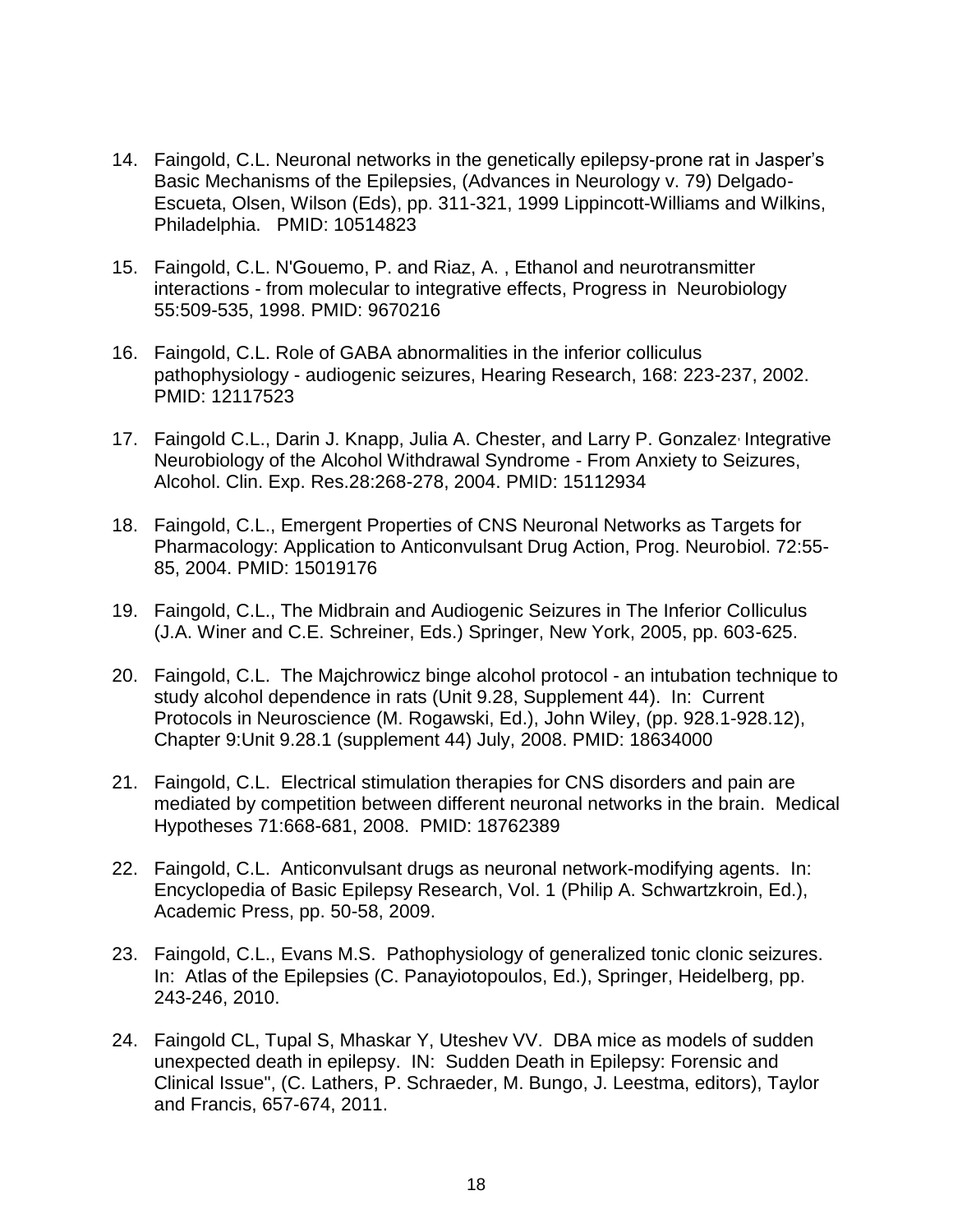- 25. Faingold, C.L. (Co-editor) Brody's Human Pharmacology Molecular to Clinical, 5<sup>th</sup> Edition (Lynn Wecker, Lynn Crespo, George Dunaway, Carl Faingold, Stephanie Watts, Eds.), Elsevier, 2010.
- 26. Faingold CL. Brainstem networks: reticulo-cortical synchronization in generalized convulsive seizures. In: Noebels JL, Avoli M, Rogawski MA, Olsen RW, Delgado-Escueta AV, eds. *Jasper's Basic Mechanisms of the Epilepsies.* 4th ed. New York, NY: Oxford University Press, 2012: 257-271. Bethesda (MD): National Center for Biotechnology Information (US). Available from: [http://preview.ncbi.nlm.nih.gov/books/NBK82044/.](http://preview.ncbi.nlm.nih.gov/books/NBK82044/)
- 27. Feng, H.J., Faingold, C.L. Ketamine in mood disorders and epilepsy. In: Costa A and Villalba E, eds. *Horizons in Neuroscience Research*, Vol. 10. P. 103-122, Nova Science Publishers, New York, 2013.
- 28. Faingold CL, Blumenfeld H. Introduction to neuronal networks of the brain. In: Faingold CL and Blumenfeld H, eds. *Neuronal Networks in Brain Function, CNS Disorders, and Therapeutics.* San Diego, CA: Elsevier/Academic Press; 2014:1-10.
- 29. Feng HJ, Faingold CL. Network experimental approaches: inactivation, microinjection, neuronal stimulation, and recording. In: Faingold CL and Blumenfeld H, eds. *Neuronal Networks in Brain Function, CNS Disorders, and Therapeutics.* San Diego, CA: Elsevier/Academic Press; 2014:55-66.
- 30. Faingold CL. Network control mechanisms: cellular inputs, neuroactive substances, and synaptic changes. In: Faingold CL and Blumenfeld H, eds. *Neuronal Networks in Brain Function, CNS Disorders, and Therapeutics.* San Diego, CA: Elsevier/Academic Press; 2014:91-101.
- 31. Faingold CL, Raisinghani M, N'Gouemo P. Neuronal networks in epilepsy: comparative audiogenic seizure networks. In: Faingold CL and Blumenfeld H, eds. *Neuronal Networks in Brain Function, CNS Disorders, and Therapeutics.* San Diego, CA: Elsevier/Academic Press; 2014:349-373.
- 32. N'Gouemo P, Garcia-Cairasco N, Faingold CL. Physiological and pathophysiological expansion of neuronal networks. In: Faingold CL and Blumenfeld H, eds. *Neuronal Networks in Brain Function, CNS Disorders, and Therapeutics.* San Diego, CA: Elsevier/Academic Press; 2014:375-385.
- 33. Faingold CL, Riaz A, Stittsworth JD Jr. Neuronal network plasticity and network interactions are critically dependent on conditional multireceptive (CMR) brain regions. In: Faingold CL and Blumenfeld H, eds. *Neuronal Networks in Brain Function, CNS Disorders, and Therapeutics.* San Diego, CA: Elsevier/Academic Press; 2014:387-406.
- 34. Faingold CL, Tupal S. Neuronal network interactions in the startle reflex, learning mechanisms, and CNS disorders, including sudden unexpected death in epilepsy.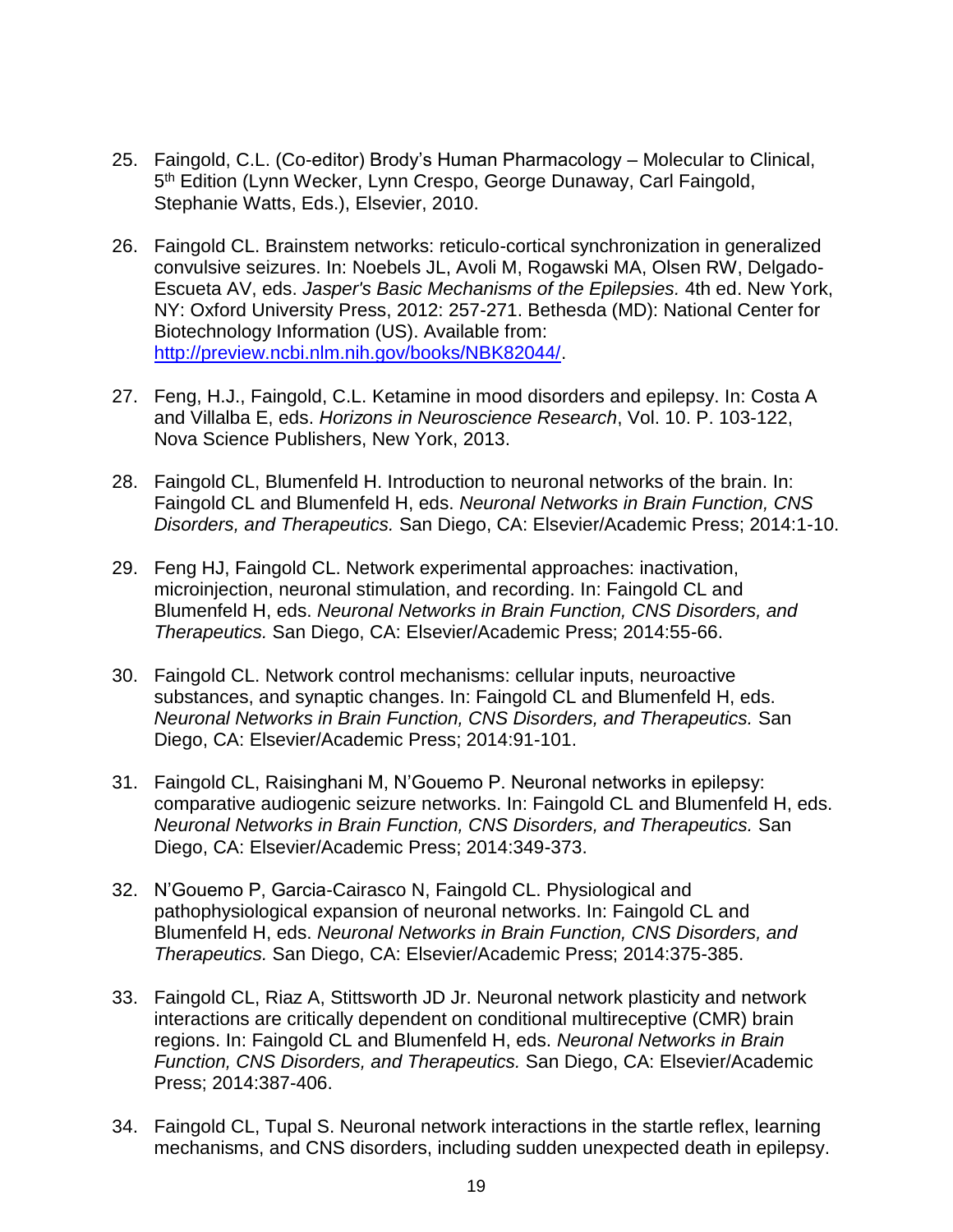In: Faingold CL and Blumenfeld H, eds. *Neuronal Networks in Brain Function, CNS Disorders, and Therapeutics.* San Diego, CA: Elsevier/Academic Press; 2014:407- 418.

- 35. Faingold CL. Emergent properties of neuronal networks. In: Faingold CL and Blumenfeld H, eds. *Neuronal Networks in Brain Function, CNS Disorders, and Therapeutics.* San Diego, CA: Elsevier/Academic Press; 2014:419-428.
- 36. Faingold CL, Feng HJ. Neuronal network involvement in stimulation therapies for CNS disorders. In: Faingold CL and Blumenfeld H, eds. *Neuronal Networks in Brain Function, CNS Disorders, and Therapeutics.* San Diego, CA: Elsevier/Academic Press; 2014:429-442.
- 37. Faingold CL. Neuronal network effects of drug therapies for CNS disorders. In: Faingold CL and Blumenfeld H, eds. *Neuronal Networks in Brain Function, CNS Disorders, and Therapeutics.* San Diego, CA: Elsevier/Academic Press; 2014:443- 465.
- 38. Faingold CL, Blumenfeld H. Future trends in neuronal networks—selective and combined targeting of network hubs. In: Faingold CL and Blumenfeld H, eds. *Neuronal Networks in Brain Function, CNS Disorders, and Therapeutics.* San Diego, CA: Elsevier/Academic Press; 2014:467-485.
- 39. Faingold, C.L. Randall, M., Long, X. Uteshev V.V., Kommajosyula,S.P. and Tupal, S. Neurotransmitters implicated in control of sudden unexpected death in epilepsy in animal models. In: Lathers CM, Schraeder PL, Leestma JE, Wannamaker BB, Verrier RL, and Schachter SS, eds. *Sudden Unexpected Death in Epilepsy*: Mechanisms and New Methods for Analyzing Risks. Boca Raton, FL, CRC Press/Taylor and Francis; 2015:251-267.
- 40. Faingold, C.L., and Blumenfeld, H. Targeting Neuronal Networks with Combined Drug and Stimulation Paradigms Guided by Neuroimaging to Treat Brain Disorders. The Neuroscientist, 21(5) 460–47, 2015.
- 41. Feng, H-J and Faingold, C.L. Abnormality of serotonergic neurotransmission in animal models of SUDEP, Epilepsy and Behav. 71B, 174-180, 2017 (doi: 10.1016/j.yebeh.2015.0.008
- 42. Richerson, G.B., Boison, D., Faingold, C.L, and Ryvlin, P. From unwitnessed fatality to witnessed rescue: Pharmacologic intervention, Epilepsia, 57 (Suppl. 1):35–45, 2016 (doi: 10.1111/epi.13236).
- 43. Faingold, C.L. Anticonvulsant Drugs Are Neuronal Network-Modifying Agents (NMAs). In Reference Module in Neuroscience and Biobehavioral Psychology, Elsevier, 2017. ISBN 9780128093245.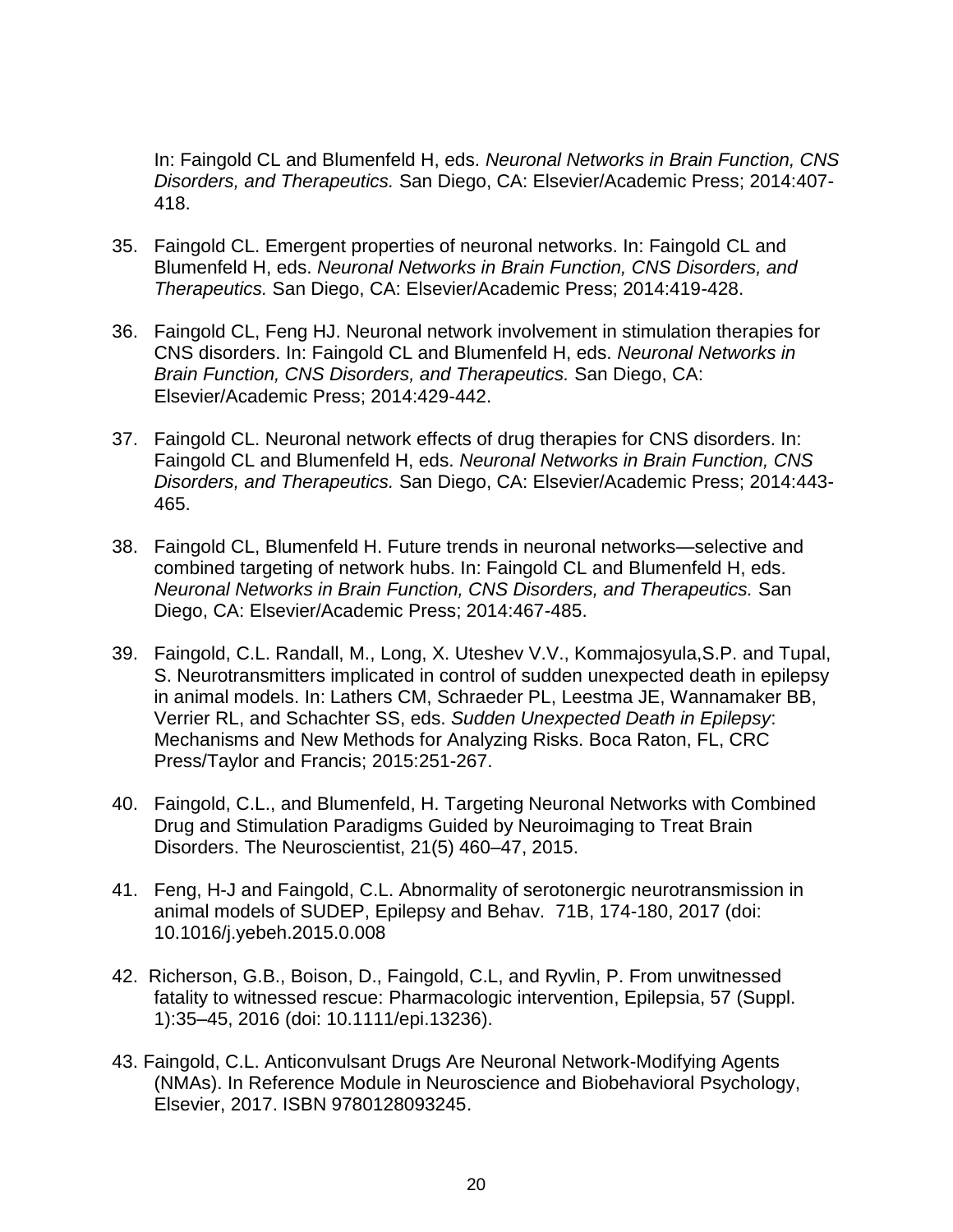44. Faingold, C., Tupal, S., and N'Gouemo, P. Genetic Models of Reflex Epilepsy and SUDEP in Rats and Mice, in Models of Seizures and Epilepsy (2<sup>nd</sup> Edition), (Pitkänen, A., Paul S. Buckmaster, P.S., Aristea S. Galanopoulou, A.S., Moshé, S.L., Eds.), Academic Press (London) 2017:441-453.

## **BOOK REVIEWS:**

1. Faingold, C.L., Electroenceph. Clin. Neurophysiol. 99:294-295 (1996). Sites of Drug Action in the Human Brain- A. Biegon and N.D. Volkow, 1995.

### **SYMPOSIA:**

- 1. Faingold, C.L.: Role of the Brain Stem Reticular Formation in Sensory-Induced Seizure Generalization. International Symposium on Basic Mechanisms of the Epilepsies. UCLA/NIH, San Diego, CA, December, 1983.
- 2. Caspary, D.M., M.J. Moore and C.L. Faingold: Role of Inhibitory and Excitatory Amino Acid Neurotransmitters in the Generation of Response Patterns in Brainstem Auditory Neurons. International Symposium on Auditory Biochemistry, Association for Research in Otolaryngology, St. Petersburg, FL, February, 1984.
- 3. Faingold, C.L., W.E. Hoffmann, D.M. Caspary: Epilepsy: Brain-Stem Seizure Mechanisms and Drug Action. FASEB (Chairman and Presenter), St. Louis, MO, April, 1984.
- 4. Faingold, C.L., G. Gehlbach, M.A. Travis, D.M. Caspary: Neuroanatomical and Electrophysiological Manifestations of Seizure Predisposition of the Genetically Epilepsy Prone Rat. ASPET, Boston, MA, August, 1985.
- 5. Faingold, C.L. and Meldrum, B.S.: Excitatory Amino Acids in Generalized Seizures in Generalized Epilepsy Symposium. Montreal Neurological Institute, Montreal, June, 1988.
- 6. Faingold, C.L.: Role of the Brainstem in Initiation and Spread of Seizures, Investigators Workshop, American Epilepsy Society, San Francisco, October, 1989.
- 7. Faingold, C.L.: Inhibitory amino acids and neuronal firing abnormalities in the genetically-epilepsy prone rat. in, Components of Seizure Symposium in the Genetically Epilepsy-Prone Rat, Satellite Symposium, Society for Neuroscience, Anaheim, California, October, 1992.
- 8. Faingold, C.L.: The Dynamic Nature of Networks Involved in Seizures, in The Network Perspective in Epilepsy: Directions for Research and Therapy, Satellite Symposium, American Epilepsy Society Meeting, Miami, Florida, December, 1993.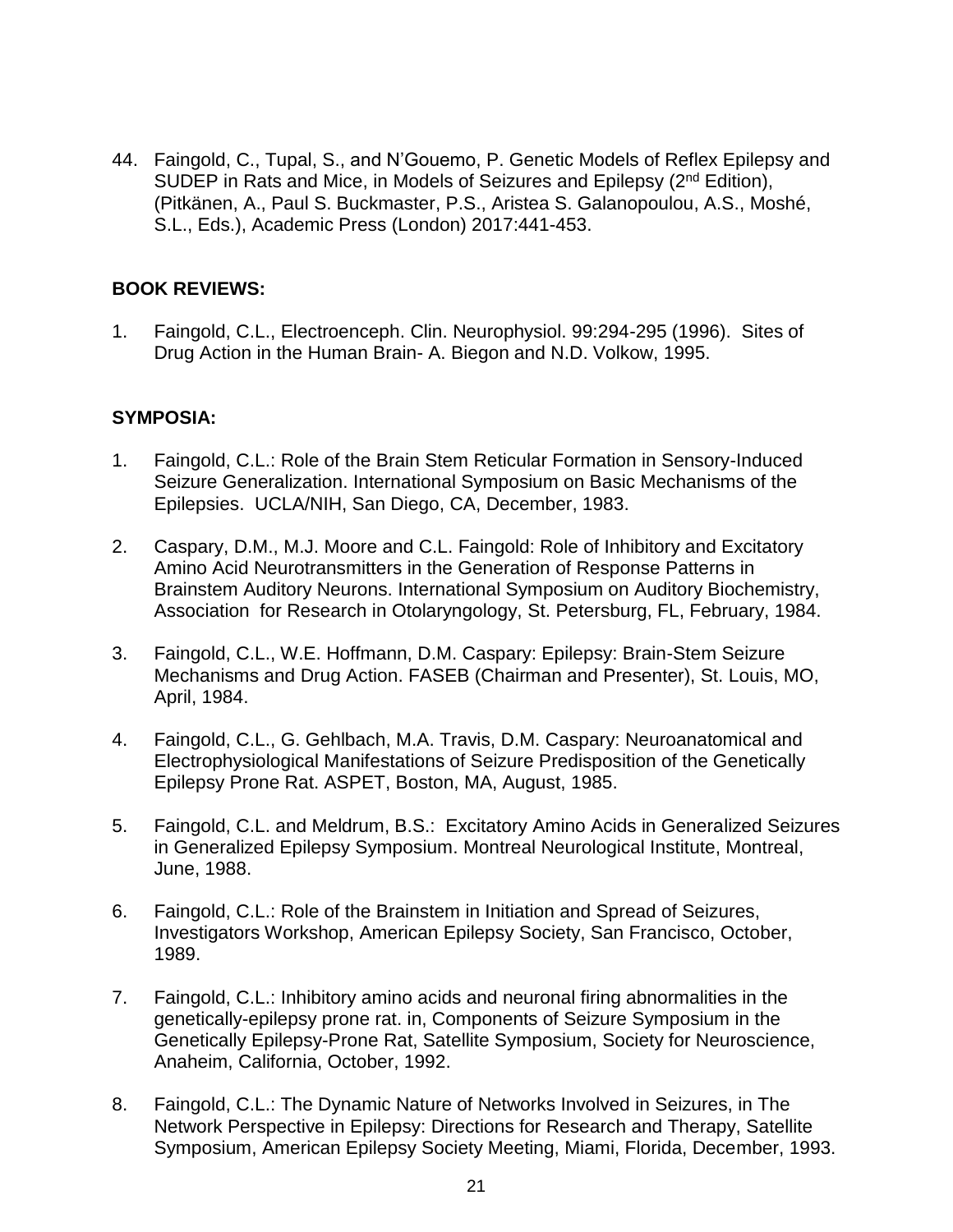- 9. Faingold, C.L. and Riaz, A., Neural networks subserving ethanol withdrawal seizures: Recording and microinjection studies, in Ethanol withdrawal and neural sensitization; Clinical Implications and Basic Mechanisms, Symposium, Research Association on Alcoholism, Maui, Hawaii, June, 1994.
- 10. Faingold, C.L., Neuronal networks in the genetically epilepsy-prone rat, Third International Symposium on Basic Mechanisms of the Epilepsies, UCLA/NINDS, San Diego, California, April, 1996.
- 11. Faingold, C.L.: Chair, Brainstem Networks Subserve Generalized Convulsive Behaviors: Presentation - "Anticonvulsant Actions on Nuclei of a Brainstem Seizure Network", American Epilepsy Society Investigator's Workshop, Orlando, Florida December, 1999.
- 12. Faingold, C.L. Involvement of GABA Abnormalities in the Pathophysiology of the Inferior Colliculus - International Symposium on the Central Auditory System, Inferior Colliculus 'From Past to Future', Salamanca, Spain, May, 2001.
- 13. Feng H-J. and C.L. Faingold, Synaptic Plasticity in the Amygdala Is Induced by Audiogenic Seizure Repetition, New York Academy of Sciences Symposium - Amygdala in Brain Function: Basic and Clinical Approaches, Galveston, Texas, March 24-26, 2002.
- 14. Faingold, C.L. and Dunaway, G., A Mulitidisciplinary Pharmacology Course, Focus Session (invited), 6<sup>th</sup> Annual Meeting of the International Association of Medical Science Educators, March 24-26, 2002, Universidad Autonoma Guadalajara, Mexico, July, 20-23, 2002.
- 15. Faingold, C.L. Neuronal Mechanisms in the Network for Alcohol Withdrawal: Modulation by Excitatory Amino Acid Receptors. In Integrative Neurobiogy of Alcohol Withdrawal Syndrome- From Anxiety to Seizures, Research Society on Alcoholism, Ft. Lauderdale, FL. (Chair and Organizer), June 25, 2003.
- 16. Faingold, C.L. Models for Introduction of Pharmacovigilance into the curriculum. In Introduction of Drug Safety (Pharmacovigilance) into Curricula, Experimental Biology Meeting- ASPET (Chairs, G. Dunaway and J. Strandhoy) Anaheim, CA April April 27, 2010.
- 17. Faingold, C.L. Genetically-Based Audiogenic Seizure Models; Neuronal Network for audiogenic seizures in the genetically epilepsy-prone rat (GEPR-9)- Molecular mechanisms of network expansion, (Chairs, C.L. Faingold and I.L. Poletaeva) International Behavioural and Neural Genetics Society Meeting, Halifax Nova Scotia, Canada, May 16, 2010.
- 18. Faingold, C.L. The Virtual Pharmacology Curriculum, presented at the American Medical School Pharmacology Chairs Meeting in Cancun, Mexico, Jan, 2011.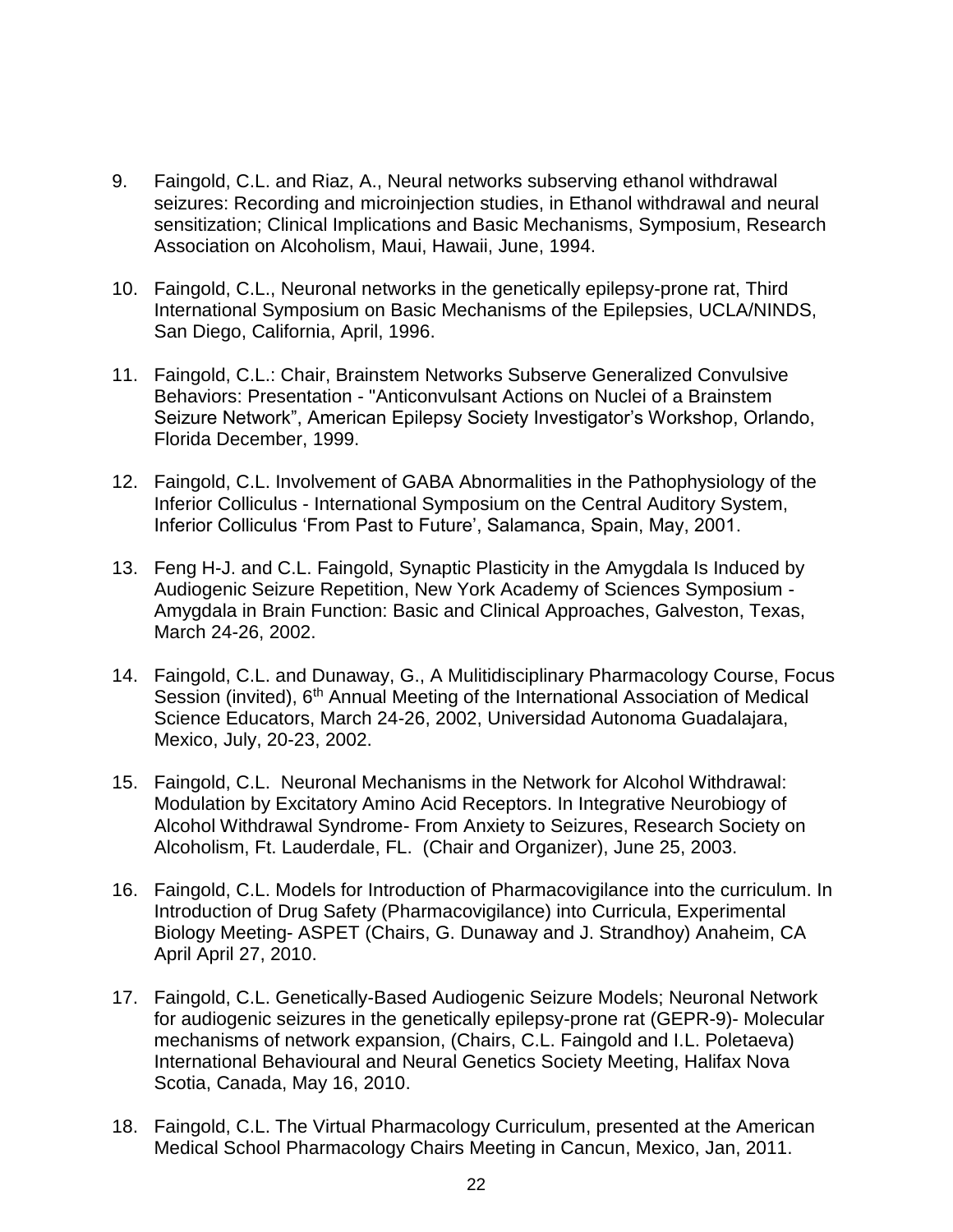- 19. Faingold, C.L. DBA Mouse Models of SUDEP (Brainstem Structures in Epilepsy) in American Epilepsy Society Investigator Workshop: The Importance of Subcortical Structures in Epilepsy, chaired by Russell Ferland, Baltimore, MD, Dec. 4, 2011.
- 20. Faingold, C.L. Respiration, Seizures and SUDEP- Possible Prevention Approaches Partners Against Mortality in Epilepsy (PAME) Meeting, Evanston, IL June, 23, 2012.
- 21. Faingold, C.L. Adenosine: Sleep and Post-ictal Respiratory Arrest at Partners Against Mortality in Epilepsy (PAME) Meeting, Minneapolis, MN June 19-22, 2014.
- 22. Faingold, Respiration in the DBA/1 Mouse SUDEP Model, Investigators Workshop American Epilepsy Society, Sudden unexpected death in epilepsy: a basic science perspective, Seattle Dec. 2014.

# **ABSTRACTS:**

- 1. Faingold, C.L. and C.A. Berry: Studies of Antihistamine-Induced EEG Paroxysms in the Cat. Fed. Proc., 29:384, 1970.
- 2. Faingold, C.L. and C.A. Berry: Computer Aided Analysis of Pentylenetetrazol Effects on the EEG of the Cat. Pharmacologist, 12:252, 1970.
- 3. Huang, C.C., C.L. Faingold, and A.S. Marrazzi: Non-Correlation of Chemical Cortical Evoked Potential Effects with Altered pO<sub>2</sub> and Other Non-Specific Factors. Fed. Proc., 30:434, 1971.
- 4. Faingold, C.L. and A.S. Marrazzi: Further Pharmacological Characterization of Brain Stem Synapses. Pharmacologist, 13:279, 1971.
- 5. Faingold, C.L. and A.S. Marrazzi: Pharmacological Identity of Some Cerebellar Synapses. Fifth International Congress of Pharmacology, 66, 1972.
- 6. Faingold, C.L. and A.S. Marrazzi: Pharmacological Comparison of Afferent and Efferent Brain Stem Synapses. Fed. Proc., 31:270, 1972.
- 7. Faingold, C.L. and A.S. Marrazzi: 5-Hydroxytryptamine and Histamine Effects on Reticulo-Cerebellar Evoked Potentials. Fed. Proc., 32:221, 1973.
- 8. Faingold, C.L.: Pentylenetetrazol Effects on Central Transmission Pathways. Fed. Proc., 33:272, 1974.
- 9. Faingold, C.L.: Excitability Changes During the Gradual Development of and Recovery from Pentylenetetrazol and Strychnine-Induced Convulsions in the Cat. Pharmacologist, 16:227, 1974.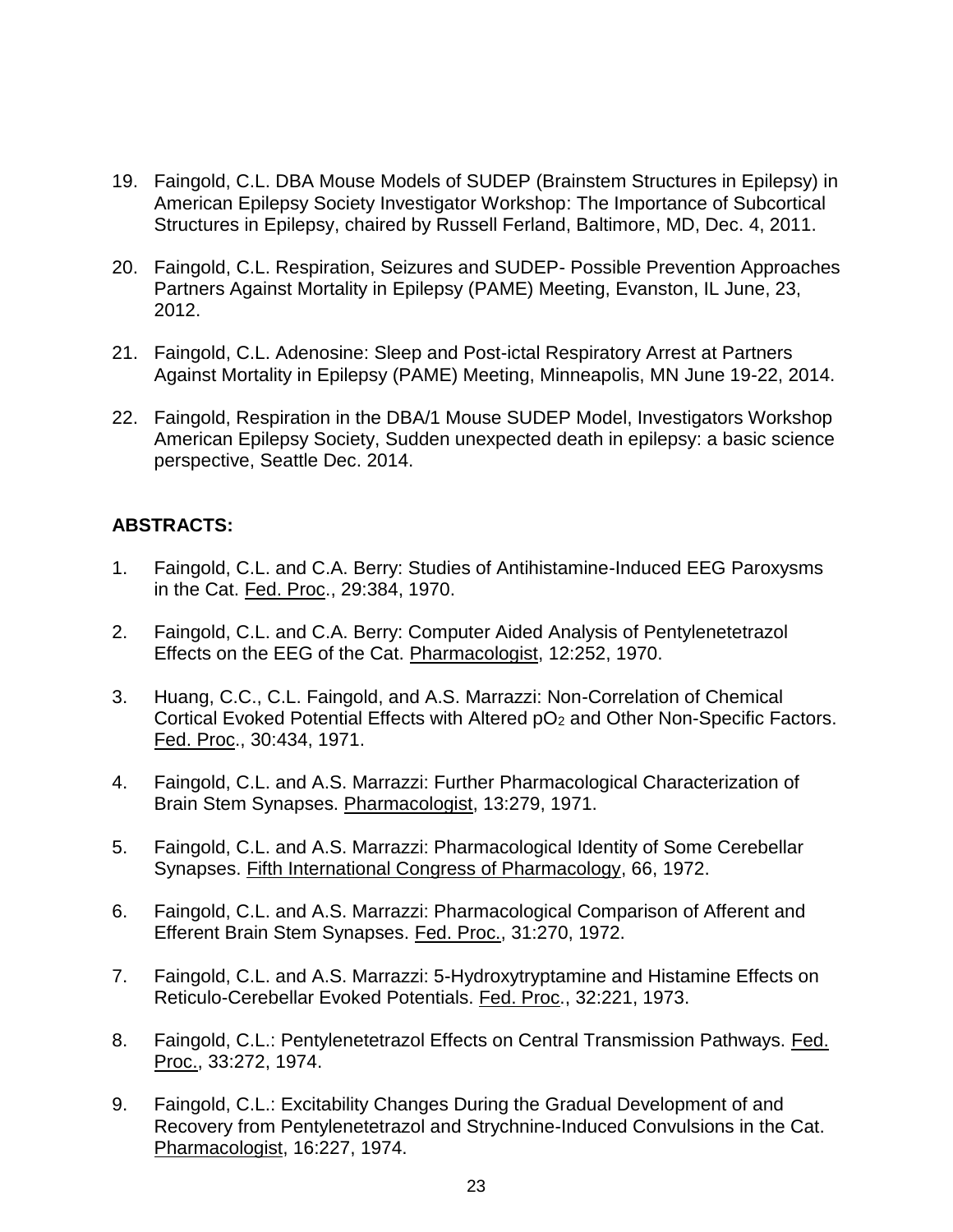- 10. Faingold, C.L.: Differential Evoked Potential Changes Preceding the Development of Drug-Induced Generalized Seizures. Soc. Neurosci. Abs., 204, 1974.
- 11. Faingold, C.L. and D.M. Caspary: Differential Changes in Frequency Following and Evoked Responses in Some Primary Auditory and Reticular Structures. Soc. Neurosci. Abs., 1:23, 1975.
- 12. Faingold, C.L.: Qualitative Changes in Reticular Formation Unit Responsiveness Induced by Pentylenetetrazol. Soc. Neurosci. Abs., 2:260, 1976.
- 13. Faingold, C.L. and J. Stittsworth: Alteration of Single Unit Responses to Visual Stimuli in the Reticular Formation and Lateral Geniculate Induced by Pentylenetetrazol. Soc. Neurosci. Abs., 3:139, 1977.
- 14. Stittsworth, J.D., R. Teece and C.L. Faingold: The Effects of Phenytoin on Sensory Evoked Responses in the Cat. Soc. Neurosci. Abs., 3:146, 1977.
- 15. Faingold, C.L. and J.D. Stittsworth, Jr.: Effects of Pentylenetetrazol on Bulbar and Mesencephalic Reticular Formation Neuronal Responses to Sensory Stimuli. Seventh International Congress of Pharmacology Abstracts (Paris), 183, 1978.
- 16. Faingold, C.L. and J.D. Stittsworth, Jr.: Changes in Reticular Formation Neuronal Responses to Sensory Stimuli Induced by Strychnine. Soc. Neurosci. Abs., 4:142, 1978.
- 17. Faingold, C.L., W.E. Hoffmann and D.M. Caspary: On the Site of Convulsant-Induced Enhancement of Sensory Responses of Reticular Neurons: Iontophoretic Studies. Soc. Neurosci. Abs., 5:192, 1979.
- 18. Faingold, C.L., W.E. Hoffmann and J.D. Stittsworth Jr.: Effects of Bemegride on the Sensory Responses of Neurons in the Reticular Formation and Hippocampus. Soc. Neurosci. Abs., 6:401, 1980.
- 19. Faingold, C.L. and W.E. Hoffmann: Effects of Bicuculline on the Sensory Responses of Neurons in Brainstem Reticular Formation and Pericruciate Cortex. Soc. Neurosci. Abs., 7:812, 1981.
- 20. Faingold C.L., W.E. Hoffmann and J.D. Stittsworth: On the Site of Pentylenetetrazol-Induced Enhancement of Reticular Formation Responses to Auditory Stimuli. Pharmacologist, 23:138, 1981.
- 21. Caspary, D.M. and C.L. Faingold: Baclofen Reduces Tone-Evoked and Spontaneous Activity of Cochlear Nucleus Neurons. Assn. Research Otolaryngol., 1982.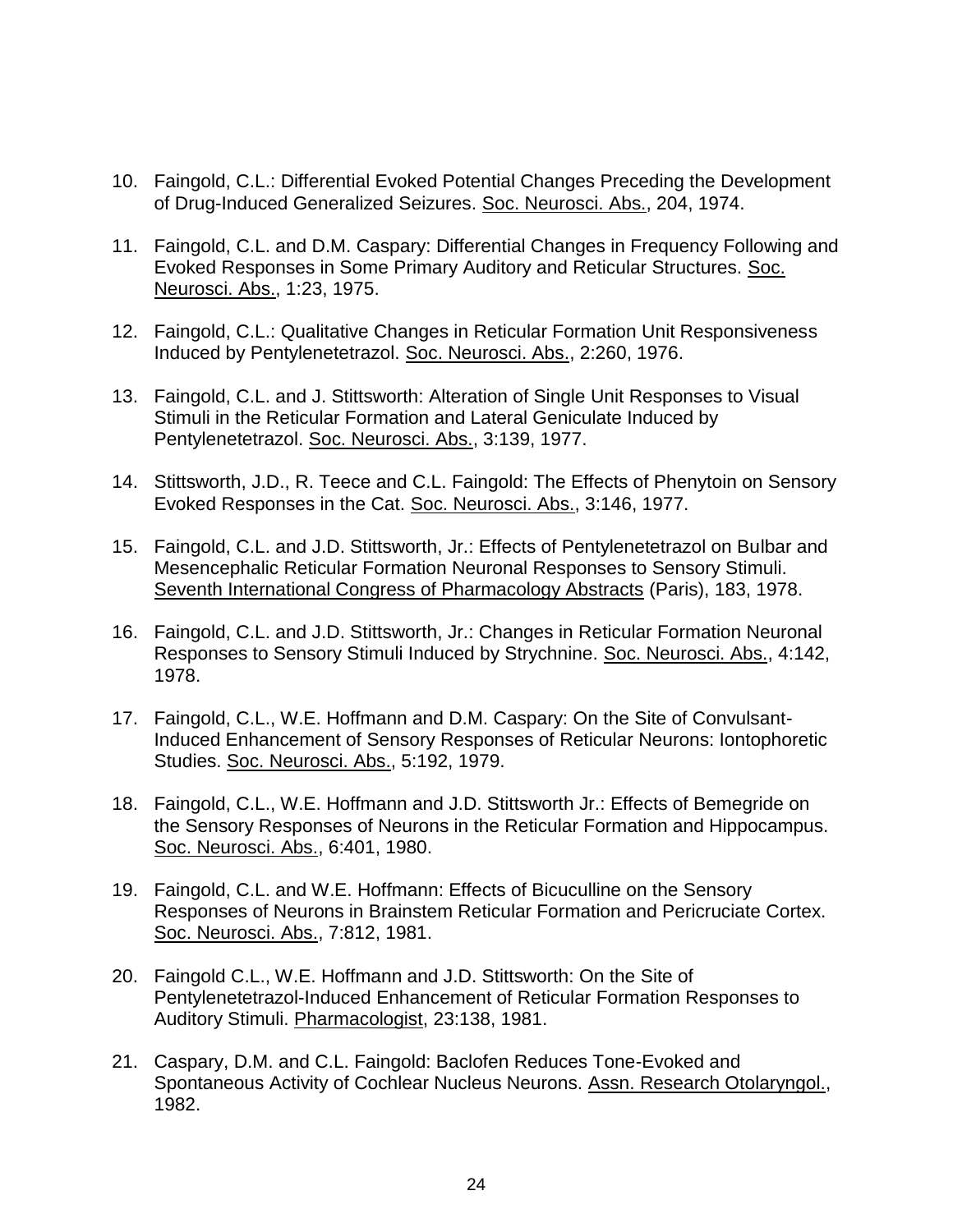- 22. Faingold, C.L., W.E. Hoffmann and D.M. Caspary: Effects of Convulsants on the Sensory Responses of Neurons in Amygdala and Brainstem Reticular Formation. Soc. Neurosci. Abs., 8:1018, 1982.
- 23. Travis, M.A., C.L. Faingold, P.C. Jobe and H.E. Laird: A Comparison of Neuronal Responses in the Inferior Colliculus of Normal and Genetically Epilepsy Prone (Audiogenic) Rats. Fed. Proc., 42:363, 1983.
- 24. Faingold, C.L., M.A. Travis, P.C. Jobe and H.E. Laird: Abnormalities of the Auditory Responses of Neurons in the Inferior Colliculus of Genetically Epilepsy Prone Rats. Soc. Neurosci. Abs., 9:400, 1983.
- 25. Faingold, C.L., W.E. Hoffmann and D.M. Caspary: Lack of Neurotransmitter Specificity in the Action of Convulsant Drugs on Reticular Formation Neurons. 15th Epilepsy International Symposium, (Washington, D.C.), 358, 1983.
- 26. Caspary, D.M., L.P. Rybak and C.L. Faingold: Baclofen Reduces Tone-Evoked and Spontaneous Activity of Cochlear Nucleus Neurons. Assoc. Res. Otolaryngol., 1983.
- 27. Caspary, D.M., C.L. Faingold, D.C. Havey and M.J. Moore: Possible Roles of Central Auditory Neurotransmitters in Hearing Research. American Speech-Language-Hearing Assoc., p. 176, 1983.
- 28. Faingold, C.L.: Role of the Brain Stem Reticular Formation in Sensory-Induced Seizure Generalization. International Symposium on Basic Mechanisms of the Epilepsies, (San Diego, CA), p. 155-157, 1983.
- 29. Gehlbach, G. and C.L. Faingold: Audiogenic Seizures and Effects of GABA and Benzodiazepines (BZDs) on Inferior Colliculus (IC) Neurons in the Genetically Epilepsy Prone (GEP) Rat. Fed. Proc., 43:569, 1984.
- 30. Faingold, C.L., G. Gehlbach, W.E. Hoffmann and D.M. Caspary: Deficit of Inhibition and Reduced Effects of GABA and Flurazepam (FLU) on Inferior Colliculus (IC) Neurons in Audiogenic Seizures (AGS). IUPHAR 9th International Congress of Pharmacology, (London), p. 775, 1984.
- 31. Caspary, D.M., K. Berry, and C.L. Faingold: Effects of Amino Acid Neurotransmitters on Auditory Rate-Intensity Functions. IUPHAR 9th International Congress of Pharmacology, (London), p. 723, 1984.
- 32. Caspary, D.M., M.J. Moore and C.L. Faingold: Role of Inhibitory and Excitatory Amino Acid Neurotransmitters in the Generation of Response Patterns to Brainstem Auditory Neurons. Assoc. Res. Otolaryngol., 1984.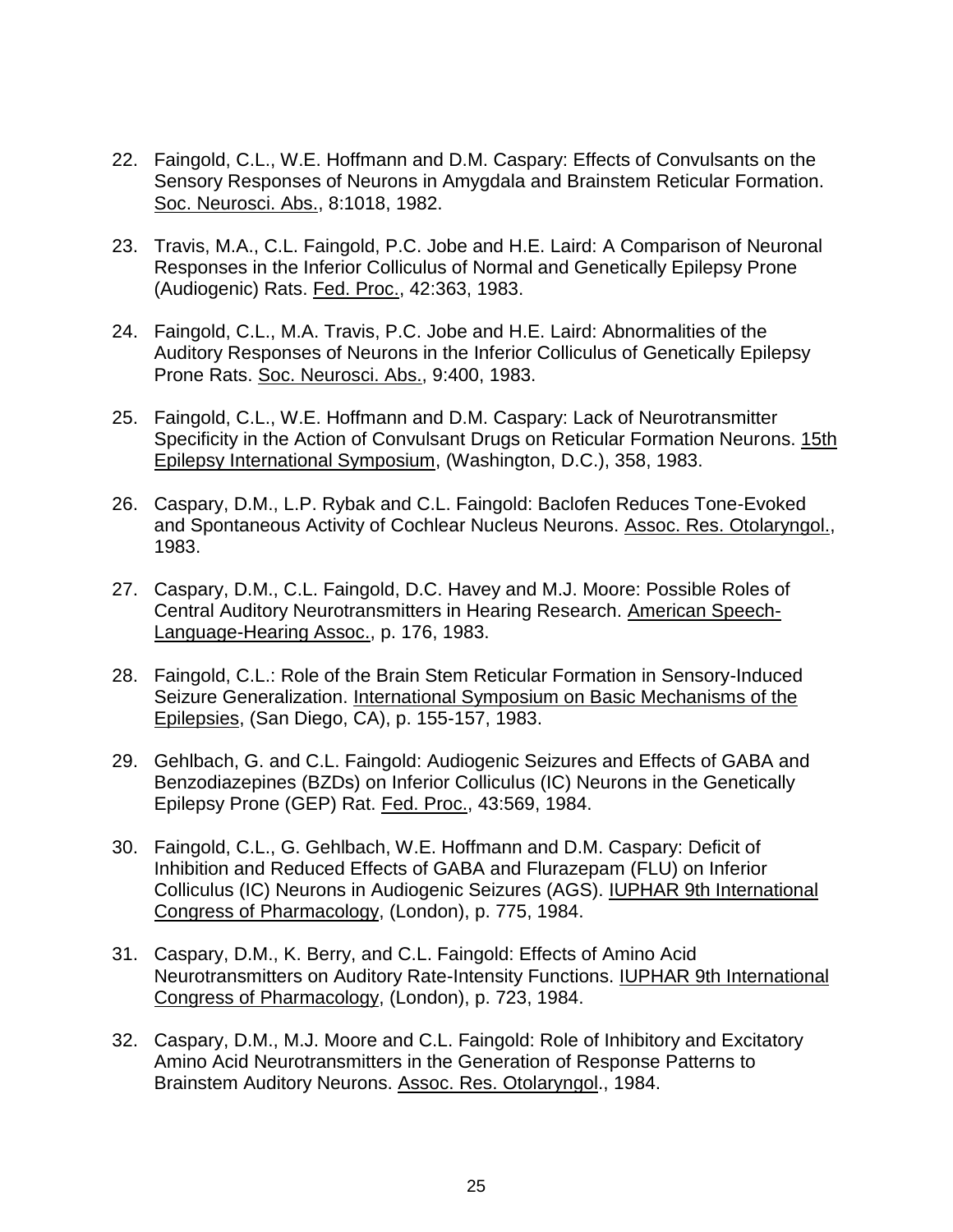- 33. Faingold, C.L., W.E. Hoffmann and D.M. Caspary: Effects of Excitant Amino Acids on Inferior Colliculus Neuronal Responses to Acoustic Stimuli. Soc. Neurosci. Abs., 10:1148, 1984.
- 34. Faingold, C.L., B.S. Meldrum and M.H. Millan: Blockade of Audiogenic Seizure Susceptibility by Focal Injection into the Inferior Colliculus of an Excitant Amino Acid Antagonist. Proc. Brit. Pharmacol. Soc., p. 60, 1984.
- 35. Chapman, A.C., C.L. Faingold and G.P. Hart: Regional Amino Acid Levels in Audiogenic Seizure (AGS) Susceptible Rats During Control and Seizure Conditions. Proc. Brit. Pharmacol. Soc., p. 88, 1985.
- 36. Ring, J.G., S.K. Rigler-Daugherty, P.C. Jobe, C.L. Faingold and R.A. Browning: Release of <sup>3</sup>H-Norepinephrine (NE) and <sup>3</sup>H-GABA from Synaptosomes Isolated from the Genetically-Epilepsy-Prone Rat (GEPR). Pharmacologist, 27:232, 1985.
- 37. Millan, M.H., C.L. Faingold, B.S. Meldrum: Intranigral 2-Amino-7- Phosphonoheptanoic Acid Protects Against Audiogenic Seizures in Genetically-Epilepsy Prone Rats. 16th Epilepsy International Congress, Homburg, 1985.
- 38. Meldrum, B.S., M.H. Millan and C.L. Faingold: Seizure Induction by Focal Infusion of Excitant Amino Acids into the Inferior Colliculus and Superior Colliculus. Soc. Neurosci. Abs., 11:1317, 1985.
- 39. Faingold, C.L., G. Gehlbach and D.M. Caspary: Effects of GABA on Inferior Colliculus Neuronal Responses to Acoustic Stimuli. Soc. Neurosci. Abs., 11:247, 1985.
- 40. Caspary, D.M., C.L. Faingold and K.P. Berry: Synaptic Potentials of Neurons Recorded from the Chinchilla Lateral Superior Olivary Nucleus. Soc. Neurosci. Abs., 11:1050, 1985.
- 41. Faingold, C.L., D. Krug, M.H. Millan and B.S. Meldrum: Effects of Microinjection of 2-Aminophosphonoheptanoate (2-APH) into Brainstem Nuclei on Audiogenic Seizure (AGS) of the Genetically Epilepsy Prone Rat (GEPR). Fed. Proc., 45:676, 1986.
- 42. Caspary, D.M., D.W. Hoffman, E.J. Walsh, J. McGee, C.L. Faingold: Neurotransmitter Mediated Coding of Acoustic Information. Midwest Neurobiology Meeting Abs., Springfield, Illinois, p. 57, April, 1986.
- 43. Faingold, C.L., C.A. Boersma, D.D. Campbell, M.H. Millan and B.S. Meldrum: Pathway for Audiogenic Seizures: Effects of Excitant Amino Acids. Midwest Neurobiology Meeting Abs., Springfield, Illinois, p. 3, April, 1986.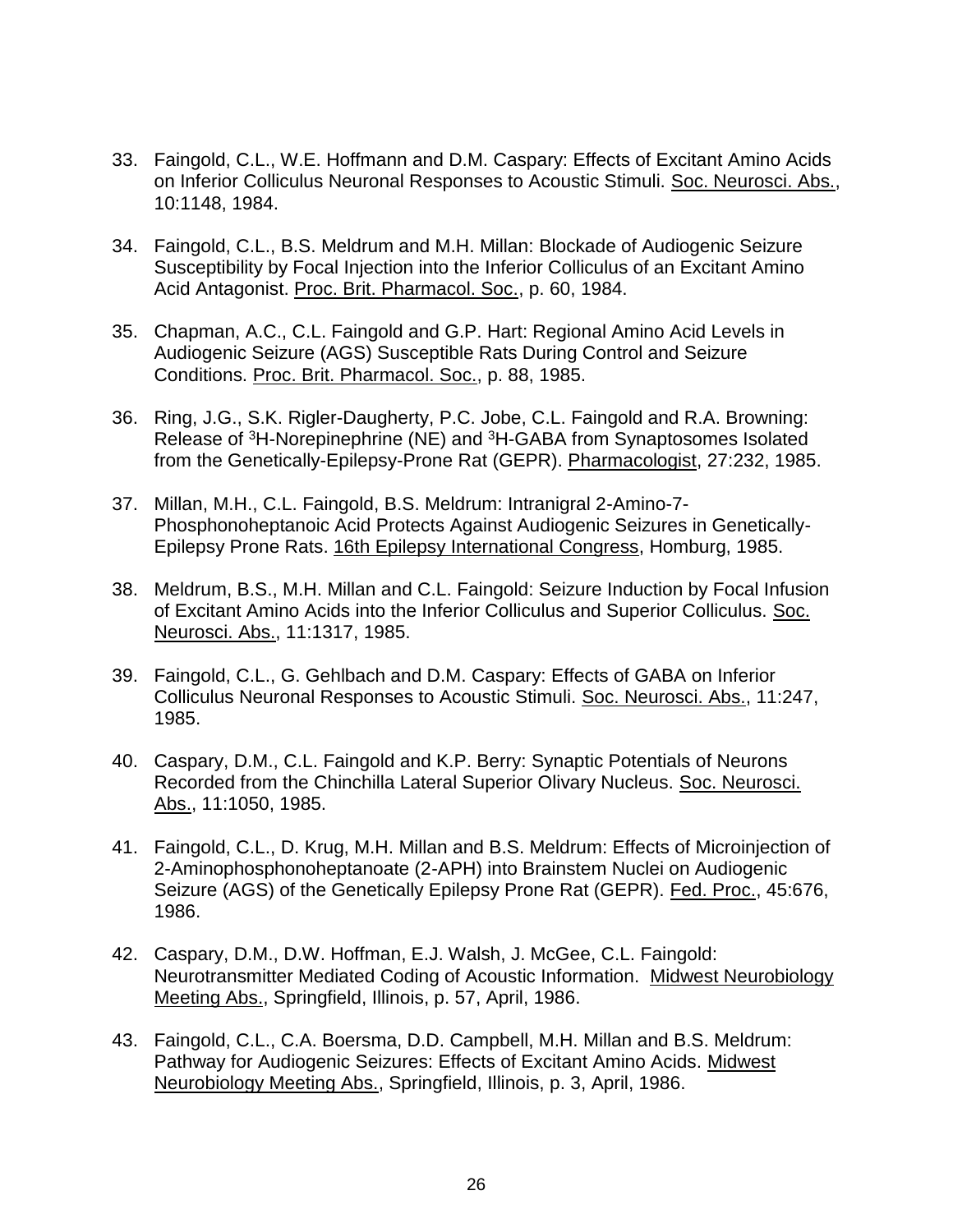- 44. Faingold, C.L., M.H. Millan, C.A. Boersma and B.S. Meldrum: On the Role of Subcortical Auditory Nuclei in Initiation of Audiogenic Seizure (AGS) in the Genetically Epilepsy Prone Rat (GEPR). Pharmacologist, 28:200, 1986.
- 45. Faingold, C.L., C.A. Boersma, M.H. Millan and B.S. Meldrum: Effects of Microinjection of an Excitant Amino Acid Antagonist into Afferent and Efferent Pathways on Audiogenic Seizures in the Genetically Epilepsy Prone Rat. Soc. Neurosci. Abs., 12:72, 1986.
- 46. Faingold, C.L., M.H. Millan, C.A. Boersma and B.S. Meldrum: Focal Injection of an Excitant Amino Acid and Susceptibility to Audiogenic Seizures (AGS). Fed. Proc., 46:707, 1987.
- 47. Browning, R.A. and C.L. Faingold: Effects on Audiogenic Seizures (AGS) in the Genetically Epilepsy Prone Rat (GEPR) of Microinfusions into the Inferior Colliculus (IC) of Noradrenergic (NA) and GABAergic Agonists. Pharmacologist, 29:142, 1987.
- 48. Faingold, C.L., C.A. Copley, C.A. Boersma: Anticonvulsant Effects of Excitant Amino Acid (EAA) Antagonist, 2-Aminophosphonoheptanoate (2APH), and U-50488H (U50) on Audiogenic Seizures (AGS) in Genetically Epilepsy Prone Rats (GEPRs). IUPHAR 10th International Congress of Pharmacology Abs., p. 116, 1987.
- 49. Faingold, C.L., C.A. Copley, C.A. Boersma: Blockade of Audiogenic Seizures (AGS) in Genetically Epilepsy-Prone Rats (GEPR) by the Microinjection into Inferior Colliculus (IC) of Blockers of Inhibitory and Excitant Amino Acid (EAA) Metabolism. Soc. Neurosci. Abs., 1987, 13:1158.
- 50. Faingold, C.L., E.J. Walsh, J.K. Maxwell: The Auditory Brainstem Response in Genetically Epilepsy-Prone Rats Susceptible to Audiogenic Seizures. Epilepsia 28:583, 1987.
- 51. Browning, R.A., C. Wang, and C.L. Faingold: Effects of Norepinephrine (NE) Depletion on Audiogenic-Like Seizures (AGS) Elicited by Microinfusion of an Excitant Amino Acid (EAA) Into the Inferior Colliculus (IC) of Normal Rats. Generalized Epilepsy Symposium, Montreal, Quebec, Canada, 1988, p. 2.
- 52. Naritoku, D.K., L.B. Mecozzi and C.L. Faingold: Repeated Audiogenic Seizures (AGS) Produce Epileptiform Cortical EEG Activity and Increased Seizure Severity in Genetically Epilepsy-Prone Rats (GEPR-9s). Generalized Epilepsy Symposium, Montreal, Quebec, Canada, 1988, p. 2.
- 53. Faingold, C.L., C.A. Copley, and C.A. Boersma Anderson: Effects on Audiogenic Seizures (AGS) of Microinfusion of Baclofen (BAC) or 5-Hydroxytryptamine (5HT) into the Inferior Colliculus (IC) of Genetically Epilepsy-Prone Rats (GEPRs). Generalized Epilepsy Symposium, Montreal, Quebec, Canada, 1988, p. 2.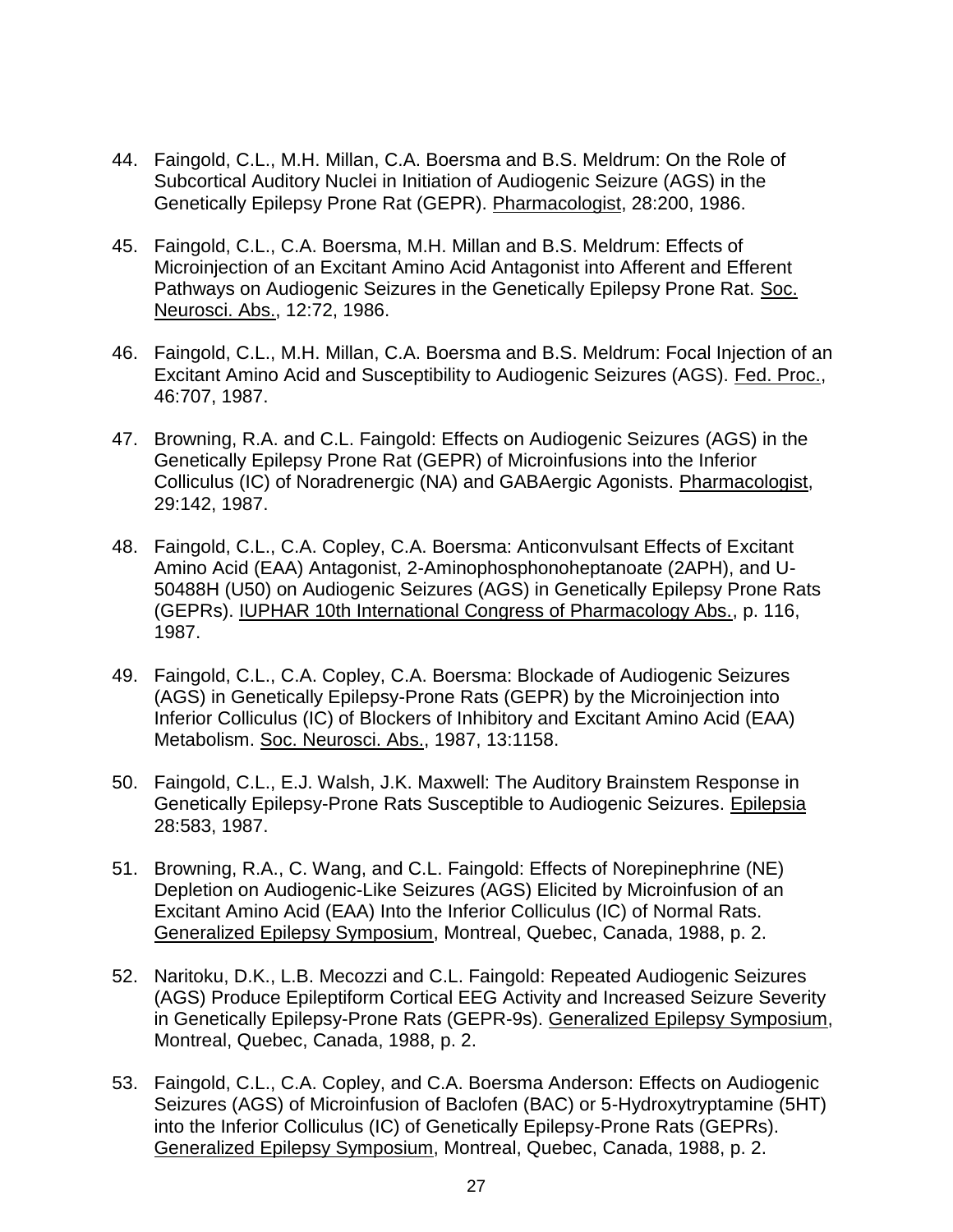- 54. Faingold, C.L., E.J. Walsh and J.K. Maxwell: Threshold and Latency Abnormalities of the Auditory Brainstem Response of Rats Genetically Susceptible to Audiogenic Seizures. Assoc. Res. Otolaryngol., pp. 77-78, Jan.-Feb., 1988.
- 55. Faingold, C.L., C.A. Copley and C.A. Boersma: Effects of Microinjection of a New Excitant Amino Acid (EAA) Antagonist, CPP, Into Inferior Colliculus (IC) and Amygdala (AMG) on Audiogenic Seizures (AGS) in the Genetically Epilepsy-Prone Rat (GEPR). FASEB J., 2:A1067, 1988.
- 56. Faingold, C.L. and C.A. Copley: Effects of MK-801, A Non-Competitive Excitant Amino Acid (EAA) Antagonist on Audiogenic Seizures (AGS) in the Genetically Epilepsy-Prone Rat (GEPR). Epilepsia 29:693, 1988.
- 57. Faingold, C.L. and C.A. Boersma-Anderson: Inferior Colliculus (IC) Unit Activity and Audiogenic Seizures (AGS) in Behaving Genetically Epilepsy-Prone Rats (GEPRs). Soc. for Neurosci., 14: 253, 1988.
- 58. Naritoku, D.K., L.B. Mecozzi and C.L. Faingold: Effects of Repeated Audiogenic Seizures (AGS) on Seizure Severity and EEG in Two Substrains of the Genetically Epilepsy-Prone Rats (GEPRs). Soc. Neurosci. Abs., 14: 252, 1988.
- 59. Naritoku, D.K., M.T. Stryker, L.B. Mecozzi, C.A. Copley and C.L. Faingold: Gabapentin Reduces the Severity of Audiogenic Seizures (AGS) In the Genetically Epilepsy-Prone Rat (GEPR-9). Epilepsia, 29:693-694, 1988.
- 60. Faingold, C.L., E.J. Walsh and M.E. Randall: Effects of Aging on the Auditory Brainstem Response and Audiogenic Seizure Severity of the Genetically Epilepsy-Prone Rat. Assoc. Res. Otolaryngol. 358-359, 1989.
- 61. Reigel, C.E., M.E. Randall and C.L. Faingold: Elevated Auditory Brainstem Response (ABR) Thresholds in Developing Genetically Epilepsy-Prone Rats (GEPRs) Susceptible to Audiogenic Seizures. FASEB J., 3: A293, 1989.
- 62. Faingold, C.L. and Randall, M.E.: Audiogenic seizures (AGS) induced by injecting N-methyl-D-aspartate into inferior colliculus and hearing changes in non-AGSsusceptible progeny of genetically epilepsy-prone rats. Epilepsia 30:697, 1989.
- 63. Naritoku, D.K., Randall, M. E. and Faingold, C.L.: Microinfusions of GABA Agonists or 2-APH into Amygdala Reduce Seizure Duration and Clonus in Repeated Audiogenic Seizures (AGS) of the Genetically Epilepsy-prone Rat (GEPR-9). Epilepsia 30:698, 1989.
- 64. Riaz, A. and Faingold, C.L. Effects of Excitant Amino Acid (EAA) Antagonists on Audiogenic Seizures (AGS) During Ethanol Withdrawal (ETX) and in Genetically Epilepsy-prone Rats (GEPRs). Soc. Neurosci. Abs., 15:46, 1989.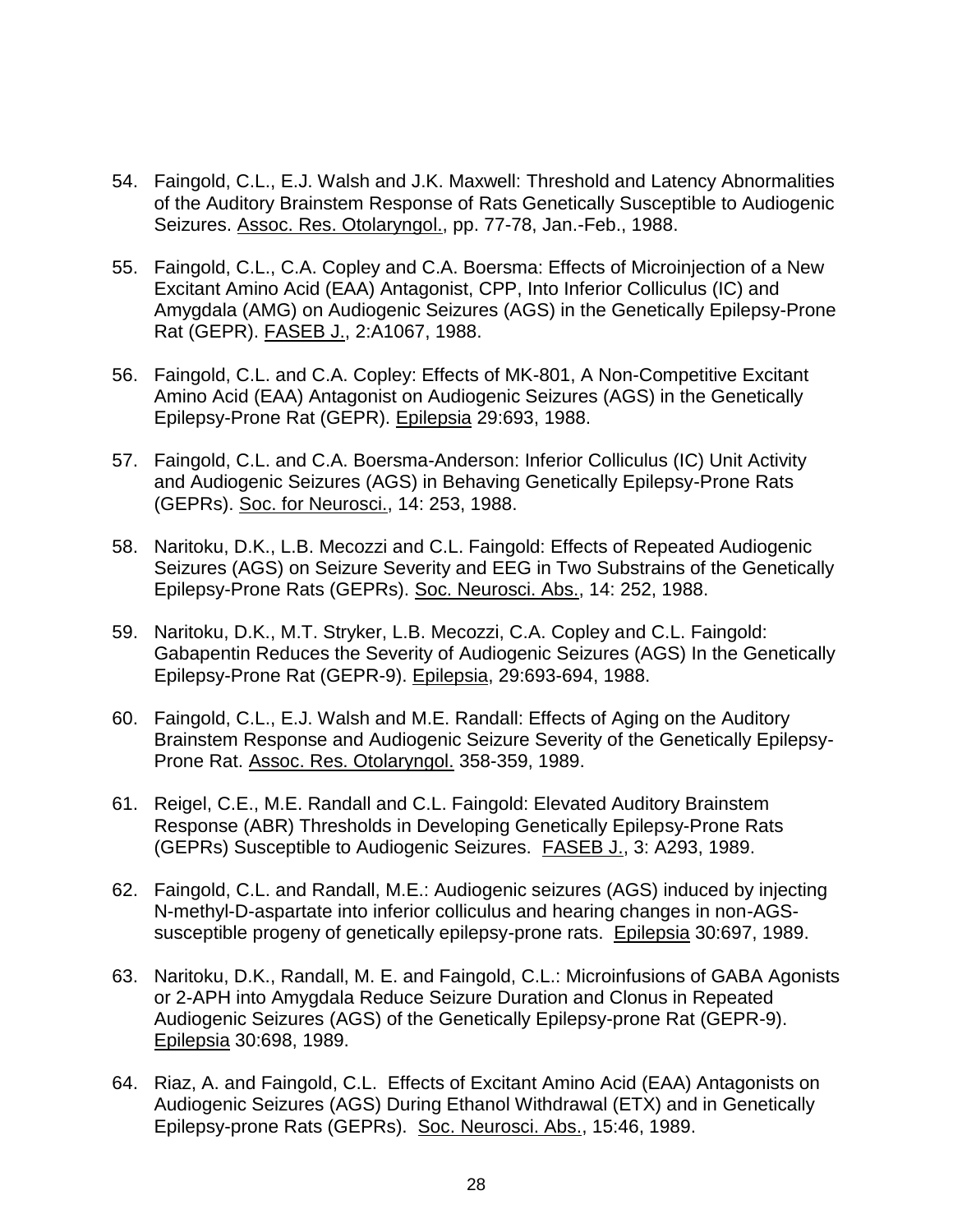- 65. Boersma Anderson, C.A. and Faingold, C.L.. Inferior Colliculus (IC) Neuronal Responses During Audiogenic Seizure (AGS) Onset in Behaving Genetically Epilepsy Prone Rats (GEPRs). Soc. Neurosci. Abs., 15:47, 1989.
- 66. Patrick, D.L. and Faingold, C.L. Auditory Brainstem Responses (ABRs) and Effects of Microinjection into Inferior Colliculus (IC) of an Excitant Amino Acid (EAA) Antagonist or GABA Agonist on Audiogenic Seizures (AGS) in Thyroid Deficient (THX) or Genetically Epilepsy-prone Rats (GEPRs). Soc. Neurosci. Abs., 15:46, 1989.
- 67. Faingold, C.L. Arneric, S.P. Randall, M.E. and Copley, C.A. Increased GABA or Decreased Glutamate (GLU) Levels in Inferior Colliculus (IC) Block Audiogenic Seizure (AGS) Susceptibility in Genetically Epilepsy-prone Rats (GEPRs). Soc. Neurosci. Abs., 15:46, 1989.
- 68. Naritoku, D.K. Mecozzi, L.B. Randall, M.E. and Faingold, C.L. Infusions of GABA Agonists or 2-APH Into Amygdala (AMY) or Medial Geniculate (MGB) Reversibly Reduce Seizure Duration and Clonus After Repeated Audiogenic Seizures (AGS) in the Genetically Epilepsy-prone Rat (GEPR-9). Soc. Neurosci. Abs., 15:46, 1989.
- 69. Reigel, C.E., Randall, M.E. and Faingold, C.L. Developmental Hearing Impairment and Audiogenic Seizure (AGS) Susceptibility in the Genetically Epilepsy-prone Rat (GEPR). Soc. Neurosci. Abs., 15:46, 1989.
- 70. Faingold, C.L., M.E. Randall and C.A. Copley, Blockade of Audiogenic Seizures (AGS) By a GABA-uptake Inhibitor, NO-328, in Genetically Epilepsy-prone Rats (GEPRs). Therapy with Amino Acids and Analogues, First International Congress, 1989.
- 71. Faingold, C.L., Boersma Anderson, C.A. and Caspary, D.M. Evidence for mediation of several forms of acoustically-evoked inhibition in inferior colliculus (IC) neurons by GABA. Assoc. Res. Otolaryngol. p. 58, 1990.
- 72. Faingold, C.L., D. L. Patrick and M.E. Randall, Anticonvulsant effects of noncompetitive excitant amino acid antagonists, dextromethorphan and MK-801, on audiogenic seizures, Europ. J. Pharmacol. 183:952-953, 1990.
- 73. Reigel, C.E., Bell, K.D., Randall, M.E., and Faingold, C.L. Monoamine depletion imparts audiogenic seizure (AGS) susceptibility in hearing impaired Sprague-Dawley (SD) rats., FASEB J., 4:A466, 1990.
- 74. Boersma Anderson, C.A. and Faingold, C.L. Effects of NMDA antagonists on inferior colliculus (IC) neuronal responses and audiogenic seizures (AGS) in behaving normal and genetically epilepsy-prone rats (GEPRs)., Soc. Neurosci. Abs., 16:785, 1990.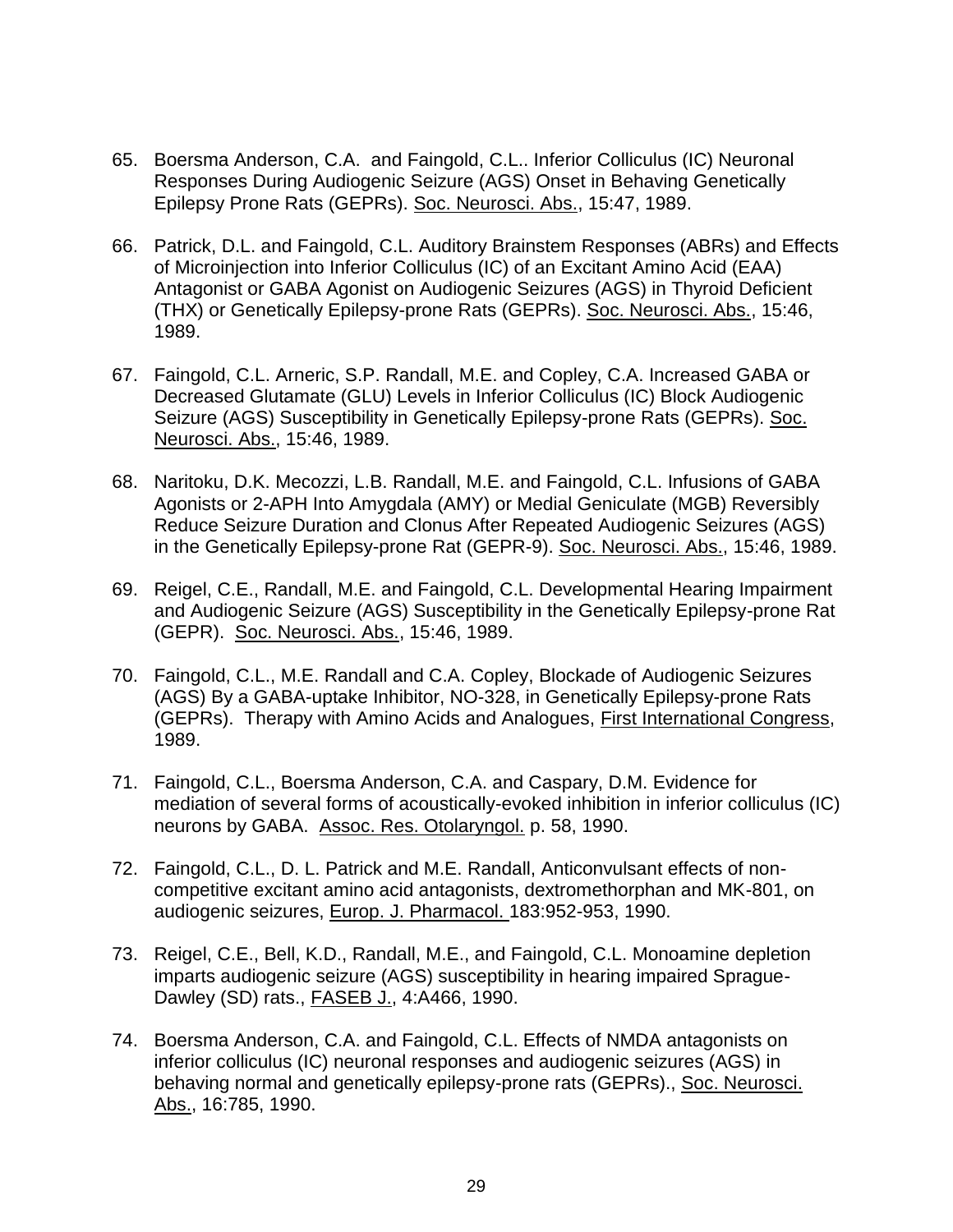- 75. Riaz, A. and Faingold, C.L. Single unit activity in the inferior colliculus (IC) of rats during ethanol (ET) intoxication and withdrawal associated with audiogenic seizures (AGS). Soc. Neurosci. Abs., 16:781, 1990.
- 76. Patrick, D.L. and Faingold, C.L., Sensitivity differences to blockade of audiogenic seizures (AGS) in thyroid deficient (THX) or genetically epilepsy-prone rats (GEPRs): microinjection into brainstem auditory nuclei. Soc. Neurosci. Abs., 16:785, 1990.
- 77. Faingold, C.L. and Randall, M.E., Induction of acute but not chronic susceptibility to audiogenic seizures by microinjection of excitant amino acid or ferrous chloride into the inferior colliculus. Epilepsia 31:609, 1990.
- 78. Faingold, C.L. Anderson, C.A. and Randall, M.E., Control of audiogenic seizure initiation by agents acting at the NMDA receptor in the inferior colliculus of the rat. Excitatory Amino Acids: An Update., Flimms Switzerland, June, p. 2, 1990.
- 79. Naritoku, D.K., Mecozzi, L.B., Randall, M.E., Faingold, C.L., Effects of glycine and milacemide, a glycine prodrug, on audiogenic seizures in the genetically epilepsyprone rat (GEPR-9). Soc. Neurosci. Abs., 16:785, 1990.
- 80. Smith, D.C., Berry, R.L., Maring, M.L., Statnick, M.A., Faingold, C.L. and Browning, R.A., Diffusion and duration of physiological inactivation produced by microinfusions of lidocaine. Soc. Neurosci. Abs. 16:187, 1990.
- 81. Riaz, A. and Faingold, C.L., Brainstem reticular formation unit activity during ethanol intoxication and withdrawal associated with audiogenic seizures. Soc. Neurosci. Abs., 17:174, 1991.
- 82. Patrick Paiva, D.L. Wang, C. Browning R.A. and Faingold, C.L., Audiogenic seizure severity in thyroid-deficient rats increases after norepinephrine depletion. Soc. Neurosci. Abs., 17:174, 1991.
- 83. Faingold, C.L., Boersma Anderson, C.A. and Randall, M.E., Genetically epilepsyprone rats are abnormally sensitive to seizures induced by electrical stimulation of the inferior colliculus. Epilepsia 32: 68, 1991.
- 84. Evans, M.S., McCabe, K.F., Faingold, C.L. and Caspary, D.M., Repetitive synaptic stimulation evokes increased excitatory responses in genetically epilepsy-prone rat (GEPR) hippocampus. Epilepsia 32: 41, 1991.
- 85. Faingold, C.L., Trivedi, V., Boersma Anderson, C.A. and Randall, M.E., Audiogenic seizures: induction by systemically administered metaphit as compared to the genetically epilepsy-prone rat (GEPR). Focus on Epilepsy: Cellular Mechanisms and Pharmacological Approaches , p. 5, 1991.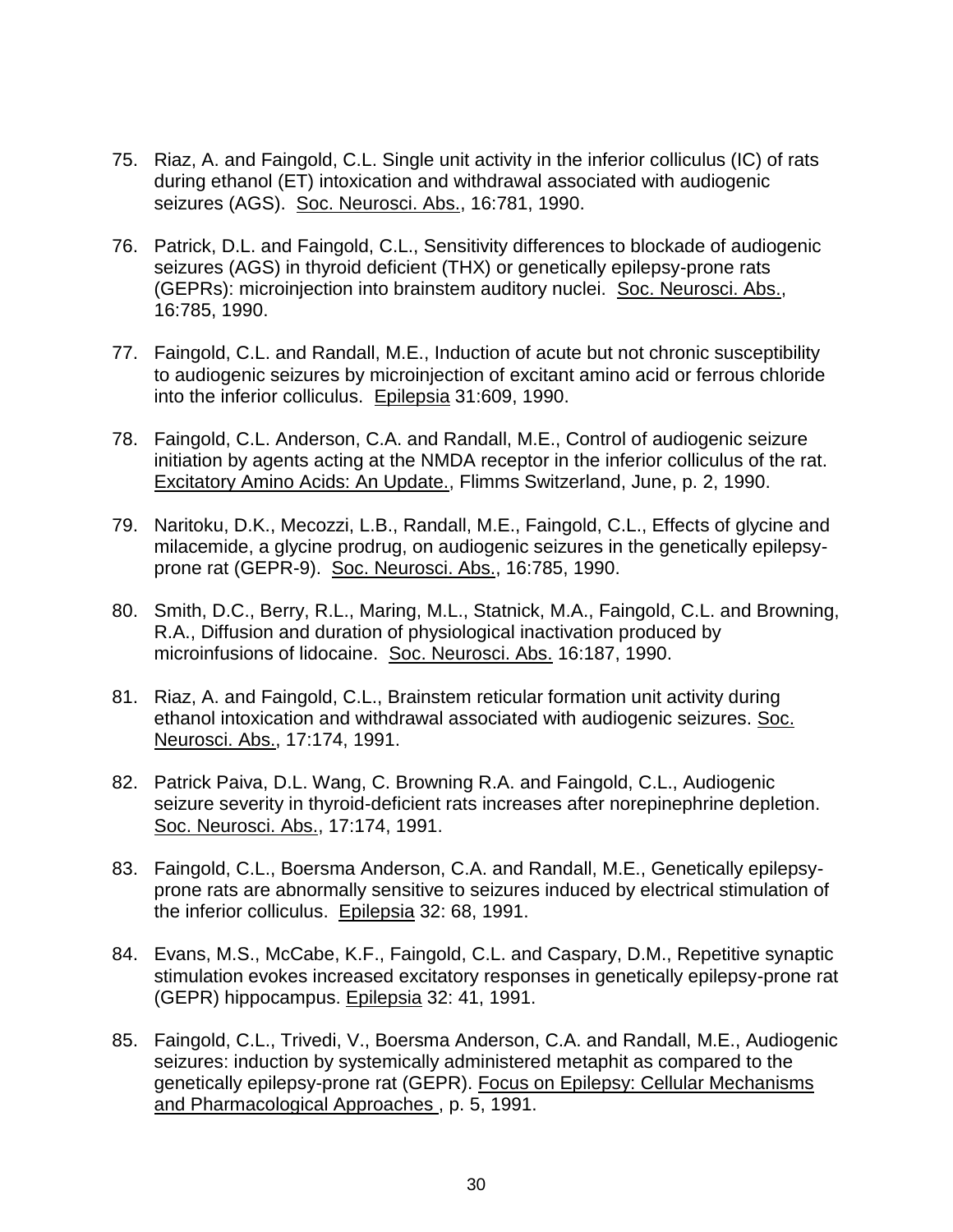- 86. Reigel, C.E., Bell, K.D., Randall, M.E. and Faingold, C.L., Monoaminergic and auditory indices in non-audiogenic seizure (AGS) susceptible genetically epilepsyprone rats (GEPRS). Soc. Neurosci. Abs. 17:172, 1991.
- 87. Riaz, A., Chakravarty, D.N. and Faingold, C.L., Effects of microinjection of excitant amino acid antagonists or GABA agonists into the brainstem reticular formation on audiogenic seizures during ethanol withdrawal. Soc. Neurosci. Abs. 18: 1236, 1992.
- 88. Faingold, C.L., Boersma Anderson,C.A. and Randall, M.E., On the role of the dorsal nucleus of the lateral lemniscus in acoustically-evoked inhibition in inferior colliculus neurons, Soc. Neurosci. Abs. 18: 1193, 1992.
- 89. Faingold, C.L., Boersma Anderson, C.A. and Randall, M.E., The GABA uptake inhibitor, tiagabine, blocks audiogenic seizures and inhibits inferior colliculus neuronal responses in genetically epilepsy-prone rats, Epilepsia 33 S3: 40, 1992.
- 90. Morales, A., Verhulst, S., Faingold. C.L. and Winkler, D., Absence Epilepsy: Brainstem Auditory Evoked Responses (BAER'S) before and during Treatment, Epilepsia 33 S3: 65, 1992.
- 91. Evans, M.S., McCabe, K.E., Faingold, C.L. and Caspary, D.M., Response to GABA are not altered in Genetically Epilepsy-Prone Rat (GEPR) hippocampus, Epilepsia 33 S3: 40, 1992.
- 92. Faingold, C.L., Bowen, D.J. and Riaz, A., Activation of GABA receptors in the brainstem reticular formation blocks audiogenic seizures during ethanol withdrawal, Alcoholism: Clin. Exp. Res. 17:477, 1993.
- 93. Faingold, C.L., Computer model of the neuronal network for audiogenic seizures based on neuronal firing patterns and neurotransmitter actions, Epilepsia 34 S3:22, 1993.
- 94. Faingold, C.L., Browning, R.A. and Casebeer, D.J., Contrasting sensitivity for audiogenic seizure inhibition by noradrenergic and GABA agonists in inferior colliculus and pontine reticular formation of genetically epilepsy-prone rats, Epilepsia 34 S3:5, 1993.
- 95. Chakravarty, D.N., Faingold, C.L. Terry, W.J. and Naritoku, D.K., Audiogenic seizures in the genetically epilepsy prone rat induce c-*fos* proto-oncogene expression in the inferior colliculus and periaqueductal gray, Soc. Neurosci. Abs. 19:605, 1993.
- 96. Randall, M.E. and Faingold, C.L., A precipitous intensity-evoked acoustic response increase in pontine reticular formation (PRF) neurons occurs at abnormally low intensities in genetically epilepsy-prone rats (GEPR-9s), Soc. Neurosci. Abs. 19:603, 1993.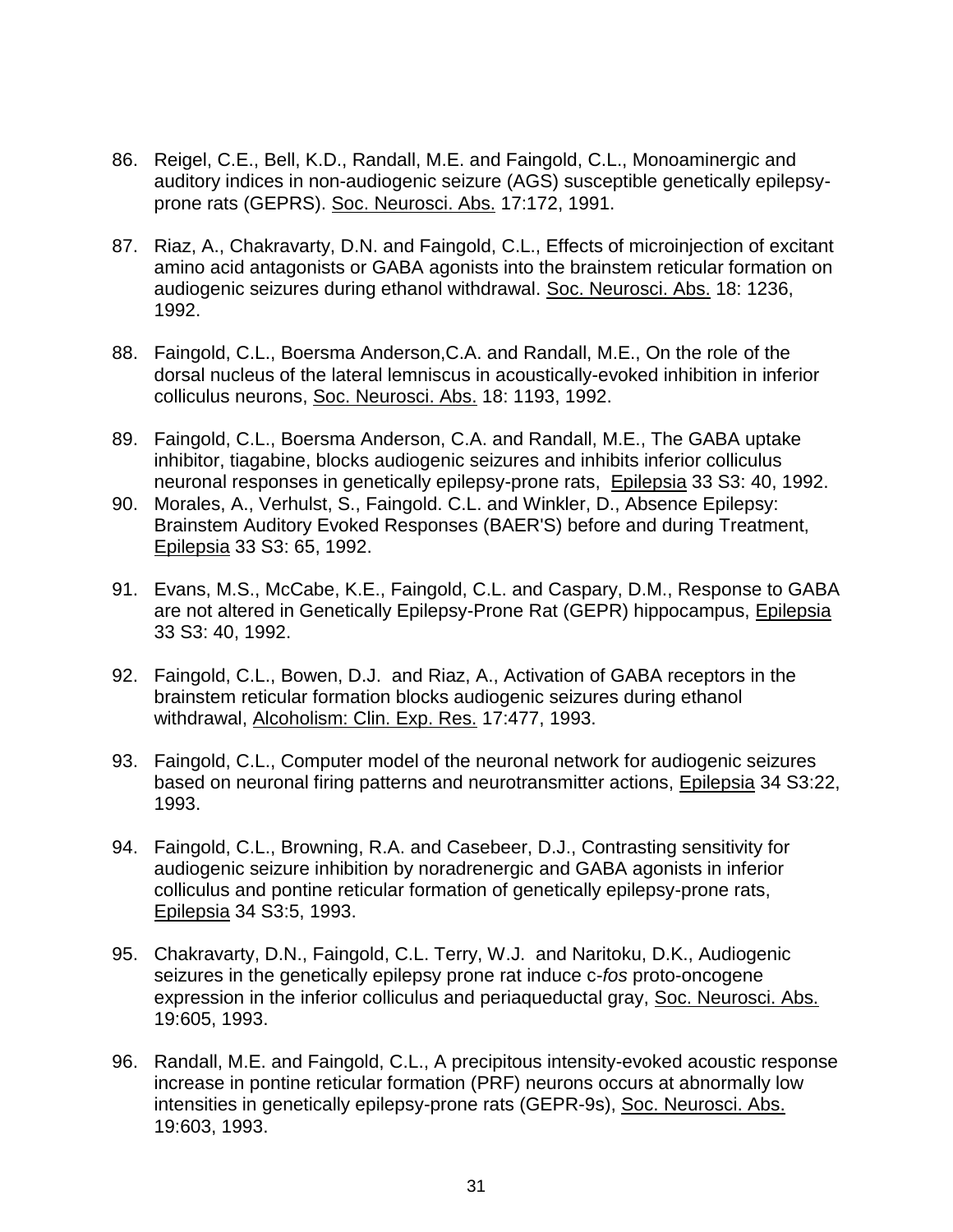- 97. Li, Y., Evans, M.S. and Faingold, C.L., Electrophysiological properties of rat inferior colliculus (IC) neurons in dorsal cortex and central nucleus in vitro, Soc. Neurosci. Abs. 19:536, 1993.
- 98. Naritoku, D.K., Terry, W.J., Faingold, C.L. and Helfert, R.H., Forebrain *fos* expression during audiogenic seizure expression in the genetically epilepsy-prone rat, Epilepsia 34 S3:22, 1993.
- 99. Faingold, C.L., Yang, A.C. and Chakravarty, D.N., Network model for audiogenic seizures based on neuronal firing and neurotransmitter action, in Neural Networks: A new Biotechnology from Neuroscience, Society for Neuroscience Satellite Symposium abstract, November, 1993.
- 100. Randall, M.E. and Faingold, C.L., Acoustically-evoked neuronal responses of the pontine reticular formation are mediated via the inferior colliculus in the genetically epilepsy-prone rat, Midwest Neurobiology Meeting Abs., Springfield, Illinois, p. 23, April, 1994.
- 101. Chakravarty, D. and Faingold, C.L., Neurons in the external nucleus of the inferior colliculus of the genetically epilepsy-prone rat are hyperresponsive to acoustic stimuli. Midwest Neurobiology Meeting Abs., Springfield, Illinois, p. 26, April, 1994.
- 102. N'Gouemo, P. and Faingold, C.L., NMDA receptor blockade in the ventrolateral periaqueductal gray suppresses audiogenic seizures in the genetically epilepsyprone rat, Midwest Neurobiology Meeting Abs., Springfield, Illinois, p. 22, April, 1994.
- 103. Faingold, C.L., Yang, A.C. and Chakravarty, D.N., A streetcar named desire: Or the neuronal network for audiogenic seizures according to Stella, Midwest Neurobiology Meeting Abs., Springfield, Illinois, p. 34, April, 1994.
- 104. Li, Y., Evans, M.S. and Faingold, C.L., Electrophysiological properties of rat inferior colliculus (IC) neurons in dorsal cortex and central nucleus in vitro, Midwest Neurobiology Meeting Abs., Springfield, Illinois, p. 27, April, 1994.
- 105. Faingold, C.L. Casebeer, D.J. Randall M.E. and O'Neill, R.R. The GABA uptake inhibitor, tiagabine, blocks audiogenic seizures during ethanol withdrawal in dependent rats. Alcoholism: Clin. Exp. Res. 18:445, 1994.
- 106. Chakravarty, D.N. and Faingold, C.L., Increased responses to acoustic stimuli in neurons of the external nucleus of the inferior colliculus of the genetically epilepsyprone rat, Soc. Neurosci. Abs. 20:404, 1994.
- 107. N'Gouemo, P. and Faingold, C.L., The ventrolateral periaqueductal gray is a component in the audiogenic seizure network of the genetically epilepsy-prone rat, Soc. Neurosci. Abs. 20:404, 1994.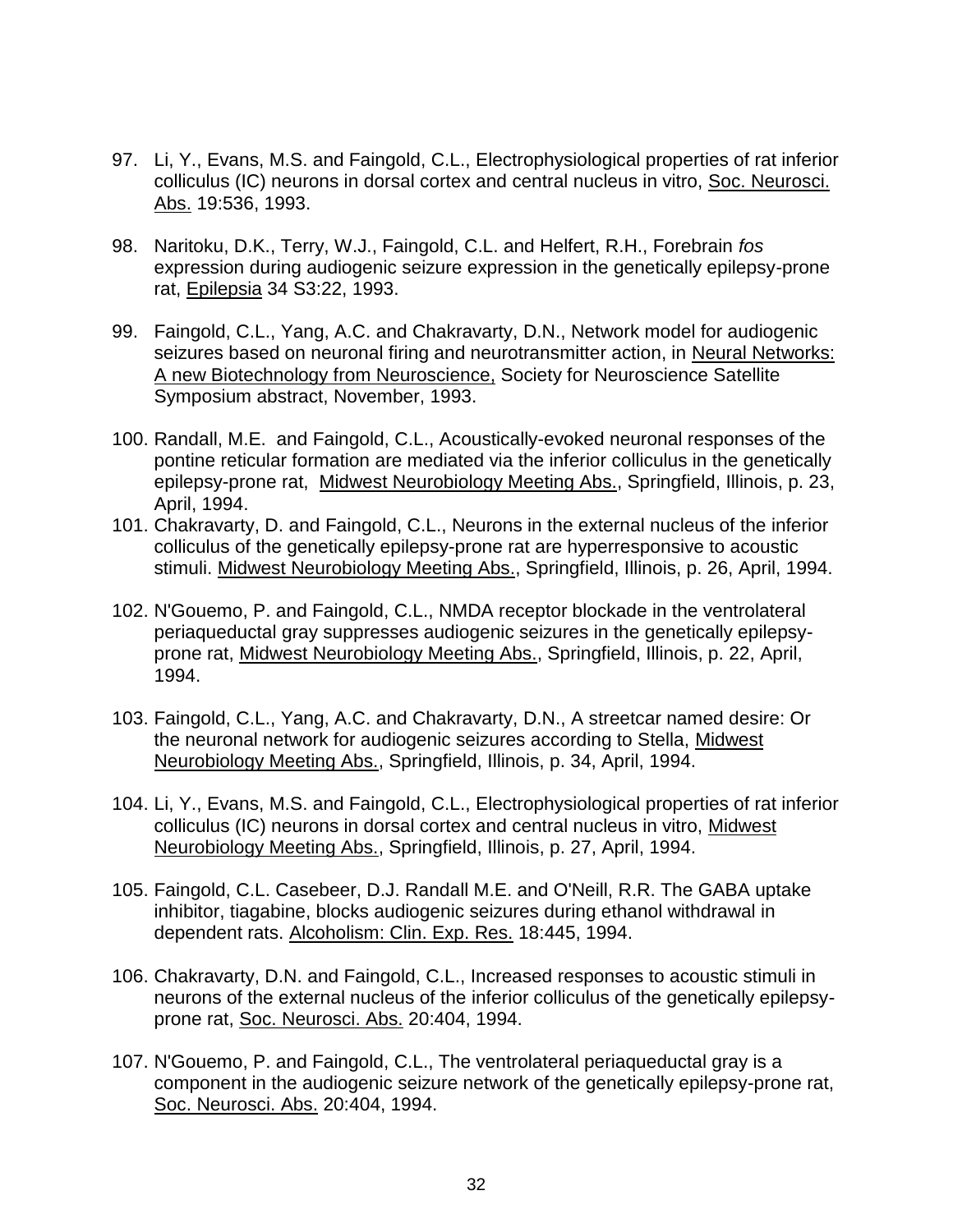- 108. Li, Y., Evans, M.S and Faingold, C.L., Inferior colliculus neuronal membrane and synaptic properties in genetically epilepsy-prone rats *in vitro*, Soc. Neurosci. Abs. 20:404, 1994.
- 109. Randall, M.E. and Faingold, C.L., Blockade of the inferior colliculus in genetically epilepsy-prone rats reduces the acoustically-evoked responses of pontine reticular formation neurons, Soc. Neurosci. Abs. 20:404, 1994.
- 110. Faingold, C.L., O'Neill, R. and Casebeer, D.J., The role of the superior colliculus in the neuronal network for audiogenic seizures in the genetically epilepsy-prone rat: microinjection studies,Epilepsia 35 S:38, 1994.
- 111. N'Gouemo, P., Caspary, D.M. and Faingold, C.L., Decreased GABA effectiveness in inferior colliculus neurons during ethanol withdrawal in rats susceptible to audiogenic seizures Alcoholism: Clin. Exp. Res. 19S:10A, 1995.
- 112. Randall. M.E. and Faingold, C.L., Aberrant neuronal firing patterns in deep layers of superior colliculus subserve audiogenic seizure expression in genetically epilepsy-prone rats. Soc. Neurosci. Abs. 21:1961, 1995.
- 113. N'Gouemo, P. and Faingold, C.L., Audiogenic kindling induces increased burst firing responses to acoustic stimuli in neurons of the medial geniculate body of genetically epilepsy-prone rats. Soc. Neurosci. Abs. 21:2115, 1995.
- 114. Chakravarty, D.N. and Faingold, C.L., Differences in acoustically-evoked neuronal response in external nucleus of inferior colliculus (IC) of normal and genetically epilepsy-prone rats: response changes produced by microinjection of NMDA into IC central nucleus. Soc. Neurosci. Abs. 21:1474, 1995.
- 115. Li, Y. Evans, M.S., Chakravarty, D.N. and Faingold, C.L., Comparison of electrophysiological properties of neurons in subnuclei of rat inferior colliculus (IC) in vitro. Soc. Neurosci. Abs. 21:1962, 1995.
- 116. Chakravarty, D.N. and Faingold, C.L. Microinjection of a competitive NMDA antagonist into the non-central nuclei of the inferior colliculus (IC) blocks audiogenic seizure susceptibility. Epilepsia 36 S4:86, 1995.
- 117. Chakravarty, D.N. and Faingold, C.L. Altered neuronal firing in the external nucleus of inferior colliculus (IC) during ethanol withdrawal associated with susceptibility to audiogenic seizures. Alcoholism: Clin. Exp. Res. 20S:52A, 1996.
- 118. Casebeer, D.J. Randall, M.E. and Faingold, C.L., Differential modulation of audiogenic seizure susceptibility by glutamate and norepinephrine receptors in the principal nuclei of the neuronal network for audiogenic seizures, Epilepsia 37 S5:65, 1996.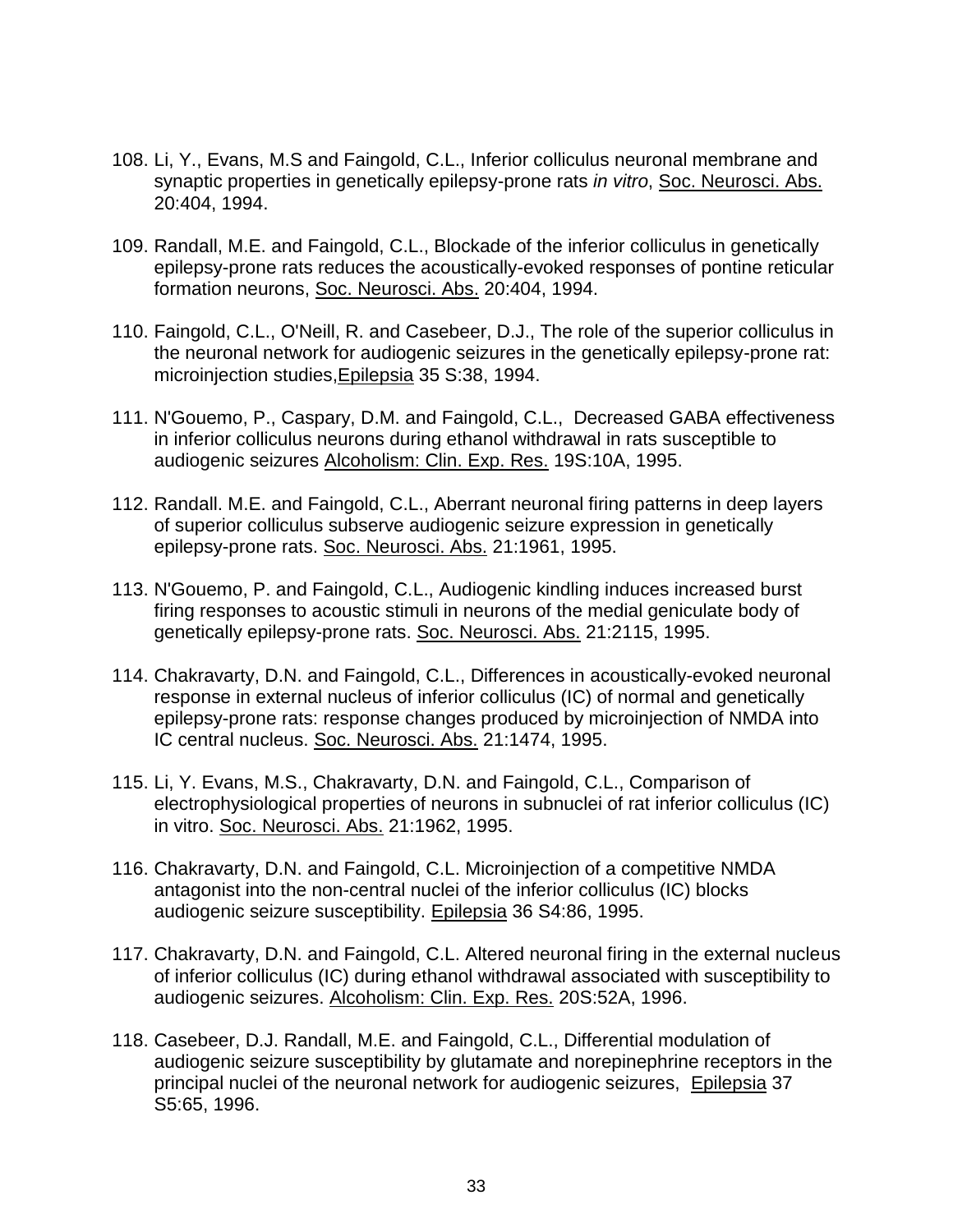- 119. N'Gouemo. P. and Faingold, C.L., Periaqueductal gray neurons exhibit increased responsiveness associated with audiogenic seizures in the genetically epilepsyprone rat, Soc. Neurosci. Abs. 22: 2091, 1996.
- 120. Li, Y. and Faingold, C.L., Aberrant membrane and synaptic properties of inferior colliculus dorsal cortex neurons during withdrawal in ethanol dependent rats, Soc. Neurosci. Abs. 22: 469, 1996.
- 121. Faingold, C.L., Neuronal networks in the genetically epilepsy-prone rat, *Third* International Symposium on Basic Mechanisms of the Epilepsies, (San Diego, CA), p. 432-436, 1996
- 122. Faingold, C.L., Casebeer, D. and N'Gouemo, P., On the role of glutamate neurotransmission in the periaqueductal gray in modulation of audiogenic seizure susceptibility during ethanol withdrawal. Alcoholism: Clin. Exp. Res. 21S: 38A, 1997.
- 123. Faingold, C.L., Neuronal firing patterns during post-ictal depression within the network for audiogenic seizures: unique firing pattterns in the pontine reticular formation. Epilepsia 38 S8: 38, 1997.
- 124. Li, Y., Evans, M.S. and Faingold, C.L., Synaptic response patterns of rat inferior colliculus cortex neurons. Soc. Neurosci. Abs. 23:735, 1997.
- 125. Faingold, C.L., Randall, M.E. and N'Gouemo, P., The pontine reticular formation but not the periaqueductal gray plays a requisite role in generation of tonic audiogenic seizures. Soc. Neurosci. Abs. 23: 2419, 1997.
- 126. Faingold, C.L., Generalized convulsive motor behaviors are hierarchically driven from specific brainstem nuclei in the seizure network. Ann NY Acad. Sci., 1998.
- 127. Faingold, C.L., Li, Y. and Evans, M.S., Decreased GABA-mediated neurotransmission in inferior colliculus neurons *in vitro* during ethanol withdrawal. Alcoholism: Clin. Exp. Res. 22S: 10A, 1998.
- 128. Faingold, C.L., Li, Y. and Evans, M.S., Diminished GABA-A receptor-mediated inhibition in the inferior colliculus may subserve audiogenic seizure susceptibility, Epilepsia 39 (S6): 37, 1998.
- 129. Faingold, C.L., Dynamic changes in network dominance within brainstem nuclei occur during generalized seizures. Dynam. Neurosci. VI (Los Angeles) p. 45, 1998.
- 130. Faingold, C.L., Li, Y. and Evans, M.S., Ethanol withdrawal *in vivo* enhances glutamate- mediated neurotransmission in inferior colliculus neurons *in vitro*. Alcoholism: Clin. Exp. Res. 23, 19A: 1999.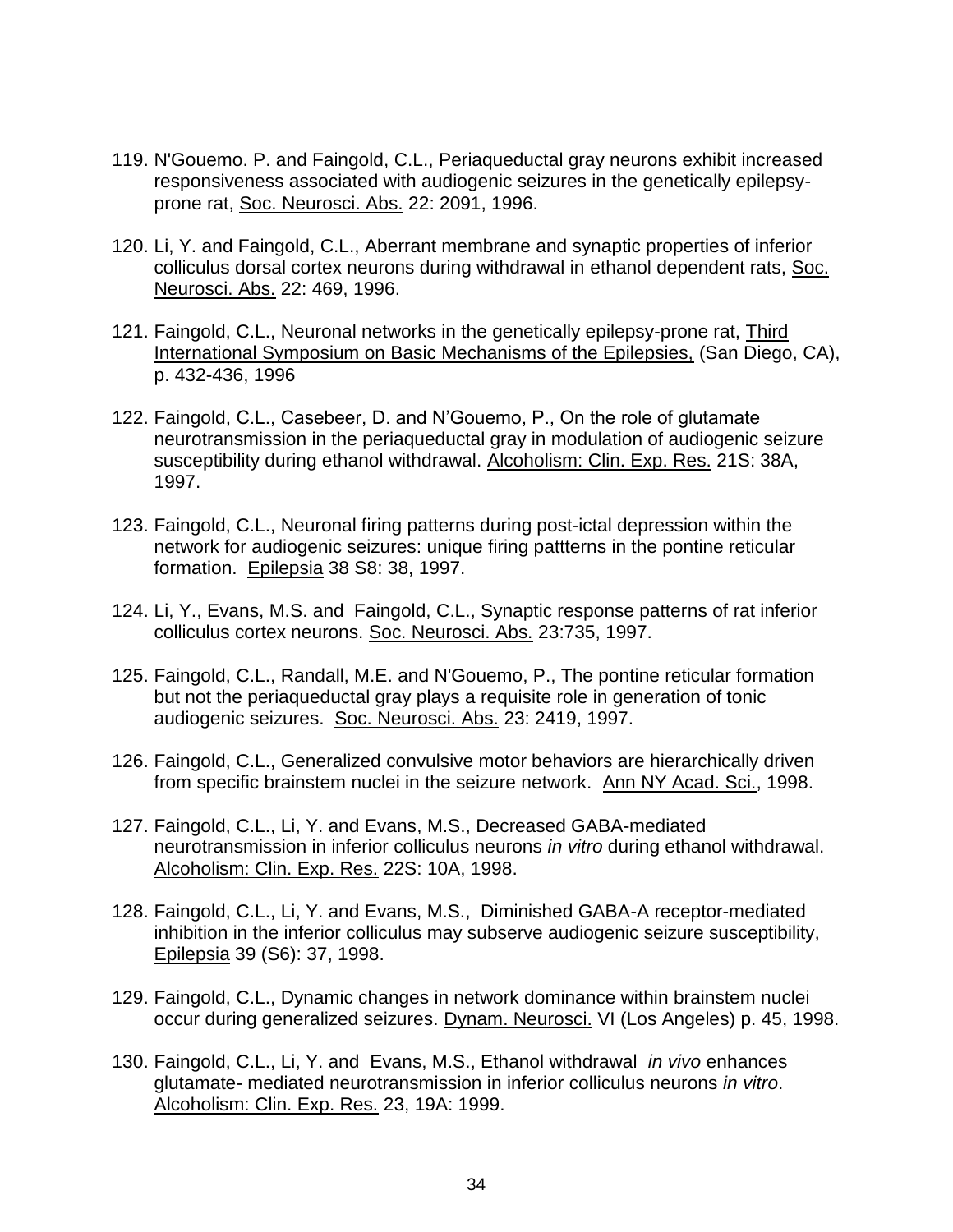- 131. Faingold, C.L. Naritoku, D.K. and Randall, M.E., The role of inhibitory and excitatory glycine receptors in modulation of audiogenic seizures in the inferior colliculus (IC) Epilepsia, 40; S7, 39,1999.
- 132. Dunaway, G.D. and Faingold, C.L., Presentation of pharmacology within an organsystem based mutidisciplinary integrated sophomore medical curriculum, IASME Proc., A-18, 1999.
- 133. Yang, L. and Faingold, C.L., Continuous infusion of GABA or an NMDA antagonist into the inferior colliculus results in the development of audiogenic seizures: relationship to ethanol withdrawal. Soc. Neurosci. Abs. 25: 1579, 1999.
- 134. Feng, H-J. and Faingold, C.L., Histamine H1 receptors in amygdala negatively modulate audiogenic kindling in genetically epilepsy-prone rats. Soc. Neurosci. Abs. 25:1609, 1999.
- 135. Faingold, C.L. and Feng, H.J., Histamine receptors in the inferior colliculus differentially modulate audiogenic seizure susceptibility in genetically-epilepsy prone rats as compared to ethanol-withdrawn rats., Fifth IBRO World Congress (Israel) Abs. p. 184, 1999.
- 136. Faingold. C.L., Selective alterations in seizure network function induced by anticonvulsant drugs Dynam. Neurosci. VII (Miami) p. 38, 1999.
- 137. Yang, L. and Faingold, C.L., Neuronal firing in the deep layers of superior colliculus leads to audiogenic seizures during ethanol withdrawal, Alcoholism: Clin. Exp. Res., 24:8A, 2000.
- 138. Long, C., Yang, L., Evans, M.S. and Faingold, C.L., Ethanol withdrawal results in aberrant membrane properties and synaptic responses in periaqueductal gray neurons associated with seizure susceptibility. Soc. Neurosci. Abs. 26:1010, 2000.
- 139. Yang, L., Casebeer, D., Long, C. and Faingold, C.L., The neuronal network for ethanol withdrawal seizures requires the periaqueductal gray and deep layers of superior colliculus: focal microinjection studies. Soc. Neurosci. Abs. 26:1010, 2000.
- 140. Feng, H-J. and Faingold, C.L., Audiogenic kindling induces plastic changes in the physiology of the pathway from the medial geniculate body to the lateral amygdala. Soc. Neurosci. Abs. 26:1775, 2000.
- 141. Raisinghani, M., Casebeer, D., Naritoku, D. and Faingold, C.L., Modulation of postictal depression: role of opioid receptor subtypes, Soc. Neurosci. Abs. 26:1051, 2000.
- 142. Faingold, C.L. and Feng, H-J., Audiogenic kindling enhances neuronal responsiveness in the amygdala, Epilepsia, 41(S7);38, 2000.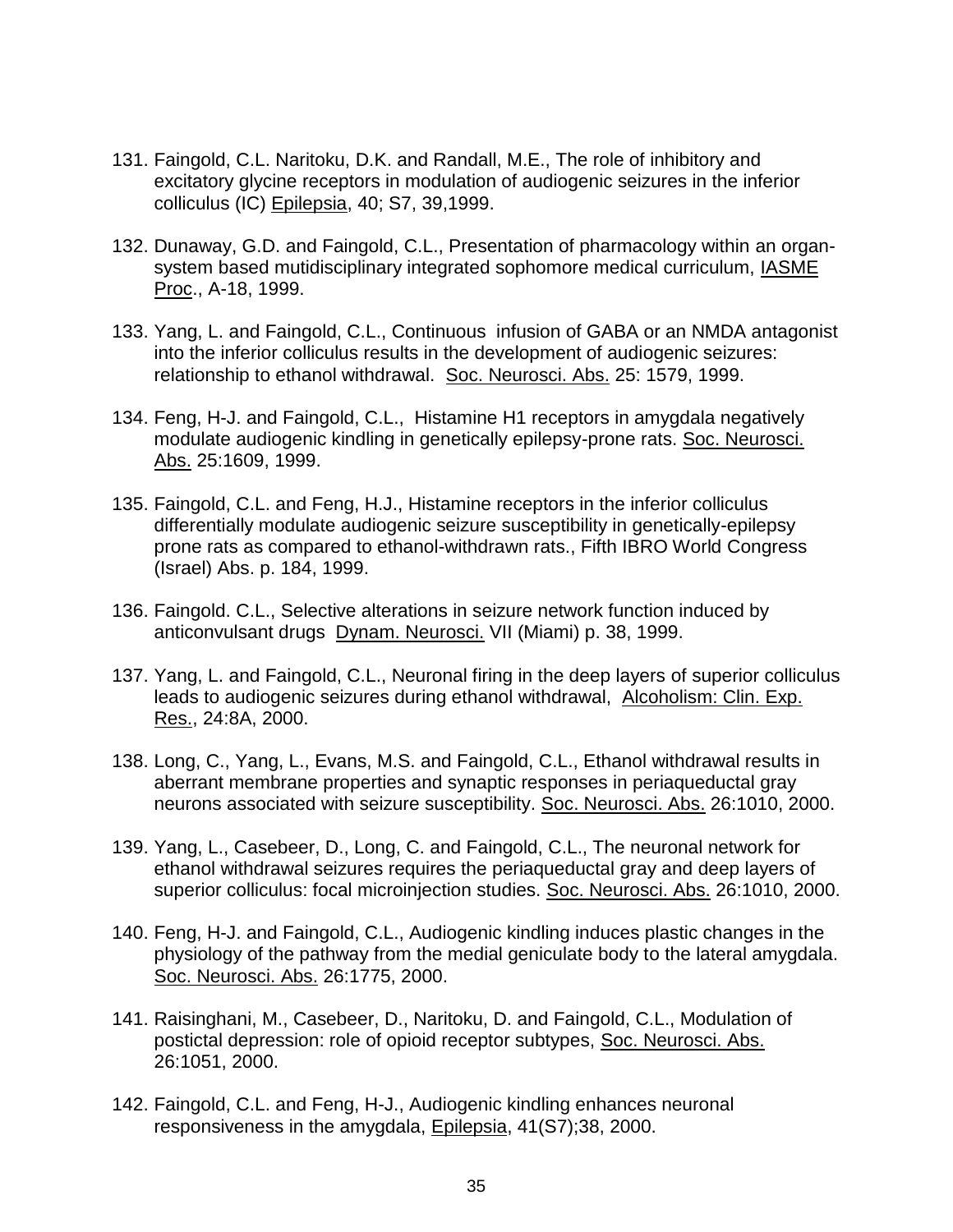- 143: Dunaway, G.A. and C. Faingold, Models for integration of pharmacology with the basic and clinical science disciplines taught during the second year medical curriculum, Pharmacologist 42(3), 136, 2000.
- 144. Feng, H.J. and C.L. Faingold, Changes in neuronal firing in the amygdala induced by ethanol and ethanol withdrawal. Alcoholism: Clin. Exp. Res., 25:, 34a, 2001.
- 145. Faingold, C.L. and L. Yang, NMDA receptors in the superior colliculus modulate neuronal firing during ethanol withdrawal and genetic audiogenic seizures , Pharmacology Vancouver, March, 2001 p. 87.
- 146. Faingold, C.L. Involvement of GABA abnormalities in the pathophysiology of the inferior colliculus, Symposium: Inferior Colliculus - From the Past to the Present. Salamanca, Spain, p. 69, 2001.
- 147. Raisinghani, M. and C.L. Faingold. Anticonvulsant effects of focal microinjection of NMDA receptor antagonist into brainstem sites in a model of generalized clonic epilepsy. Soc. Neurosci. Abs. 27: Prog. # 759.7, 2001.
- 148. Yang, L., C. Long, M. Randall and C. Faingold. Periaqueductal gray neurons are critically involved in the neuronal network for audiogenic seizures during ethanol withdrawal. Soc. Neurosci. Abs. 27: Prog. # 980.23, 2001.
- 149. Long, C., L. Yang, M.S. Evans and C.L. Faingold. NMDA and non-NMDA receptor-mediated excitatory postsynaptic potentials in periaqueductal gray neurons are increased during Ethanol Withdrawal. Soc. Neurosci. Abs. 27: Prog. # 980.22, 2001.
- 150. Feng, H-J. and C.L. Faingold. Amygdala neuronal firing changes during chronic ethanol treatment and ethanol withdrawal. Soc. Neurosci. Abs. 27: Prog # 980.21, 2001.
- 151. Faingold, C.L., A.C. Kelson and G.A. Dunaway. Assessment of Pharmacology information within a multidisciplinary sophomore medical curriculum. 5<sup>th</sup> Annual Meeting of Intl. Assoc. Medical Science Educators, p. 3, 2001.
- 152. Raisinghani, M. and C.L. Faingold, The pontine reticular formation is a requisite nucleus in the neuronal network mediating clonic audiogenic seizures: focal microinjection studies. Epilepsia, 42(S7);113, 2001.
- 153. Yang L. and C.L. Faingold, Modification of ethanol withdrawal (ETX)-induced firing patterns in periaqueductal gray (PAG) neurons by anticonvulsant drugs., Alcoholism: Clin. Exp. Res., 26:22A, 2002.
- 154. Faingold, C.L. and M. Randall, Effects of Cochlear Nucleus Stimulation or Blockade on Neuronal Firing in the Inferior Colliculus, Assoc. Res. Otolaryngol. Abs. p. 142, 2002.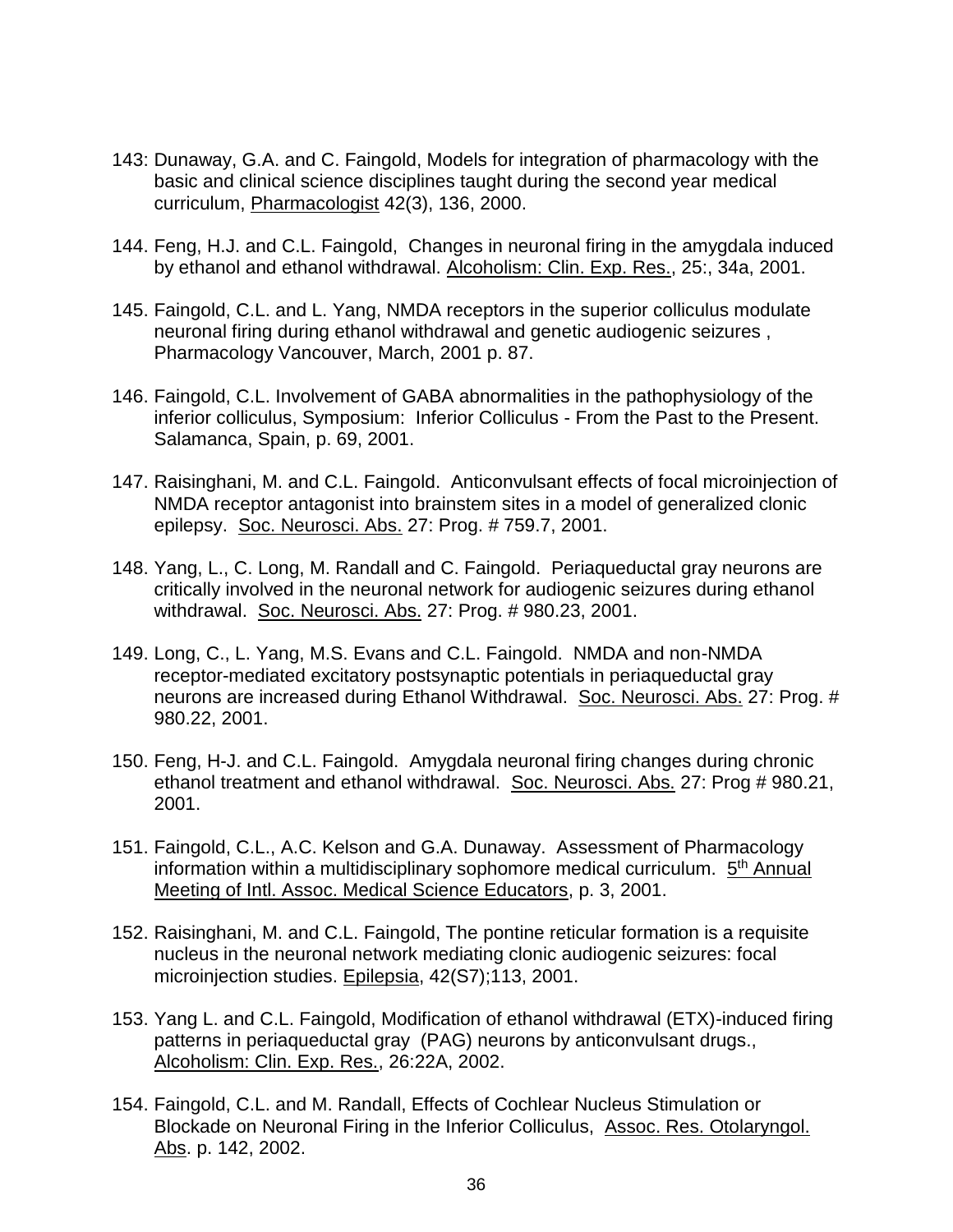- 155. Feng, H-J. and C.L. Faingold, Synaptic plasticity in the amygdala is induced by audiogenic seizure repetition. Ann. N.Y. Academy Sci., 2002 (presented March, 2002).
- 156. Yang, L. and C.L. Faingold, The Amygdala is a Requisite Nucleus in the Neuronal Network for Ethanol Withdrawal Seizures, Soc. Neurosci. Abs. 28: Prog. # 607.1, 2002.
- 157. Long, C., L. Yang, M.S. Evans, C.L. Faingold. Alteration of GABA Receptor-Mediated Inhibition in Periaqueductal Gray (PAG) Neurons during Ethanol Withdrawal (ETX). Soc. Neurosci. Abs. 28: Prog. # 607.13, 2002.
- 158. Raisinghani, M. H-J. Feng and C.L. Faingold Differential Role of the Amygdala (AMG) in the Neuronal Networks for Different Forms of Audiogenic Seizures (AGS). Soc. Neurosci. Abs. 28: Prog. # 796.8, 2002.
- 159. Raisinghani, M. and C.L. Faingold. The Amygdala is a Critical Site in the Neuronal Network for Both Brainstem- and Forebrain-driven Components of Audiogenic Seizures. Epilepsia 43 (S7): 270-271, 2002.
- 160. Naritoku, D.K. and C.L. Faingold. Establishment of a clinical pharmacology curriculum in a community-based medical school. Clin. Pharmacol. Therap. 73: P95, 2003.
- 161. Faingold, C.L. and D.K. Naritoku. Extending pharmacology education into the clinical years of the medical curriculum, FASEB Journal, 17, Abstract #278.4, 2003.
- 162. Faingold, C.L., H-J. Feng and L. Yang. Focal blockade and neuronal recordings indicate that the amygdala is critical in the neuronal network for ethanol withdrawal seizures. Alcoholism Clin. Exp. Res. 27:99A, 2003.
- 163. Toth, L.A., J. Wang, C. Bosgraaf and C.L. Faingold. Sleep, activity and temperature in genetically epilepsy prone rats. Sleep 26:A350, 2003.
- 164. Faingold, C.L. and L. Yang. The substantia nigra exerts a gating role in control of ethanol withdrawal seizures. Alcoholism Clin. Exp. Res. 28 (S5):141A, 2004.
- 165. Faingold, C.L., M. Raisinghani, S. Tupal and M. Randall. A role of serotonin in modulating respiratory arrest in a model of sudden death in epilepsy (SUDEP) in DBA/2 mice. Epilepsia 45(Suppl 7):207-208, #2.048, 2004.
- 166. Tupal, S., M. Randall, M. Raisinghani and C.L. Faingold. Neuromodulation of seizure-induced respiratory arrest in DBA/2 Mice. Soc. Neurosci. Abst. 30: #452.10, 2004.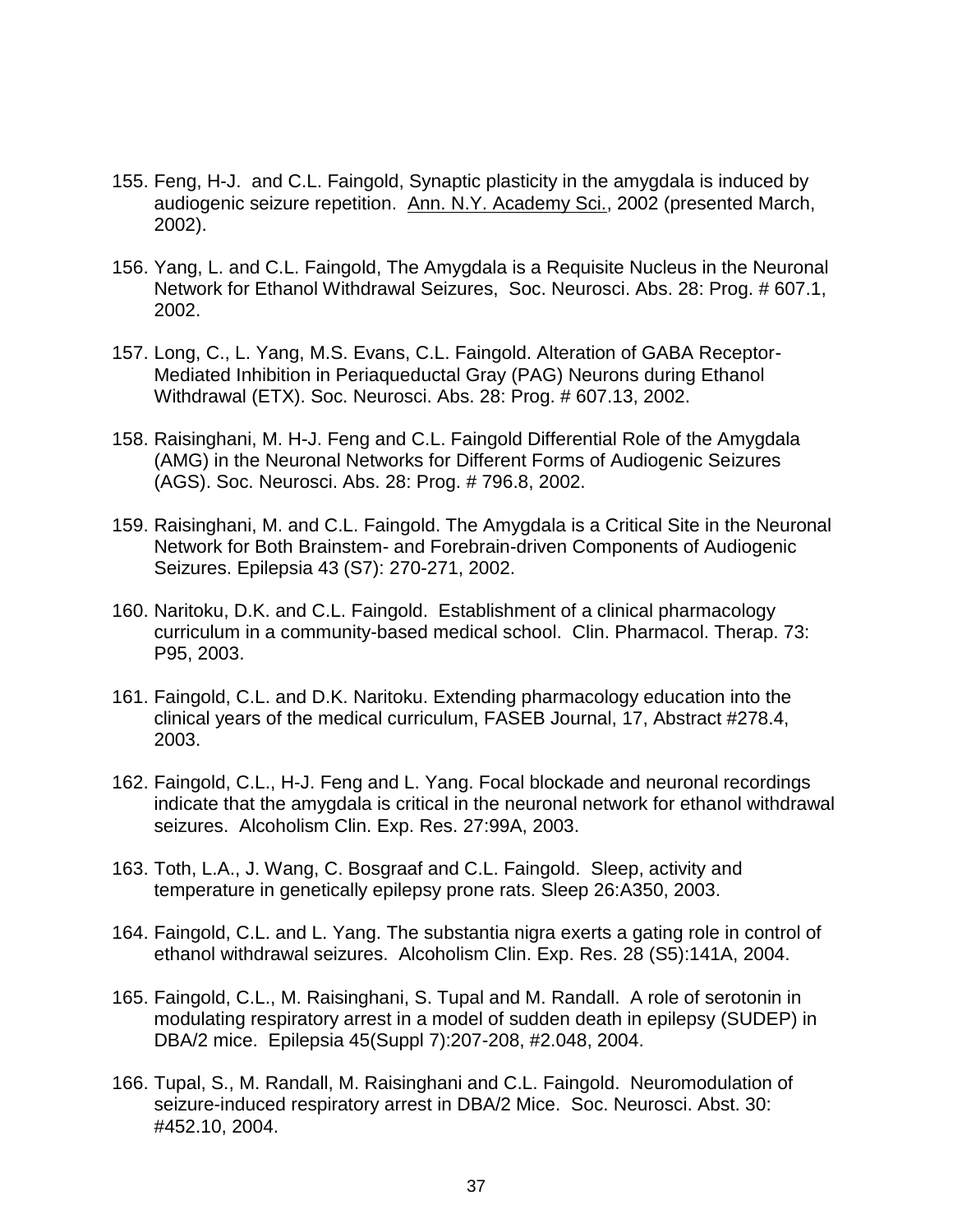- 167. N'Gouemo, N., M. Morad and C.L. Faingold. Upregulation of calcium channel current is associated with seizure susceptibility in the genetically epilepsy-prone rat (GEPR-3) inferior colliculus neurons. Soc. Neurosci. Abst. 30: #566.4, 2004.
- 168. Faingold, C.L. and M. Randall. Involvement of the hippocampus in ethanol withdrawal seizures. Alcoholism Clin. Exp. Res. 29(S):95A, 2005.
- 169. Faingold, C.L. and M. Randall, Ethanol withdrawal seizures Role of dentate gyrus neurons**.** Alcoholism Clin. Exp. Res. 30(S):78A, 2006.
- 170. Epps S.A., Venable D.E., Faingold C.L., Wilson S.P. and Coleman J.R. Increased GAD level expression using lentivirus-mediated gene transfer reduces seizure severity in genetically epilepsy-prone rats. Soc. Neurosci. Abst. 31:281.19, 2006.
- 171. Faingold, C.L. and Tupal, S. The Role of Adenylyl Cyclase in the Amygdala in Epileptogenesis Subserving in Audiogenic Kindling, American Epilepsy Society Abs, 3.023, San Diego, CA, Dec. 2006.
- 172. N'Gouemo, P., Faingold, C.L., Morad, M. Calcium-Activated Potassium Currents Are Downregulated in Rat Inferior Colliculus Neurons of the Genetically Epilepsy-Prone Rat (GEPR-3), American Epilepsy Society Abs, 3.072, San Diego, CA, Dec. 2006.
- 173. Faingold, C.L., Tupal, S. Activation of cAMP in the amygdala increases ethanol withdrawal seizure severity. Alcoholism Clin Exp Res. 31:769, 2007.
- 174. N'Gouemo, P., Janowski, E.M., Krusell, N.F., Faingold, C.L., Morad, M. Seizure susceptibility is associated with enhanced intracellular calcium release in rat inferior colliculus neurons of the genetically epilepsy-prone rat (GEPR-3). American Epilepsy Society 48:Abs. 3.037, Philadelphia, PA, Dec. 2007.
- 175. Faingold, C.L., Tupal, S. Periaqueductal gray neurons exhibit enhanced firing in response to audiogenic kindling behavior in GEPR-9s. American Epilepsy Society 48:Abs. 3.086, Philadelphia, PA, Dec. 2007.
- 176. Faingold CL, Tupal S. Activation of cAMP in the amygdala increases ethanol withdrawal seizure severity. Alcoholism Clin Exp Res. 32(6):601, 2008.
- 177. Uteshev VV, Mhaskar Y, Gusev AG, Randall M, Faingold CL. Differences in serotonin (5-HT) receptor expression/function in DBA/2 and C57BL/6J mice: relationship with SUDEP. Soc. Neurosci. Abst. 33:449.13, 2008.
- 178. Faingold CL, Randall M, Tupal S, Uteshev VV. SUDEP Model in DBA Mice: Long-Term SUDEP Susceptibility and Modulation by Serotonin (5-HT) Epilepsia 49(#10):3.060 (Seattle, Washington), 2008.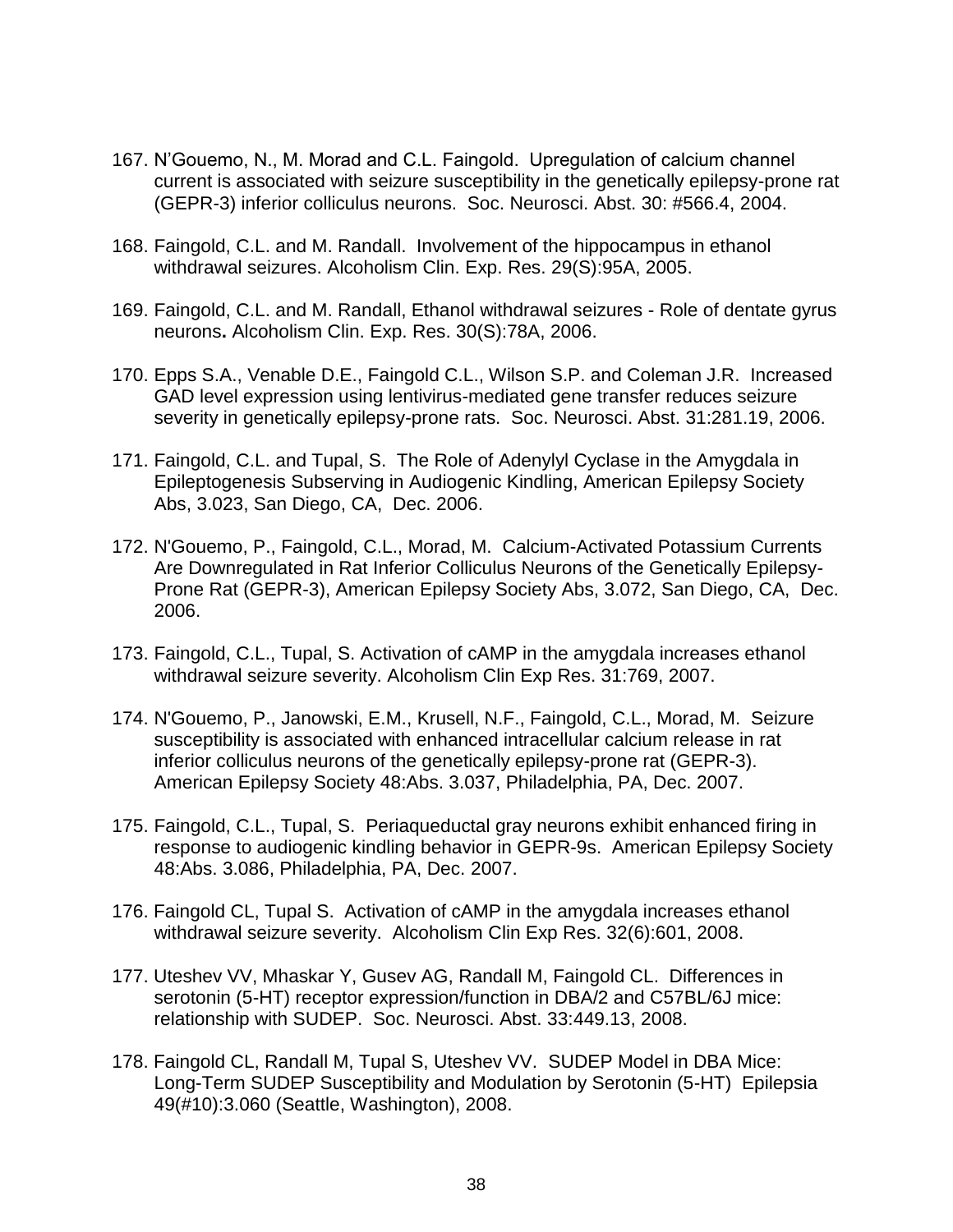- 179. Arai AC, Caspary DM, Faingold CL. Multi-modal CNS pharmacology teaching in an integrated curriculum for sophomore medical students. Experimental Biology Meeting, FASEB J 23:463.11 (New Orleans, LA), 2009.
- 180. Samineni V, Randall M, Premkumar LS, Faingold CL. Analgesia is induced by microinjection of AM404, an inhibitor of anandamide transport into the periaqueductal gray. Soc. Neurosci. Abst. 34:3.087, 2009.
- 181. Faingold CL, Randall M, Tupal S. DBA/1 mice are a useful model of SUDEP for evaluating chronic prevention treatments. Amer. Epil. Soc. Abs. 3.087, 2009 (Boston, MA).
- 182. Arai AC, Caspary DM, Faingold CL. Multi-modal CNS pharmacology teaching in an integrated curriculum for sophomore medical students. 1<sup>st</sup> Annual Symp. of Teaching & Learning, SIU School of Medicine (Springfield), Poster #24, February 2, 2010.
- 183. Faingold CL, Dunaway GA. Teaching pharmacology and pharmacovigilance in an integrated medical curriculum. 1<sup>st</sup> Annual Symp. of Teaching & Learning, SIU School of Medicine (Springfield), Poster #20, February 2, 2010.
- 184. Faingold CL, Dunaway GA. Teaching pharmacology and pharmacovigilance in an integrated medical curriculum. Exp. Biol., 444.5, 2010 (Anaheim, CA).
- 185. Samineni, V.K., Premkumar, LS, and Faingold, C.L. Post-ictal analgesia in genetically epilepsy-prone rats involves cannabinoid receptors in the periaqueductal gray, Soc. Neurosci. Abst. 35: 779.1, 2010.
- 186. Faingold, CL, Tupal, S. Plasticity in the pathway from amygdala to periaqueductal gray (PAG) is an is an Important Mechanism of Epileptogenesis in Audiogenic Kindling (AK). Amer. Epil. Soc. Abs. 3.017, 2010 (San Antonio, TX).
- 187. Faingold CL and Randall, M. Differential Blocking Effects of a Serotonin Receptor 2B/2C Agonist on Seizure-Induced Sudden Death in DBA/1 vs. DBA/2 Mice, Amer. Epil. Soc. Abs. 3.009, 2011 (Baltimore, MD).
- 188. Faingold CL, Long X, and Randall M. Differential effects of a serotonin receptor 2B/2C agonist or fluoxetine on seizure-induced sudden death (S-ISD) in DBA/1 vs. DBA/2 mice, AES PAME Poster #9, 2012 (Evanston, IL).
- 189. Uteshev V and Faingold CL. Abnormalities of serotonin neurotransmission in the DBA/1 mouse model of SUDEP, AES PAME Poster #14, 2012 (Evanston, IL).
- 190. Samineni V, Premkumar L, and Faingold CL. Chronic pain induces neuroplastic changes in periaqueductal gray neuronal firing: Blockade by gabapentin, Soc. Neurosci. Abst. 37: 178.11/GG2, 2012.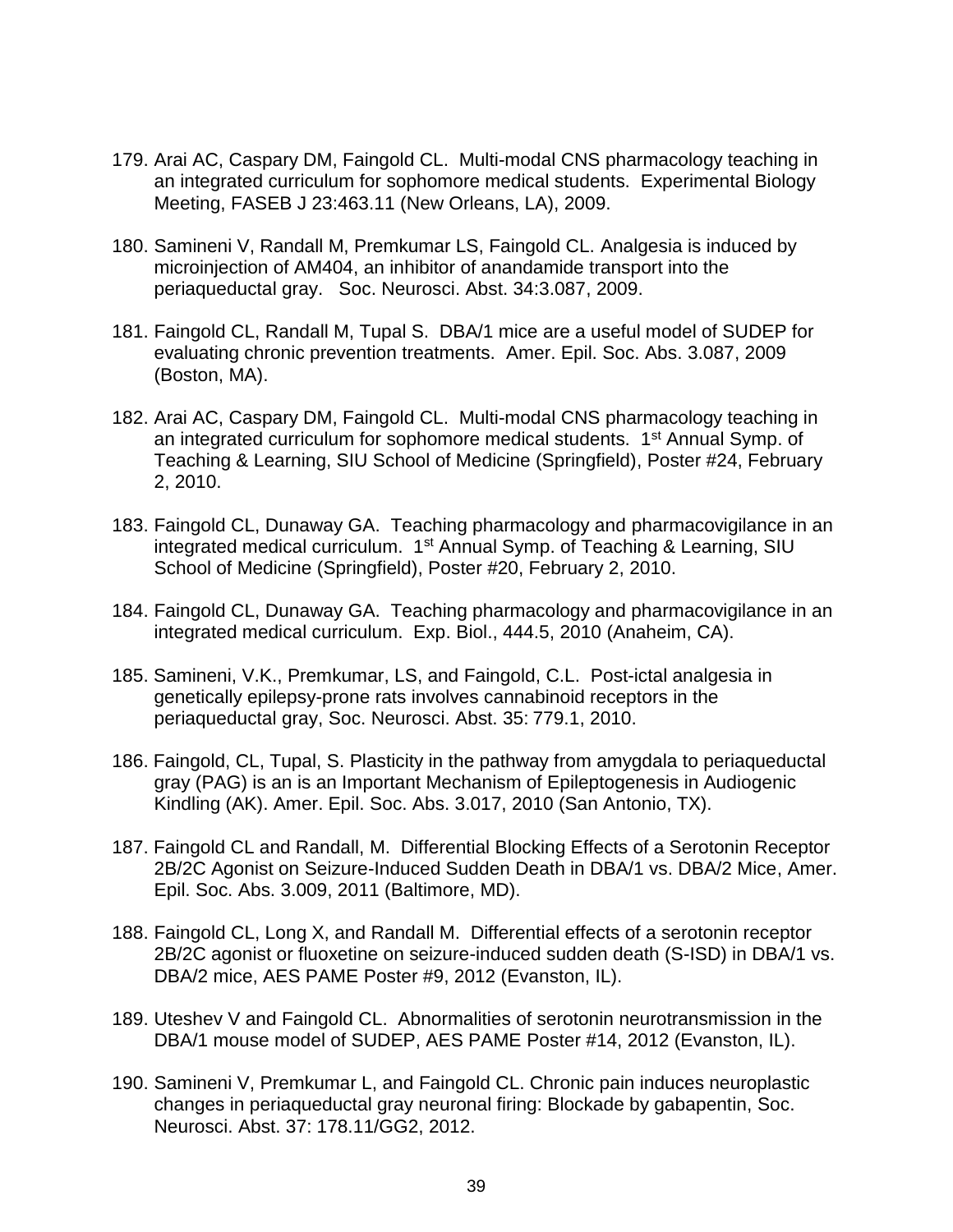- 191. Faingold CL, Long X, and Randall M. Effectiveness of SSRIs or a 5-HT $_7$  agonist on prevention of seizure-induced sudden death in DBA/1 mice. Amer. Epil. Soc. Abs. 1.018, 2012 (San Diego, CA).
- 192. Faingold, CL, Randall, M and Kommajosyula,SP. Role of Adenosine in Seizure-Induced Death in DBA/2 Mice and Genetically Epilepsy-Prone Rats (GEPRs): Potential Relevance to SUDEP, Amer. Epil. Soc. Abs.3.038, 2013 (Washington DC).
- 193. Zeng, C, Liu, K, Taylor, N, Cotton, J., Solt, K Long, X, Randall, M, Faingold,C., Feng, G, and Feng, H-J Characterization of respiratory arrest-susceptible DBA/1 TPH2-ChR2 mice Partners Against Mortality in Epilepsy (PAME Conference), June 2014 (Minneapolis MN).
- 194. Kommajosyula, S.P. Randall, M and Faingold, C.L., Modelling SUDEP and Stress in Genetically Epilepsy Prone Rats (GEPR-9s) (PAME Conference), June 2014 (Minneapolis MN).
- 195. Tupal, S, Kommajosyula, S, Randall, M and Faingold, C.L., Potential role of serotonin and adenosine-mediated neurotransmission as therapeutic targets for sudden death prevention in DBA mouse models of SUDEP. (PAME Conference), June 2014 (Minneapolis MN).
- 196. Cox, B and Faingold, C. Flipping the Classroom to Teach Substance Abuse to Sophomore Medical Students Southern Illinois University, 5th Annual Symposium on Teaching and Learning, April 15, 2014 (1st Prize Winner)
- 197. Faingold, CL, Randall, M and Kommajosyula, S.P. Potential Neurotransmitters Relevant to Sudden Unexpected Death in Epilepsy (SUDEP) Models in Rodents: Adenosine Epilepsy Research UK Workshop 18-19 March 2014 (Oxford).
- 198. Feng, H.J., Cotton, J., Faingold, C., Feng, G., Liu, K., Long, X., Randall, M., Solt, K., Taylor, N., Zeng, C. Characterization of Respiratory Arrest-Susceptible DBA/1 TPH2-ChR2 Mice at Partners Against Mortality in Epilepsy (PAME) Meeting, Minneapolis, MN June 19-22, 2014.
- 199. Faingold, CL, Randall, M and Kommajosyula, S.P. Alcohol and SUDEP in Genetically Epilepsy Prone Rats (GEPR-9s) Amer. Epil. Soc. Abs.1.034, 2014 (Seattle).
- 200. Kommajosyula, S.P. Randall, ME, Brozoski, T.J. Odintsov, B. and Faingold, C.L. Changes In Functional Imaging of DBA/1 Mouse Brain In Seizure-Induced Respiratory Arrest, Soc. Neurosci. Abs. 2015.
- 201. Faingold, C.L. Randall, M.E., Brozoski, T.J., Odintsov, B and Kommajosyula, S.P.. The Periaqueductal Gray and Other Brainstem Structures are Critical Nuclei in